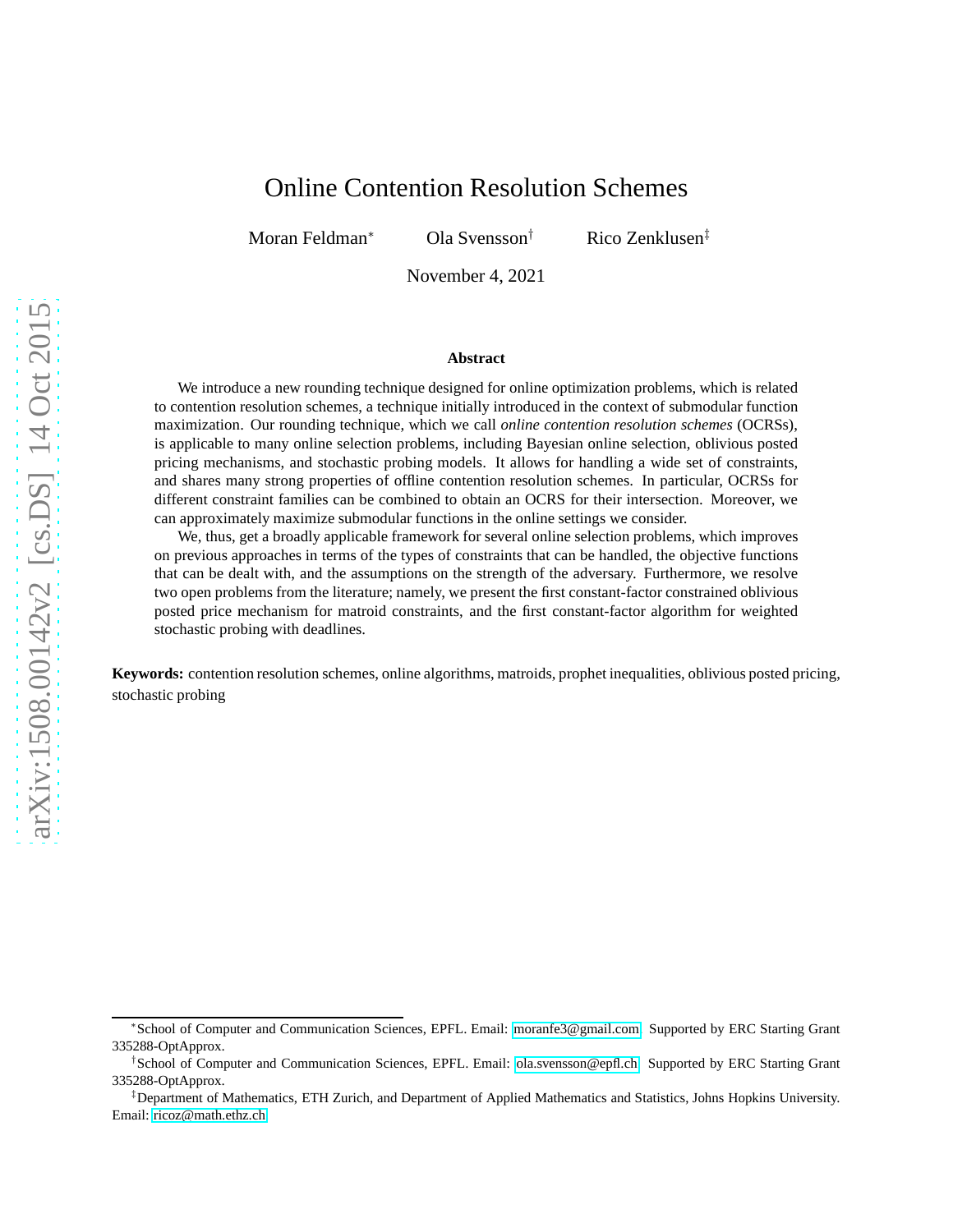# **1 Introduction**

Recently, interest has surged in Bayesian and stochastic online optimization problems. These are problems where we can use limited a priori information to select elements arriving online, often subject to classical combinatorial constraints such as matroids, matchings and knapsack constraints. Examples include posted pricing mechanisms [\[8,](#page-30-0) [24,](#page-31-0) [18\]](#page-31-1), prophet inequalities [\[18\]](#page-31-1), probing models [\[17,](#page-31-2) [1\]](#page-30-1), stochastic matchings [\[3\]](#page-30-2), and secretary problems  $[2, 20, 15]$  $[2, 20, 15]$  $[2, 20, 15]$ .<sup>[1](#page-1-0)</sup> Simultaneous with this development, interest has arose also in generalizing the optimization of linear objective functions to relevant nonlinear objective functions. A particular focus was set on submodular functions, which is a function class that captures the property of diminishing returns, a very natural property in many of the above-mentioned settings [\[21,](#page-31-4) [1,](#page-30-1) [4,](#page-30-5) [16\]](#page-31-5).

A very successful approach for these problems is based on first using the a priori information to formulate an (often linear) relaxation whose optimal fractional solution  $x^*$  upper bounds the performance of any online (or even offline) algorithm. Then,  $x^*$  is used to devise an online algorithm whose goal is to recover a solution of a similar objective value as  $x^*$ . Such an online algorithm can also be interpreted as an online rounding procedure for rounding  $x^*$ . In particular, online rounding approaches have recently been used to obtain nearly optimal and surprisingly elegant results for stochastic matchings (see Bansal et al. [\[3\]](#page-30-2)), and for a very general probing model introduced by Gupta and Nagarajan [\[17\]](#page-31-2) with applications in posted pricing mechanisms, online matching problems and beyond.

A key ingredient in the general rounding algorithms presented in [\[17\]](#page-31-2) are so-called contention resolution schemes (CRSs), a rounding technique introduced by Chekuri et al. [\[10\]](#page-30-6) in the context of (offline) submodular function maximization. CRSs are defined with respect to a constraint family, like matroids, matching, or knapsack constraints. Interestingly, the existence of a so-called *ordered* CRS for the given constraint family is all that is needed to apply the techniques of [\[17\]](#page-31-2). Whereas this generality is very appealing, there are some inherent barriers in current CRSs that hinder a broader applicability to online settings beyond the probing model defined in [\[17\]](#page-31-2). More precisely, most settings considered in [\[17\]](#page-31-2) require that the *algorithm can choose the order* in which to obtain new online information about an underlying ground set over which the objective is optimized. This is due to the fact that most CRSs need to round the components of a fractional point  $x^*$ step by step in a particular order.

In this paper we introduce a stronger notion of contention resolution schemes that overcomes this restriction and allows for the online information to be presented *adversarially*. We show that such schemes exist for many interesting constraint families, including matroid constraints and knapsack constraints. As we discuss in Section [1.3,](#page-5-0) this leads to a broadly applicable online rounding framework that works in considerably more general settings than previous approaches. Furthermore, our techniques answer two open problems from the literature: we show the existence of a constrained oblivious posted-pricing mechanism (COPM) for matroids, intersection of matroids, and further constraints families (a question first raised in [\[8\]](#page-30-0)); and we get an  $O(1)$ -competitive algorithm for the weighted probing problem with deadlines introduced in [\[17\]](#page-31-2). Additionally, our rounding approach yields optimal guarantees (up to moderate constant factors) for a class of online submodular function maximization problems.

Before we formally define our rounding framework (Section [1.1\)](#page-2-0), state our results (Section [1.2\)](#page-4-0) and describe the aforementioned applications (Section [1.3\)](#page-5-0), it is helpful to introduce our rounding framework in the light of a concrete example. Consider the following Bayesian online selection problem studied by Kleinberg and Weinberg  $[18]$  in the context of prophet inequalities. There is a finite set N of items or elements, and a nonnegative random variable  $Z_e$  for each  $e \in N$ , where all  $\{Z_e\}_{e \in N}$  are independent. The distributions of all  $Z_e$  are known and for simplicity we assume they are continuous. Furthermore, a matroid

<span id="page-1-0"></span><sup>1</sup> Strictly speaking, secretary problems have no a priori information. However, as items arrive in a random order, most algorithms first observe a fraction of the elements (serving as the a priori information), and then devise an online strategy based on this information.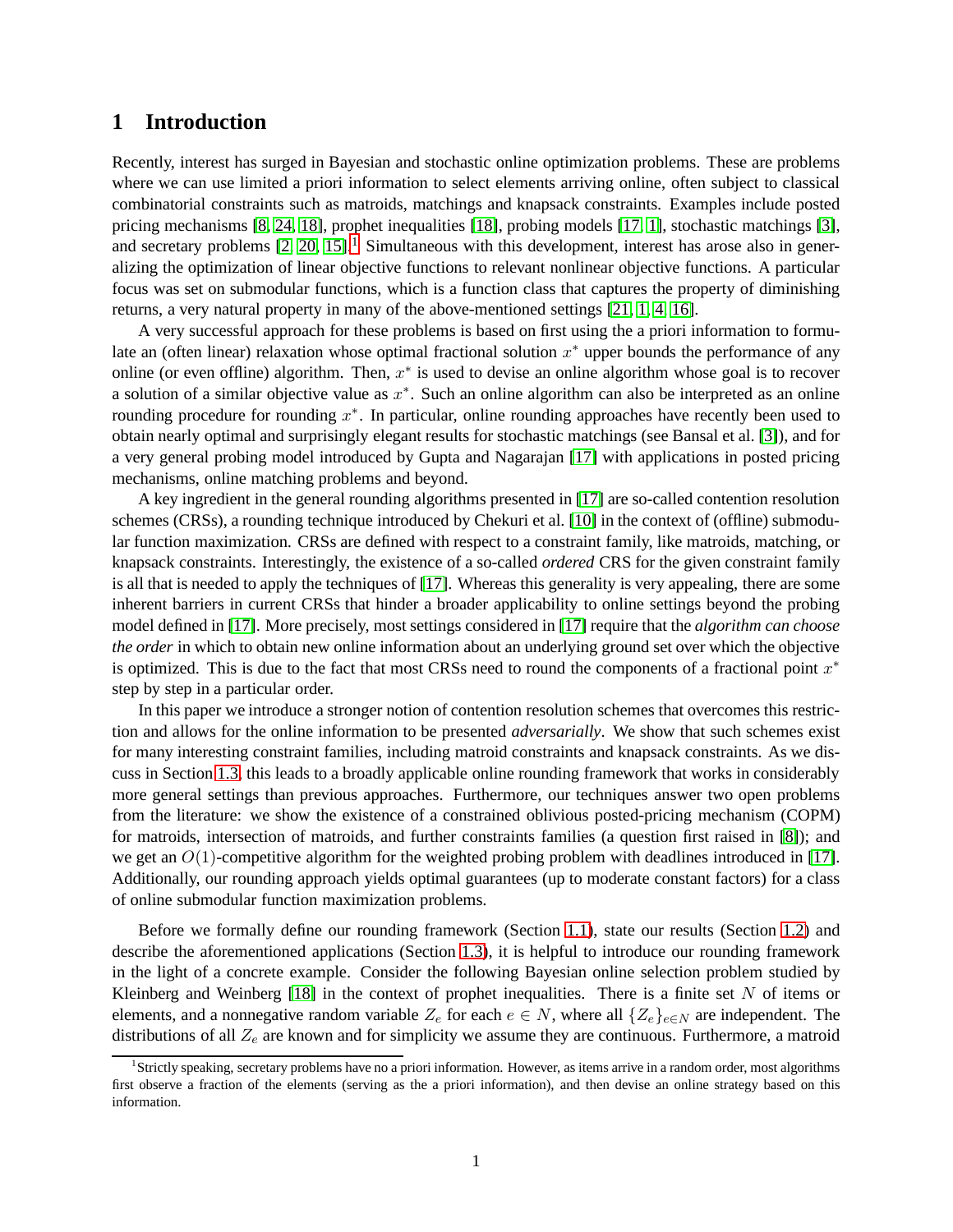$M = (N, \mathcal{F})$  on N is given.<sup>[2](#page-2-1)</sup> Let  $\{z_e\}_{e \in N}$  be realizations of the random variables  $\{Z_e\}_{e \in N}$ . The goal is to select a subset  $I \subseteq N$  of the elements that is independent, *i.e.*,  $I \in \mathcal{F}$ , and whose value  $z(I) := \sum_{e \in E} z_e$ is as large as possible. The way how elements can be selected works as follows. Elements  $e \in N$  reveal one by one their realization  $z_e$ , in a fixed prespecified order that is unknown to the algorithm. Whenever a value  $z_e$  is revealed, one has to choose whether to select e or discard it, before the next element reveals its realization.

A natural way to approach this problem is to define a threshold  $t_e \geq 0$  for each  $e \in N$  and only accept elements  $e \in N$  whose realization is at least the threshold, *i.e.*,  $z_e \geq t_e$ ; we call such elements *active*. Let  $x_e$  be the probability of e being active, *i.e.*,  $x_e = \Pr[Z_e \ge t_e]$ . Notice that the set of all active elements is distributed like a random set that contains each element e independently with probability  $x_e$ . We denote such a set by  $R(x)$ . As we show in Section [4,](#page-22-0) using a convex relaxation one can find thresholds  $t_e$  such that: (i)  $x = (x_e)_{e \in N}$  is in the matroid polytope  $P_{\mathcal{F}}$ ,<sup>[3](#page-2-2)</sup> and (ii) an algorithm that disregards the matroid constraint and accepts any active element would have an expected return at least as good as the one of an optimal offline algorithm.

Our goal is to design an online algorithm that only selects active elements, such that an independent set I is obtained where  $Pr[e \in I] \geq c \cdot x_e$  for all  $e \in E$ , where  $c \in (0,1]$  is a constant as large as possible. It is not hard to check that such a procedure would lead to an objective value of at least  $c$  times the offline optimum. The guarantee we are seeking closely resembles the notion of c-balanced CRSs as defined in [\[10\]](#page-30-6), which is an *offline* algorithm that depends on x and returns for any set  $S \subseteq N$  a (potentially random) subset  $\pi(S) \subseteq S$  with  $\pi(S) \in \mathcal{F}$  such that  $\Pr[e \in \pi(R(x))] \geq c \cdot x_e$ . The only reason why this procedure is not applicable in the above context is that, in general,  $\pi$  needs to know the realization of the full set  $R(x)$ in advance to determine  $\pi(R(x))$ . However,  $R(x)$  is revealed element by element in the above selection problem. A key observation in [\[17\]](#page-31-2) is that some CRSs do not need to know the full set  $R(x)$  upfront, but can round step by step if the elements come in some prescribed order chosen by the algorithm. However, in the above setting, as in many other combinatorial online problems, the order cannot be chosen freely.

We overcome this limitation through a considerably stronger notion of CRSs, which we call *online contention resolution schemes* (OCRSs).

#### <span id="page-2-0"></span>**1.1 Online contention resolution schemes**

OCRSs, like classical contention resolution schemes, are defined with respect to a relaxation of the feasible sets of a combinatorial optimization problem. Consider a finite ground set  $N = \{e_1, \ldots, e_n\}$ , and a family of *feasible* subsets  $\mathcal{F} \subseteq 2^N$ , which is down-closed, *i.e.*, if  $I \in \mathcal{F}$  and  $J \subseteq I$  then  $J \in \mathcal{F}$ . Let  $P_{\mathcal{F}} \subseteq [0,1]^N$ be the polytope corresponding to the feasible sets  $\mathcal{F}$ , *i.e.*,  $P_{\mathcal{F}}$  is the convex hull of all characteristic vectors of feasible sets:

$$
P_{\mathcal{F}} = \text{conv}(\{\mathbf{1}_F \mid I \in \mathcal{F}\}) \enspace .
$$

We highlight that throughout this paper we focus on down-closed feasibility constraints.

**Definition 1.1** (relaxation). *We say that a polytope*  $P \subseteq [0, 1]^N$  *is a relaxation of*  $P_{\mathcal{F}}$  *if it contains the same*  $\{0, 1\}$ -points, i.e.,  $P \cap \{0, 1\}^N = P_{\mathcal{F}} \cap \{0, 1\}^N$ .

We start by defining online contention resolution schemes (OCRS) simply as algorithms that can be applied to the online selection problem highlighted in the introduction. The performance of an OCRS is then characterized by additional properties that we define later.

<span id="page-2-1"></span><sup>&</sup>lt;sup>2</sup>We recall that a matroid  $M = (N, \mathcal{F})$  consists of a finite ground set N and a nonempty family  $\mathcal{F} \subseteq 2^N$  of subsets of N satisfying: (i) If  $I \in \mathcal{F}, J \subseteq I$ , then  $J \in \mathcal{F}$ , and (ii) if  $I, J \in \mathcal{F}, |J| > |I|$ , then  $\exists e \in J \setminus I$  with  $I \cup \{e\} \in \mathcal{F}$ . If not stated otherwise, we assume that matroids are given by an independence oracle that, for every  $I \subseteq N$ , returns whether  $I \in \mathcal{F}$ .

<span id="page-2-2"></span><sup>&</sup>lt;sup>3</sup>The matroid polytope  $P_{\mathcal{F}}$  is the convex hull of all characteristic vectors of independent sets. In particular it can be described by  $P_{\mathcal{F}} = \{x \in \mathbb{R}_{\geq 0}^N \mid x(S) \leq \text{rank}(S) \,\forall S \subseteq N\}$ , where  $\text{rank}(S) = \max\{|I| \mid I \subseteq S, I \in \mathcal{F}\}$  is the *rank function* of M.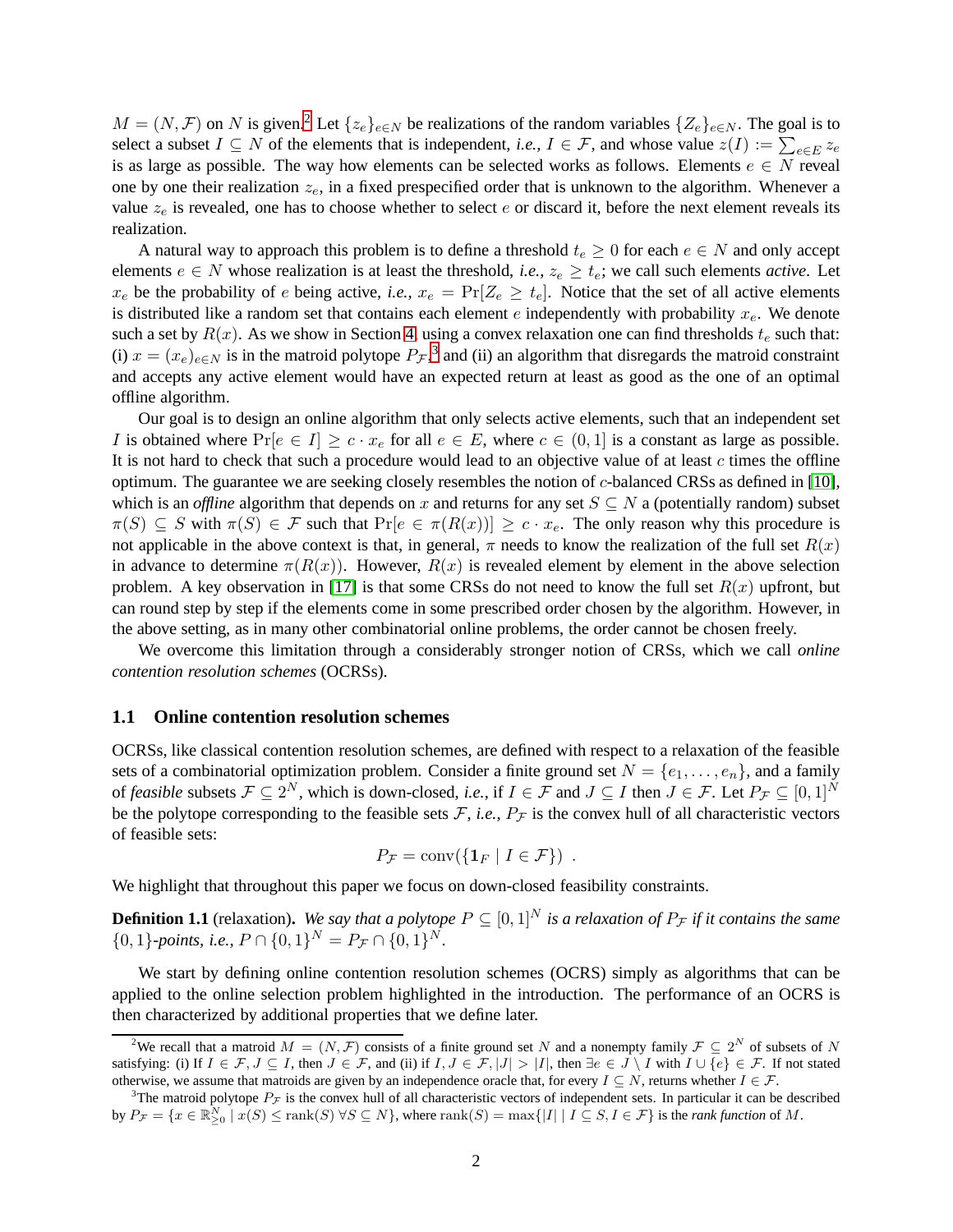**Definition 1.2** (Online contention resolutions scheme (OCRS))**.** *Let us consider the following online selection setting.* A point  $x \in P$  *is given and let*  $R(x)$  *be a random subset of* active elements. The elements e ∈ N *reveal one by one whether they are active, i.e.,* e ∈ R(x)*, and the decision whether to select an active element is taken irrevocably before the next element is revealed. An OCRS for* P *is an online algorithm that selects a subset*  $I \subseteq R(x)$  *such that*  $\mathbf{1}_I \in P$ *.* 

Most of the OCRSs that we present follow a common algorithmic theme, which leads us to the definition of *greedy OCRS*.

**Definition 1.3** (Greedy OCRS). Let  $P \subseteq [0,1]^N$  be a relaxation for the feasible sets  $\mathcal{F} \subseteq 2^N$ . A greedy *OCRS*  $\pi$  *for* P *is an OCRS that for any*  $x \in P$  *defines a down-closed subfamily of feasible sets*  $\mathcal{F}_{\pi,x} \subseteq \mathcal{F}$ , *and an element* e *is selected when it arrives if, together with the already selected elements, the obtained set is in*  $\mathcal{F}_{\pi,x}$ *.* 

*If the choice of*  $\mathcal{F}_{\pi,x}$  *given* x *is randomized, we talk about a* randomized *greedy OCRS; otherwise, we talk about a* deterministic *greedy OCRS. We also simplify notation and abbreviate*  $\mathcal{F}_{\pi,x}$  *by*  $\mathcal{F}_x$  *when the OCRS* π *is clear from the context.*

For simplicity of presentation, and because all our main results are based on greedy OCRSs, we restrict our attention to this class of OCRSs, and focus on greedy OCRSs when defining and analyzing properties.

As mentioned in the example shown in the introduction, a desirable property of OCRSs would be that every element  $e \in N$  gets selected with probability at least  $c \cdot x_e$  for a constant  $c > 0$  as large as possible. This property is called c*-balancedness* in the context of classical contention resolution schemes. However, to be precise about such properties in the online context that we consider, one has to specify the power of the adversary who chooses the order of the elements. Adversaries of different strengths have been considered in various online settings. For example, one arguably weak type of adversary is an *offline adversary*, who has to choose the order of the elements upfront, before any elements get revealed. On the other end, the most powerful adversary that can be considered is what we call the *almighty adversary*; an almighty adversary knows upfront the outcomes of all random events, which includes the realization of  $R(x)$  and the outcome of the random bits that the algorithm may query. An almighty adversary can thus calculate exactly how the algorithm will behave and reveal the elements in a worst case order. A typical adversary type that is in between these two extremes is an *online adversary*, who can choose the next element to reveal online depending on what happened so far; thus, it has the same information as the online algorithm. Throughout this paper, when not indicated otherwise, we assume to play against the almighty adversary.

In the context of greedy OCRSs, we define a considerably stronger notion than c-balancedness, which we call c*-selectability*, and which leads to results even against the almighty adversary. In words, a greedy OCRS is c-selectable if with probability at least c, the random set  $R(x)$  is such that an element e is selected no matter what other elements I of  $R(x)$  have been selected so far as long as  $I \in \mathcal{F}_x$ . Thus, it guarantees that an element is selected with probability at least  $c$  against any (even the almighty) adversary.

<span id="page-3-0"></span>**Definition 1.4** (c-selectability). Let  $c \in [0, 1]$ . A greedy OCRS for P is c-selectable if for any  $x \in P$  we *have*

$$
\Pr[I \cup \{e\} \in \mathcal{F}_x \quad \forall I \subseteq R(x), I \in \mathcal{F}_x] \ge c \qquad \forall e \in N.
$$

We highlight that the probability in Definition [1.4](#page-3-0) is over the random outcomes of  $R(x)$  when dealing with a deterministic greedy OCRS; when the greedy OCRS is randomized, then the probability is over  $R(x)$ and the random choice of  $\mathcal{F}_x$ . We call an element  $e \in N$  *selectable* for a particular realization of  $R(x)$  and random choice of  $\mathcal{F}_x$  if  $I \cup \{e\} \in \mathcal{F}_x$  for all  $I \subseteq R(x)$  with  $I \in \mathcal{F}_x$ .

As aforementioned, the *c*-selectability is a very strong property that implies guarantees against any adversary. Despite this strong definition, we show that  $\Omega(1)$ -selectable greedy OCRSs exist for many natural constraints.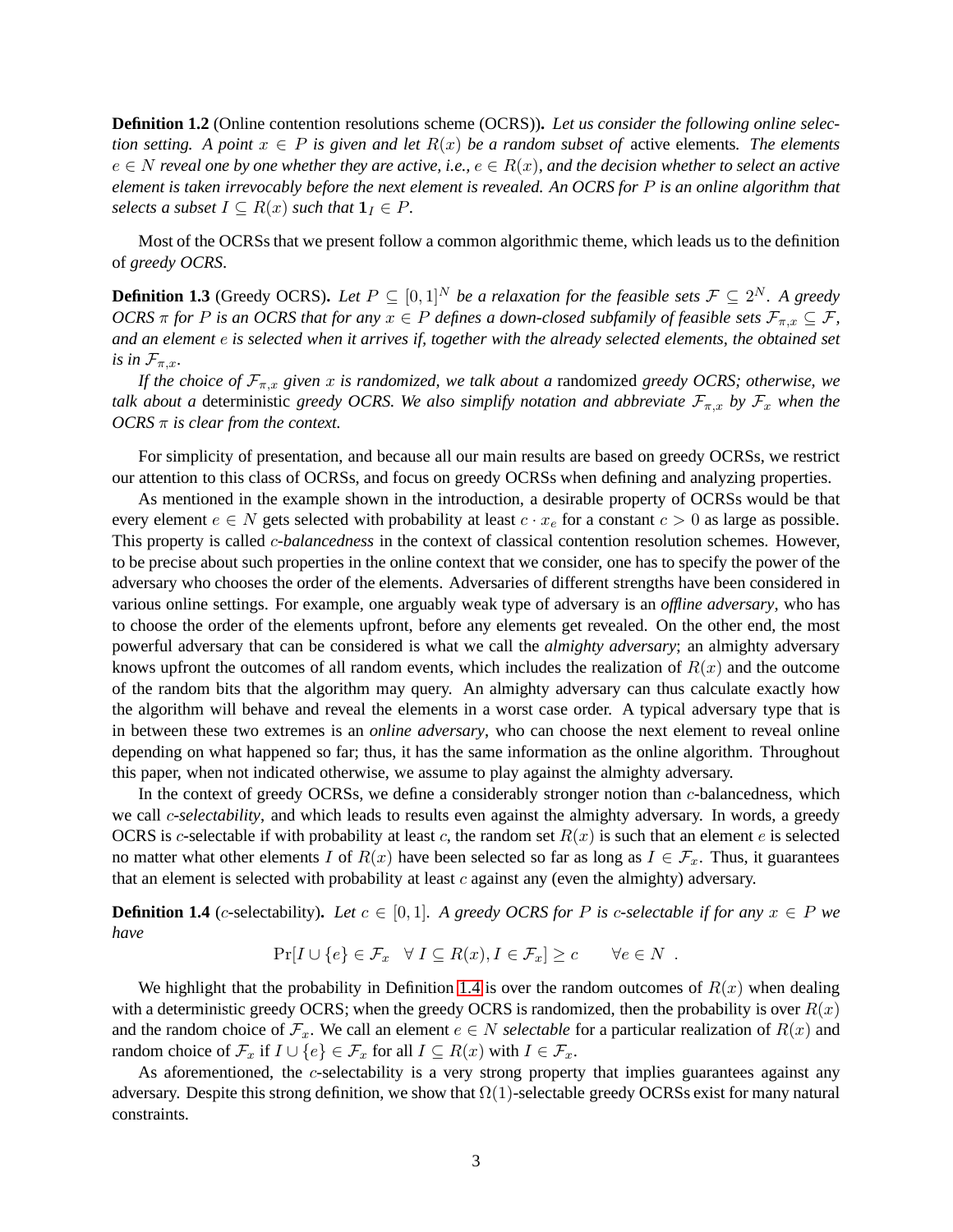Often, a larger factor c can be achieved when x is supposed to be in a down-scaled version of  $P$ . This is similar to the situation in classical contention resolution schemes.

**Definition 1.5** ((b, c)-selectability). Let  $b, c \in [0, 1]$ . A greedy OCRS for P is  $(b, c)$ -selectable if for any  $x \in b \cdot P$  *we have* 

 $Pr[I \cup \{e\} \in \mathcal{F}_x \quad \forall I \subseteq R(x), I \in \mathcal{F}_x] \ge c \qquad \forall e \in N$ .

Notice that a  $(b, c)$ -selectable greedy OCRS implies a randomized bc-selectable greedy OCRS because we can "scale down" x online by only considering each element  $e$  with probability  $b$  independent of the other elements.

<span id="page-4-4"></span>**Observation 1.6.** *A* (b, c)*-selectable greedy OCRS for* P *implies a (randomized)* bc*-selectable greedy OCRS for* P*.*

The existence of OCRSs is interesting even regardless of efficiency issues. Still, in many applications it is important to have efficient OCRSs.

**Definition 1.7** (efficiency)**.** *A greedy OCRS* π *is* efficient *if there exists a polynomial time algorithm that, for a* given input x, samples an efficient independence oracle for the set  $\mathcal{F}_{\pi,x}$ . That is, an oracle that answers *in polynomial time queries of the form: is a set*  $S \subseteq N$  *in*  $\mathcal{F}_{\pi,x}$ ?

We next summarize our technical results before highlighting the implications of our results to various online settings.

### <span id="page-4-0"></span>**1.2 Our results**

Our first technical result proves the existence of greedy OCRSs with constant selectability for relaxations of several interesting families of constraints. All the greedy OCRSs described by Theorem [1.8](#page-4-1) are either efficient, or can be made efficient at the cost of an arbitrarily small constant  $\varepsilon > 0$  loss in the selectability guarantee.

<span id="page-4-1"></span>**Theorem 1.8.** *There exist:*

- For every  $b \in [0, 1]$ ,  $a (b, 1 b)$ -selectable deterministic greedy OCRS for matroid polytopes.
- For every  $b \in [0,1]$ , a  $(b, e^{-2b})$ -selectable randomized greedy OCRS for matching polytopes.<sup>[4](#page-4-2)</sup>
- For every  $b \in [0, 1/2]$ , a  $(b, \frac{1-2b}{2-2b})$ -selectable randomized greedy OCRS for the natural relaxation of a *knapsack constraint.*

Interestingly, it turns out that there is no  $(b, c)$ -selectable *deterministic* greedy OCRS for the natural relaxation of a knapsack constraint for any constants b and c. This stands in contrast to the case of the matching polytope, for which the randomized greedy OCRS given by Theorem [1.8](#page-4-1) can be made deterministic at the cost of only a small loss in the selectability.

Like offline CRSs, greedy OCRSs can be combined to form greedy OCRSs for more involved constraints.

<span id="page-4-3"></span>**Theorem 1.9.** If  $\pi^1$  is a  $(b, c_1)$ -selectable greedy OCRS for a polytope  $P_1$ , and  $\pi^2$  is a  $(b, c_2)$ -selectable *greedy OCRS for a polytope*  $P_2$ *, then there exists a*  $(b, c_1 \cdot c_2)$ *-selectable greedy OCRS for the polytope*  $P_1 \cap P_2$ . Moreover, the last greedy OCRS is efficient if  $\pi^1$  and  $\pi^2$  are.

<span id="page-4-2"></span><sup>&</sup>lt;sup>4</sup>Our greedy OCRS works also for a weaker relaxation of matching which only bounds the degree of each node.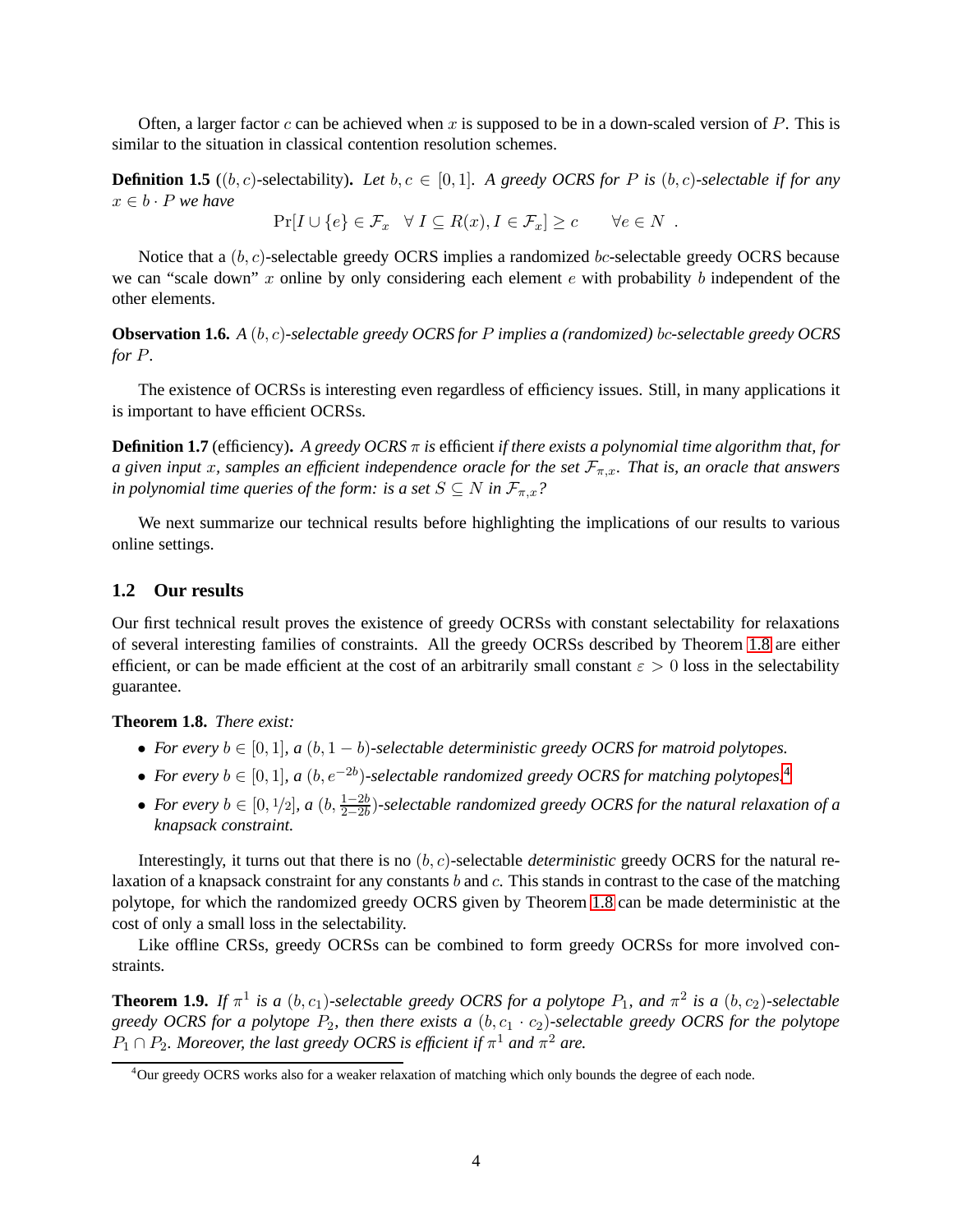Notice that Theorem [1.9](#page-4-3) can be applied repeatedly to combine several OCRSs. Thus, Theorems [1.8](#page-4-1) and [1.9](#page-4-3) prove together the existence of constant selectability greedy OCRSs for any constant intersection of matroid, matching and knapsack constraints.

It is easy to see that, given a non-negative increasing linear objective function, a  $(b, c)$ -selectable greedy OCRS for a polytope P can be used to round online a vector  $x \in bP$  while losing only a factor of c in the objective. Theorem [1.10](#page-5-1) proves this result formally, and extends it to nonnegative submodular<sup>[5](#page-5-2)</sup> functions. To state this theorem, we need to define some notation. Given a function  $f: 2^N \to \mathbb{R}$ , the *multilinear* extension of f is a function  $F: [0,1]^N \to \mathbb{R}$  whose value for a vector  $x \in [0,1]^N$  is  $F(x) = \mathbb{E}[f(R(x))].$ Informally,  $F(x)$  is the expected value of f over a set obtained by randomly rounding every coordinate of x independently.

<span id="page-5-1"></span>**Theorem 1.10.** Given a nonnegative monotone<sup>[6](#page-5-3)</sup> submodular function  $f: 2^N \to \mathbb{R}_{\geq 0}$  and a  $(b, c)$ -selectable *greedy OCRS for a polytope P, applying the greedy OCRS to an input*  $x \in bP$  *results in a random set* S *satisfying*  $\mathbb{E}[f(S)] \ge c \cdot F(x)$ *, where* F *is the multilinear extension of* f. Moreover, even if f *is not monotone*,  $\mathbb{E}[f(R(1/2 \cdot \mathbf{1}_S))] \ge (c/4) \cdot F(x)$ , where the random decisions used to calculate  $R(1/2 \cdot \mathbf{1}_S)$  are considered *part of the algorithm, and thus, known to the almighty adversary.*

In many applications the use of Theorem [1.10](#page-5-1) requires finding *offline*, using the available a priori information, a vector x (approximately) maximizing the multilinear extension  $F$ . This can often be done using known algorithms. For example, Călinescu et al. [\[7\]](#page-30-7) proved that given a non-negative monotone submodular function  $f: 2^N \to \mathbb{R}_{\geq 0}$  and a solvable<sup>[7](#page-5-4)</sup> polytope  $P \subseteq [0, 1]^N$ , one can efficiently find a fractional point  $x \in P$  for which  $F(x) \ge (1 - e^{-1}) \cdot \max\{f(S) \mid 1_S \in P\}$ . Chekuri et al. [\[10\]](#page-30-6) showed that even when  $f$  is not monotone, an analogous result can be obtained with a worse constant factor of  $0.325$  instead of  $1 - e^{-1}$  when P is solvable and down-closed. A simpler procedure with a stronger constant factor was later presented by Feldman et al. [\[14\]](#page-30-8), implying that one can efficiently find a fractional point  $x \in P$  for which  $F(x) \ge (e^{-1} - o(1)) \cdot \max\{f(S) \mid \mathbf{1}_S \in P\}$  as long as the polytope P is solvable and down-closed.

The result of Theorem [1.10](#page-5-1) for a non-monotone submodular objective can sometimes be improved when assuming an online adversary (instead of an almighty one). The class of OCRSs for which this can be done is a bit involved to define, and we defer its definition to Section [3.](#page-16-0) We state here only the following special case of the result we prove.

<span id="page-5-5"></span>**Theorem 1.11.** Let  $\pi$  be a (b, c)-selectable greedy OCRS  $\pi$  for a polytope P that was obtained by using *Theorem [1.9](#page-4-3) to combine the OCRS of Theorem [1.8.](#page-4-1) Then, for every given non-negative submodular function*  $f: 2^N \to \mathbb{R}_{\geq 0}$  there exists an OCRS  $\pi'$  for P that for every input vector  $x \in bP$  and online adversary *selects a random set* S *such that*  $\mathbb{E}[f(S)] \geq c \cdot F(x)$ *.* 

The OCRS  $\pi'$  guaranteed by Theorem [1.11](#page-5-5) is not efficient. However, if  $\pi$  is efficient then  $\pi'$  can be made efficient at the cost of an additive loss of  $|N|^{-d} \cdot \max\{f(\{e\}) \mid x_e > 0\}$  in the guarantee (where d is any positive constant).

### <span id="page-5-0"></span>**1.3 Applications**

In this section we present a few applications for our technical results. All these applications were previously studied in the literature, and connections have been found between them. In this work we show that all three applications can be reduced to finding appropriate OCRSs. In addition to proving new results, we believe that these reductions into one common setting clarify the connections between the three applications.

<sup>&</sup>lt;sup>5</sup>A set function  $f: 2^N \to \mathbb{R}$  is submodular if  $f(A) + f(B) \ge f(A \cup B) + f(A \cap B)$  for every two sets  $A, B \subseteq N$ .

<span id="page-5-2"></span><sup>&</sup>lt;sup>6</sup>A set function  $f: 2^N \to \mathbb{R}$  is monotone if  $f(A) \leq f(B)$  for every two sets  $A \subseteq B \subseteq N$ .

<span id="page-5-4"></span><span id="page-5-3"></span><sup>7</sup>A polytope is *solvable* if one can optimize linear functions over it.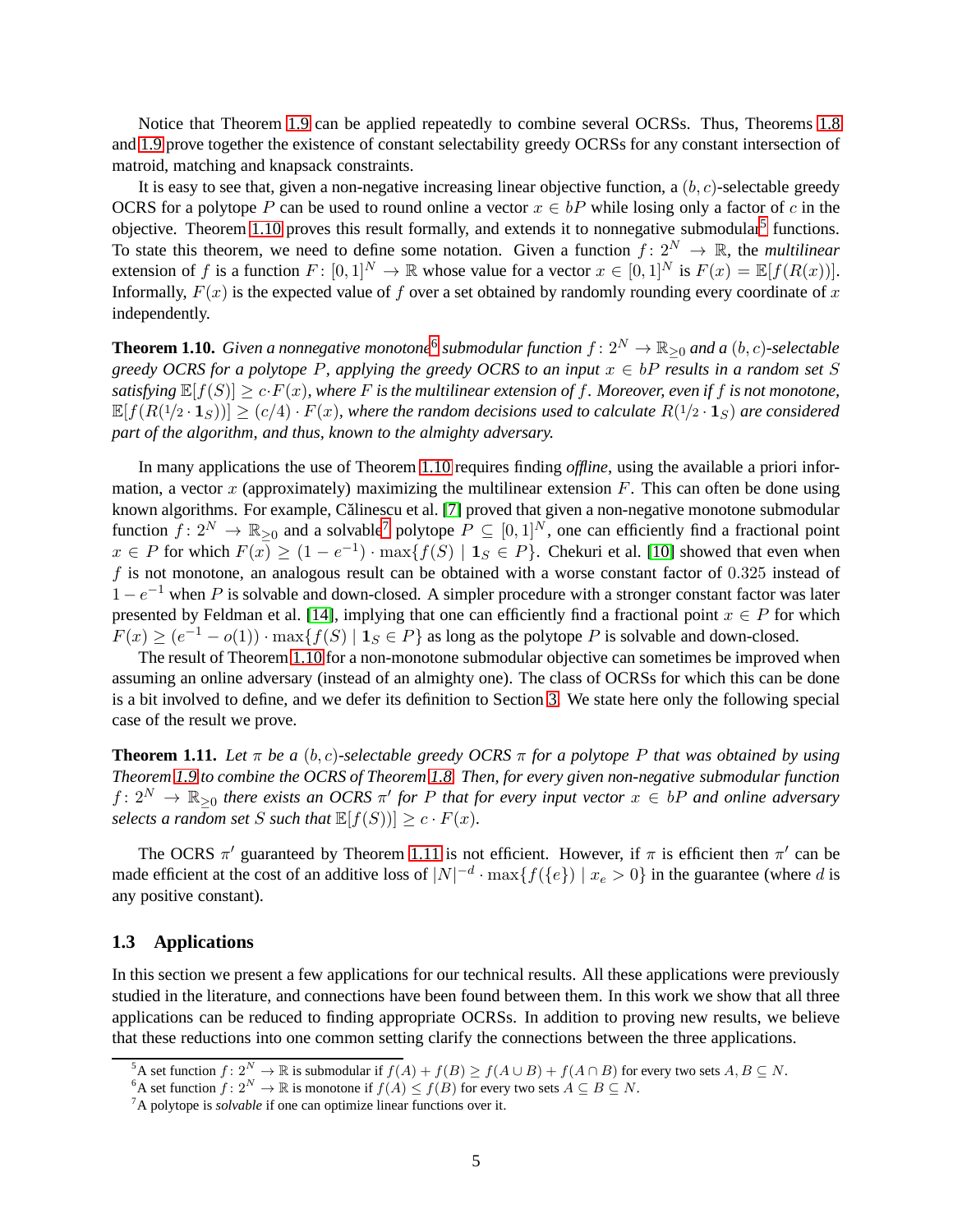#### **Prophet inequalities for Bayesian online selection problems**

Consider again the Bayesian online selection problem we sketched earlier in the introduction. We recall that the setting in this problem consists of a matroid  $M = (N, \mathcal{F})$  and independent non-negative random variables  $Z_e$  for every  $e \in N$  with known distributions. Moreover, the random variables  $Z_e$  satisfy  $\max_{e \in N} \mathbb{E}[Z_e] < \infty$ . An offline adversary chooses upfront the order in which the elements  $e \in N$  reveal a realization  $z_e$  of  $Z_e$ . The task is to select online an independent set of elements  $I \in \mathcal{F}$  with total weight  $z(I) = \sum_{e \in I} z_e$  as high as possible.

A fundamental result about the relative power of offline and online algorithms in a Bayesian setting was obtained by Krengel, Sucheston and Garling (see [\[19\]](#page-31-6)) for the special case when  $M$  is the uniform matroid of rank one, *i.e.*, precisely one element can be selected. They showed that there exists a selection algorithm returning a single element of expected weight as least  $\frac{1}{2} \mathbb{E}[\max_{e \in N} Z_e]$ , *i.e.*, half of the weight of the best offline solution, which is the best solution obtainable by an algorithm that knows all realizations upfront. Recently, Kleinberg and Weinberg [\[18\]](#page-31-1) extended this result considerably by showing that the same guarantee can be obtained when selecting multiple elements that have to be independent in the matroid  $M$ , *i.e.*, there exists an online algorithm returning a set  $I \in \mathcal{F}$  satisfying

<span id="page-6-0"></span>
$$
\mathbb{E}\left[\sum_{e\in I} Z_e\right] \ge \frac{1}{2} \mathbb{E}\left[\max\left\{\sum_{e\in S} Z_e \middle| S \in \mathcal{F}\right\}\right] \tag{1}
$$

Inequalities of type [\(1\)](#page-6-0) are often called *prophet inequalities* due to the interpretation of the offline adversary as a prophet. Moreover, Kleinberg and Weinberg generalized their result to the setting where  $\mathcal F$  are the common independent sets in the intersection of  $p$  matroids. For this setting, they present an online algorithm whose expected profit is at least  $\frac{1}{4p-2}$  times the expected maximum weight of a feasible set. Kleinberg and Weinberg's algorithms work not just against an offline adversary, which is the adversary type typically assumed in Bayesian online selection, but also against an online adversary.

Using a simple, yet very general link between greedy OCRSs and prophet inequalities we can generate prophet inequalities from greedy OCRSs.

<span id="page-6-1"></span>**Theorem 1.12.** Let  $\mathcal{F} \subseteq 2^N$  be a down-closed set family and P be a relaxation of F. If there exists a c*-selectable greedy OCRS for* P *then there is an online algorithm for the Bayesian online selection problem with almighty adversary that returns a set*  $I \in \mathcal{F}$  *satisfying* 

$$
\mathbb{E}\left[\sum_{e \in I} Z_e\right] \ge c \cdot \mathbb{E}\left[\max\left\{\sum_{e \in S} Z_e \middle| S \in \mathcal{F}\right\}\right].
$$

As we discuss in Section [4,](#page-22-0) the above theorem can be made constructive in many cases, assuming that the OCRS is efficient and some natural optimization problems involving the distributions of the random weights  $Z_e$  can be solved efficiently.

Our results show that constant-factor prophet inequalities are often possible even against an almighty adversary. Moreover, we get  $\Theta(1)$ -factor prophet inequalities for a wide set of new constraint families.

**Corollary 1.13.** *There are* Θ(1)*-factor prophet inequalities for the Bayesian online selection problem against the almighty adversary for any constraint family that is an intersection of a constant number of matroid, knapsack, and matching constraints.*

In contrast, so far, the most general prophet inequality was the  $\frac{1}{4p-2}$ -factor prophet inequality of Kleinberg and Weinberg for the intersection of p matroids. Interestingly, even for this specific setting of the intersection of p matroids, considered by Kleinberg and Weinberg, our general approach allows for obtaining a better constant for  $p \geq 4$  (against a stronger adversary).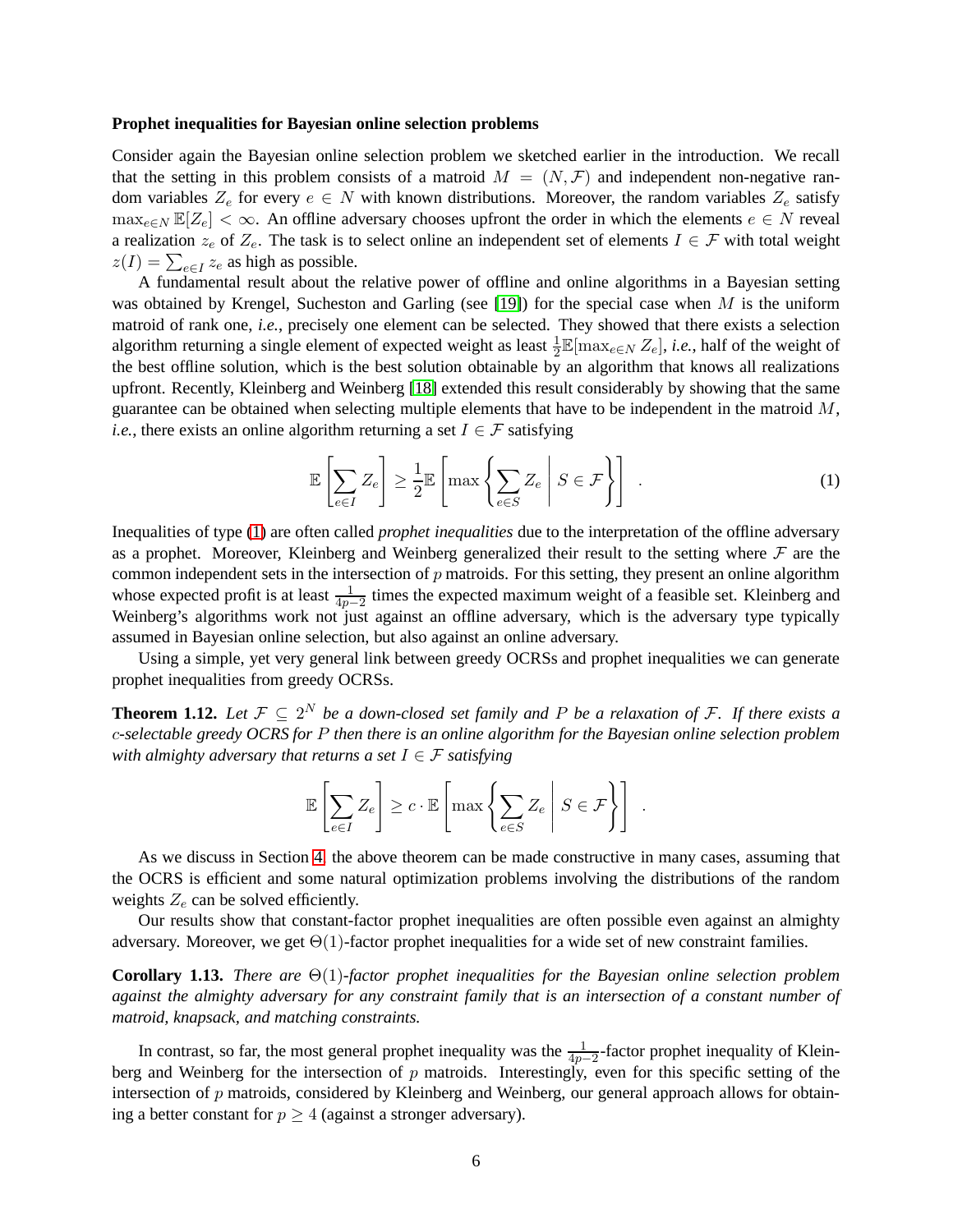**Corollary 1.14.** *There is an*  $\frac{1}{e(p+1)}$ *-factor prophet inequality for the Bayesian online selection problem against the almighty adversary when the feasible sets are described by the intersection of* p *matroids.*

That our results hold against an almighty adversary is in particular of importance for applications of prophet inequalities to posted pricing mechanisms. Indeed, one of the main technical difficulties that Kleinberg and Weinberg [\[18\]](#page-31-1) had to overcome to apply their results to posted pricing mechanism, was the fact that their results were only with respect to an online adversary.

#### **Oblivious posted pricing mechanisms**

We start by introducing the Bayesian single-parameter mechanism design setting (short BSMD), largely following [\[8\]](#page-30-0). There is a single seller providing a set N of services, and for each service  $e \in N$  there is one agent interested in  $e$ , whose valuation is drawn from a nonnegative random variable  $Z_e$ . The  $Z_e$  are independent and have known distributions. Furthermore, there is a down-closed family  $\mathcal{F} \subseteq 2^N$  representing feasibility constraints faced by the seller, *i.e.*, the seller can provide any set of services  $S \in \mathcal{F}$ . The setting is called *single-parameter* because every agent is interested in precisely one service. The goal in this setting is to find truthful mechanisms maximizing the expected revenue.

From a theoretical point of view, this setting is well understood and optimally solved by Myersons's mechanism [\[22\]](#page-31-7). Unfortunately, the resulting mechanism is impractical, and thus, rarely employed. Furthermore, it does not extend to multi-parameter settings where an agent may, for example, be interested in buying one out of several items, a setting known as *Bayesian multi-parameter unit-demand mechanism design* (BMUMD). Therefore, Chawla et al. [\[8\]](#page-30-0) suggested considerably simpler and more robust alternatives having many advantages while maintaining an almost optimal performance [\[8,](#page-30-0) [24,](#page-31-0) [18\]](#page-31-1). The idea is to offer to the agents sequentially take-it-or-leave-it prices as follows. Agents are considered one by one, in an order chosen by the algorithm. Whenever an agent  $e \in N$  is considered, the algorithm either makes no offer to  $e$ —and thus e does not get served—or, if e can be added to the elements selected so far without violating feasibility, an offer  $p_e \in \mathbb{R}_{\geq 0}$  is made to e. Agent e will then accept the offer if  $Z_e \geq p_e$  and decline if  $Z_e$  <  $p_e$ .

This type of mechanism, with the additional freedom that the algorithm can choose the order in which to consider the agents, is called a *sequential posted price mechanism*. A natural stronger version of sequential posted price mechanisms, called *constrained oblivious posted price mechanisms* (COPM), suggested by Chawla et al. [\[8\]](#page-30-0), allows for dealing with the multi-parameter setting BMUMD, and has many further interesting properties. Formally, a COPM is defined by a tuple  $(p \in \mathbb{R}^E_{\geq 0}, \mathcal{F}')$ , where p are the take-it-or-leave-it prices, and  $\mathcal{F}' \subseteq \mathcal{F}$ . A COPM defined by  $(p, \mathcal{F}')$  works as follows. Consider the moment when a new agent e arrives and let S be the set of agents served so far. If  $S \cup \{e\} \notin \mathcal{F}'$ , then e is skipped; otherwise, e is offered the price  $p_e$ . In short the COPM maintains a feasible set in the more restricted family  $\mathcal{F}'$ , and greedily selects any agent e that does not destroy feasibility in  $\mathcal{F}'$  and has a valuation of at least  $p_e$ . Furthermore, the order of the agents is chosen by an adversary at the beginning of the procedure, knowing all valuations  $z_e$ , the prices  $p_e$  and the family  $\mathcal{F}'$ . A COPM can also be randomized, in which case the tuple  $(p, \mathcal{F}')$  is chosen at random at the beginning of the algorithm.

So far, COPMs with an  $O(1)$  gap with respect to the optimal mechanism were only known for very restricted types of matroids, and the intersection of two partition matroids [\[8\]](#page-30-0). For general matroids, the best previously known COPM was a non-efficient procedure with an optimality gap of  $O(log(rank))$ , where rank is the size of a largest feasible set of the matroid [\[8\]](#page-30-0). In particular, the existence of an COPM for general matroids with constant optimality gap remained an open problem.

Exploiting a link between greedy OCRSs and COPMs, we resolve the open question about  $O(1)$ -optimal COPMs for matroids raised in [\[8\]](#page-30-0), and show that even much more general constraint families admit  $O(1)$ optimal COPMs.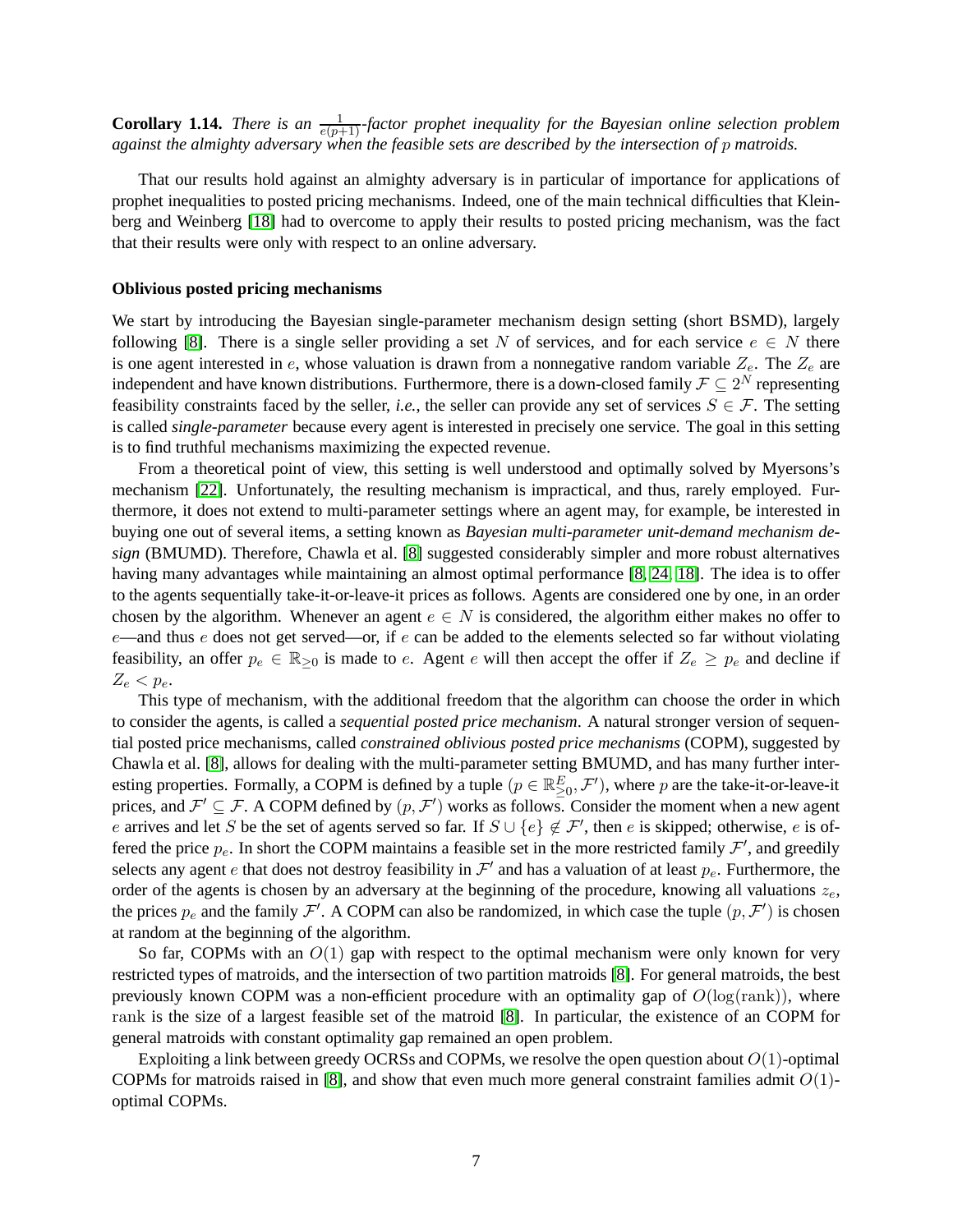<span id="page-8-3"></span>**Theorem 1.15.** Let  $\mathcal{F} \subseteq 2^N$  be a down-closed family and P be a relaxation of F. If there is a c-selectable *greedy OCRS for* P*, then there is a COPM for* F *that, even against an almighty adversary, is at most a factor of* c *worse than the optimal truthful mechanism.*

Using the reduction from the multi-parameter setting to the single-parameter setting presented in [\[8\]](#page-30-0) we obtain results for BMUMD under very general feasibility constraints.

**Corollary 1.16.** *Let* F *be the intersection of a constant number of matroid, knapsack, and matching constraints. Then there is a posted price mechanism for BMUMD on* F *whose optimality gap with respect to the optimal truthful mechanism is at most a constant.*

Moreover, as we highlight in Section [4,](#page-22-0) the mechanisms obtained through our greedy OCRSs can be implemented efficiently under mild assumptions.

#### **Stochastic probing**

Recently, Gupta and Nagarajan [\[17\]](#page-31-2) introduced the following stochastic probing model. Given is a finite ground set N and each element  $e \in N$  is *active* with a given probability  $p_e \in [0,1]$ , independently of the other elements. Furthermore, there is a weight function  $w : N \to \mathbb{Z}$ , and two down-closed constraint families  $\mathcal{F}_{in}, \mathcal{F}_{out} \subseteq 2^N$  on N, which are called the *inner* and *outer constraints*, respectively. The goal is to select a subset of active elements of high weight according to the following rules. An algorithm must first *probe* an element  $e \in N$  to select it. If a probed element e is active, then e is selected, otherwise it is not. The algorithm can choose the order in which elements are probed. The set  $Q$  of all probed elements must satisfy  $Q \in \mathcal{F}_{out}$  and the set  $S \subseteq Q$  of all selected elements must satisfy  $S \in \mathcal{F}_{in}$ . Hence, at any step of the algorithm an element can only be probed if adding it to the currently probed elements does not violate  $\mathcal{F}_{out}$ , and adding it to the elements selected so far does not violate  $\mathcal{F}_{in}$ . Gupta and Nagarajan [\[17\]](#page-31-2) showed that this model captures numerous applications. Furthermore, they show how so-called *ordered CRSs* can be used to get approximately optimal approximation factors for many constraint families including the intersection of a constant number of matroids. However, due to their use of ordered CRSs, the presented algorithms crucially rely on the fact that the order in which elements are probed can be chosen freely.

Replacing their use of ordered CRSs with OCRSs we can drop this requirement.

<span id="page-8-2"></span>**Theorem 1.17.** Let  $\mathcal{F}_{in}, \mathcal{F}_{out} \subseteq 2^N$  be two down-closed families. If there are a  $(b, c_{in})$ -selectable greedy *OCRS*  $\pi_{in}$  *for a relaxation*  $P_{in}$  *of*  $\mathcal{F}_{in}$  *and a* (*b, c<sub>out</sub>*)-selectable greedy *OCRS*  $\pi_{out}$  *for a relaxation*  $P_{out}$ *of*  $\mathcal{F}_{out}$ , then there is a (b  $\cdot$  c<sub>in</sub>  $\cdot$  c<sub>out</sub>)-approximation for the weighted stochastic probing problem where *the order in which elements can be probed is chosen by an almighty adversary and the inner and outer constraints are given by*  $\mathcal{F}_{in}$  *and*  $\mathcal{F}_{out}$ *, respectively.*<sup>[8](#page-8-0)</sup> *Moreover, if*  $\pi_{in}$  *and*  $\pi_{out}$  *are efficient and there are separation oracles for* Pin *and* Pout*, then the above algorithm has a polynomial time complexity.*

It turns out that the extension to arbitrary probing orders resolves an open question of [\[17\]](#page-31-2) about stochastic probing with deadline. In a probing problem with deadlines there is a deadline  $d_e \in \mathbb{Z}_{\geq 1}$  for each element  $e \in N$ , indicating that e can only be probed as one of the first  $d_e$  elements that get probed. Using a clever technique, Gupta and Nagarajan [\[17\]](#page-31-2) presented an  $O(1)$ -approximation for this problem setting for the unweighted case, *i.e.*, w is the all-ones vector, when  $\mathcal{F}_{in}$ ,  $\mathcal{F}_{out}$  are k-systems<sup>[9](#page-8-1)</sup>, for  $k = O(1)$ . They left it as an open question how to approach the weighted version of stochastic probing with deadlines. Using OCRSs

<span id="page-8-0"></span><sup>&</sup>lt;sup>8</sup>Similar to [\[17\]](#page-31-2) one can strengthen the theorem, and only assume an offline CRS for  $\mathcal{F}_{out}$  and an OCRS for  $\mathcal{F}_{in}$ . The fact that an offline CRS suffices for  $\mathcal{F}_{out}$  can sometimes be used to get better approximation factors. For simplicity of presentation, we do not go into these details here, and also in Theorem [1.18](#page-9-0) and [1.19.](#page-9-1)

<span id="page-8-1"></span> $9A$  k-system  $\mathcal{F} \subseteq 2^N$  is a down-closed family such that, for any  $S \subseteq N$ , the ratio of the sizes of any two maximal sets of  $\mathcal{F}$ that are contained in  $S$  is at most  $k$ . In particular,  $k$ -systems generalize the intersection of  $k$  matroids.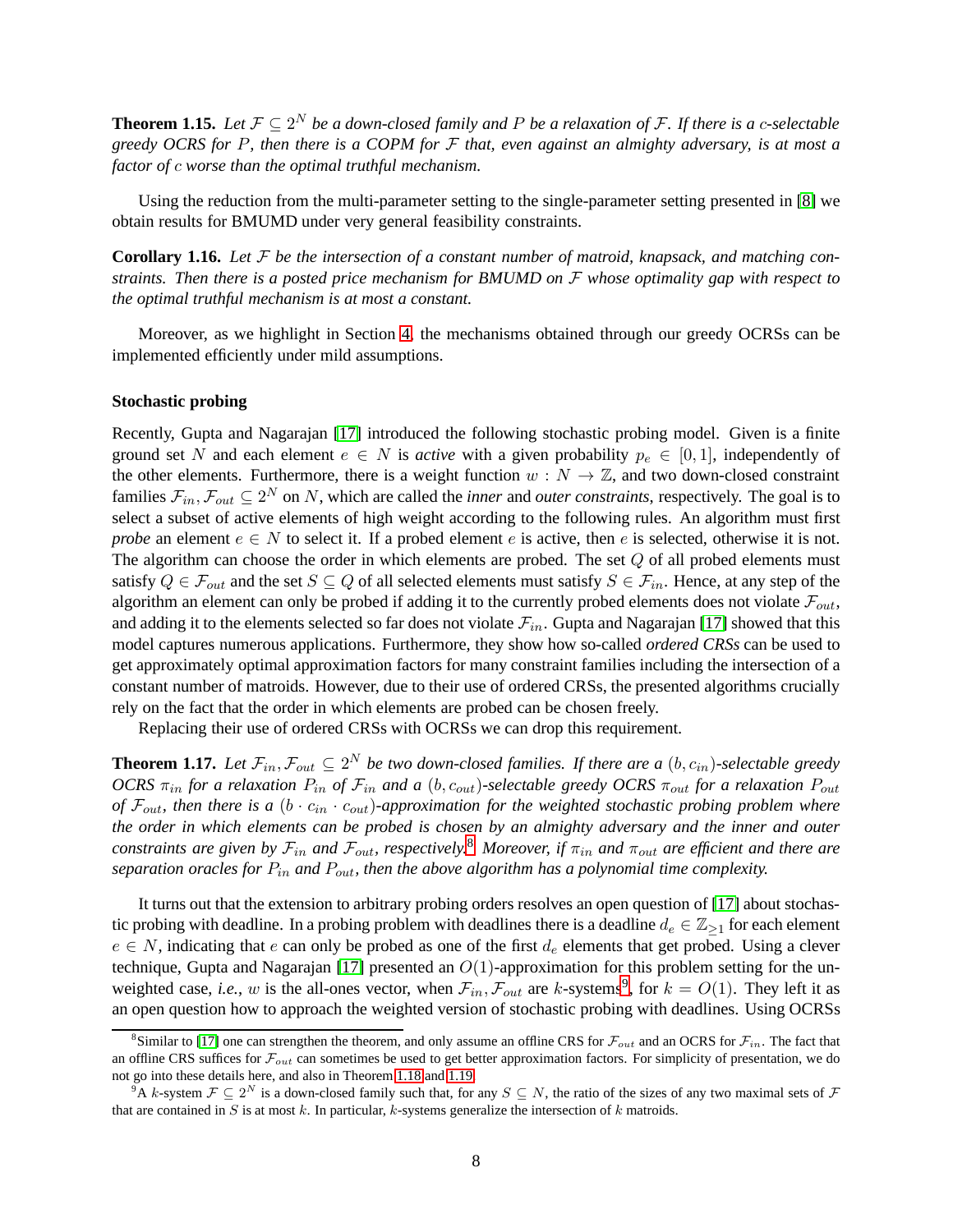we can leverage Theorem [1.17](#page-8-2) to consider elements in increasing order of their deadlines, which allows for addressing this open question.

<span id="page-9-0"></span>**Theorem 1.18.** Let  $\mathcal{F}_{in}, \mathcal{F}_{out} \subseteq 2^N$  be two down-closed families. If there are a  $(b, c_{in})$ -selectable greedy  $OCRS \pi_{in}$  *for a relaxation*  $P_{in}$  *of*  $\mathcal{F}_{in}$  *and a* (*b*,  $c_{out}$ )-selectable greedy  $OCRS \pi_{out}$  *for a relaxation*  $P_{out}$  *of*  $\mathcal{F}_{out}$ , then there is a  $(b(1-b) \cdot c_{in} \cdot c_{out})$ -approximation for the weighted stochastic probing with deadlines *problem where the inner and outer constraints are given by*  $\mathcal{F}_{in}$  *and*  $\mathcal{F}_{out}$ *, respectively. Moreover, if*  $\pi_{in}$ *and* πout *are efficient and there are separation oracles for* Pin *and* Pout*, then the above algorithm has a polynomial time complexity.*

We highlight that the stochastic probing problem with monotone submodular objectives but without deadlines—in short, *submodular stochastic probing*—was considered by Adamczyk et al. [\[1\]](#page-30-1), who presented for this setting a  $(1 - 1/e)/(k_{in} + k_{out} + 1)$ -approximation when  $\mathcal{F}_{in}$  and  $\mathcal{F}_{out}$  are the intersection of  $k_{in}$ and  $k_{out}$  matroids, respectively. Using our techniques we obtain  $O(1)$ -approximations for considerably more general settings of submodular stochastic probing. More precisely, we can handle a very broad set of constraints, with a probing order chosen by an almighty adversary (instead of being choosable by the algorithm).

<span id="page-9-1"></span>**Theorem 1.19.** Let  $\mathcal{F}_{in}, \mathcal{F}_{out} \subseteq 2^N$  be two down-closed families. If there are a  $(b, c_{in})$ -selectable greedy  $OCRS \pi_{in}$  *for a relaxation*  $P_{in}$  *of*  $\mathcal{F}_{in}$  *and a* (*b, c<sub>out</sub>*)-selectable greedy *OCRS*  $\pi_{out}$  *for a relaxation*  $P_{out}$  *of*  $\mathcal{F}_{out}$ , then there is a  $((1-e^{-b}-o(1)) \cdot c_{in} \cdot c_{out})$ -approximation for the submodular stochastic probing *problem where the order in which elements can be probed is chosen by an almighty adversary and the inner and outer constraints are given by*  $\mathcal{F}_{in}$  *and*  $\mathcal{F}_{out}$ *, respectively. Moreover, if*  $\pi_{in}$  *and*  $\pi_{out}$  *are efficient and there are separation oracles for*  $P_{in}$  *and*  $P_{out}$ *, then the above algorithm has a polynomial time complexity.* 

We remark that the same idea used to derive Theorem [1.18](#page-9-0) from Theorem [1.17](#page-8-2) can also be used to derive from Theorem [1.19](#page-9-1) a result for the submodular stochastic probing with deadlines problem.

# **2 Constructing Online Contention Resolution Schemes**

In this section we prove the existence (or non-existence) of OCRSs for various polytopes. Sections [2.1,](#page-9-2) [2.2](#page-13-0) and [2.3](#page-14-0) study OCRSs for matroid polytopes, matching polytopes and the natural relaxation of knapsack constraints, respectively. The results proved in these sections prove together Theorem [1.8.](#page-4-1) Theorem [1.9,](#page-4-3) which shows that greedy OCRSs for different polytopes can be combined to create greedy OCRSs for the intersection of these polytopes, is proved in Section [2.4.](#page-15-0)

### <span id="page-9-2"></span>**2.1 OCRS for matroids**

In this section we give a greedy OCRS for matroid polytopes. For standard matroidal concepts such as span, rank, contraction and restriction, we refer the reader to Appendix [A.](#page-31-8) Also recall that, for a given matroid  $M = (N, \mathcal{F})$ , the matroid polytope  $P_{\mathcal{F}}$  is defined by  $\{x \in \mathbb{R}_{\geq 0}^N \mid \forall S \subseteq N \sum_{e \in S} x_e \leq \text{rank}(S)\}\)$ . The main result of this section can be stated as follows.

<span id="page-9-3"></span>**Theorem 2.1.** *Let*  $b \in [0, 1]$ *. There exists a*  $(b, 1 - b)$ *-selectable deterministic greedy OCRS for any matroid polytope*  $P_{\mathcal{F}} \subseteq [0,1]^N$  *on ground set* N.

Combining Theorem [1.9](#page-4-3) with Theorem [2.1,](#page-9-3) we also get a greedy OCRS for the intersection of  $k$  matroids.

<span id="page-9-4"></span>**Corollary 2.2.** *Let*  $b \in [0, 1]$ *, and let*  $P_1, \ldots, P_k \subseteq [0, 1]^N$  *be* k matroid polytopes over a common ground set N. Then there exists a  $(b, (1 - b)^k)$ -selectable deterministic greedy OCRS for  $P = \bigcap_{i=1}^k P_i$ .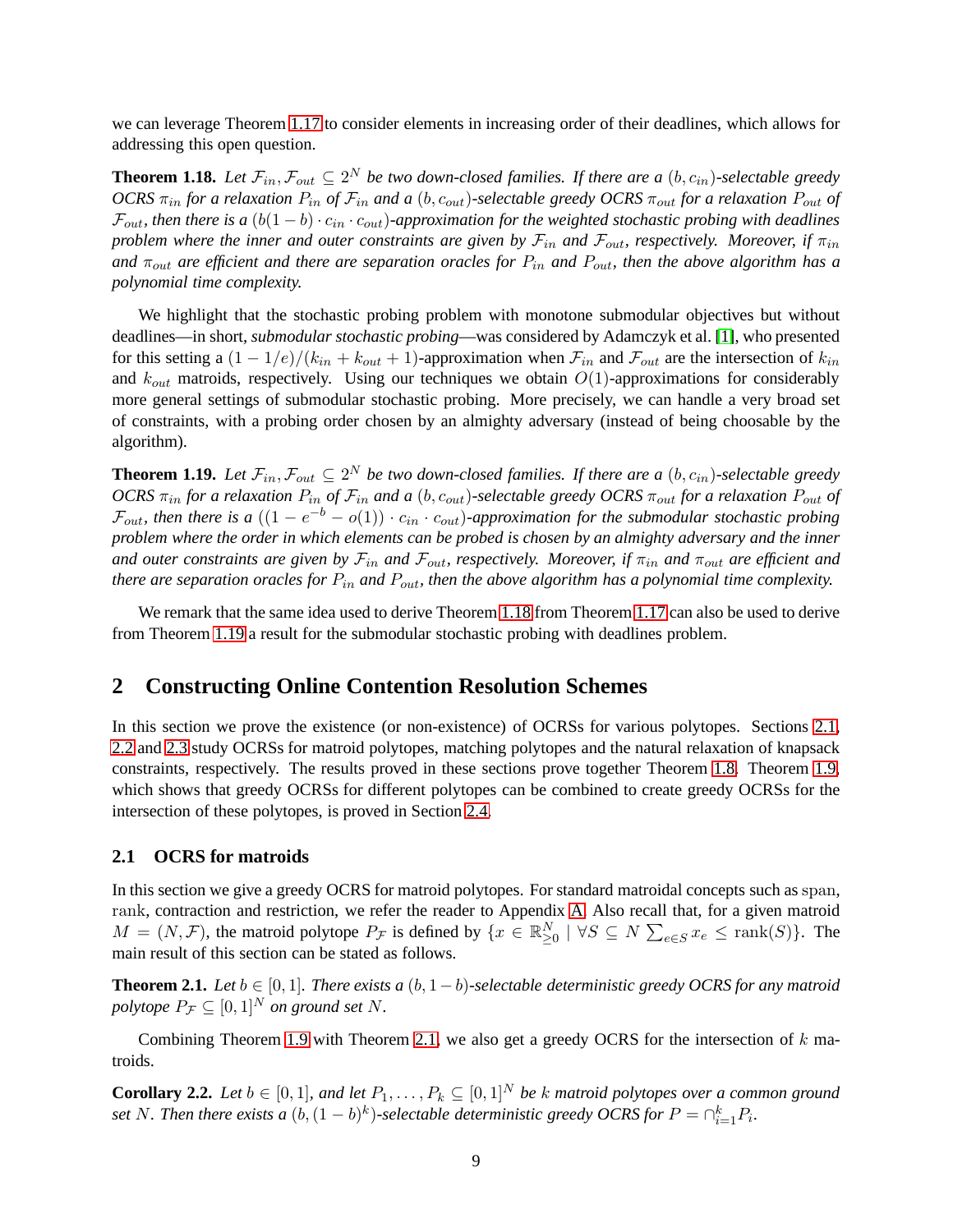Note that the above corollary implies (by Observation [1.6\)](#page-4-4) that there is a  $b(1-b)^k$ -selectable greedy OCRS for P. Moreover, choosing  $b = \frac{1}{1+b}$  $\frac{1}{1+k}$  in Corollary [2.2,](#page-9-4) we obtain the following.

**Corollary 2.3.** Let  $P_1, \ldots, P_k \subseteq [0,1]^N$  be matroid polytopes over a common ground set N, let  $P =$  $\bigcap_{i=1}^k P_i$ , and let  $c = \frac{1}{k+1} (1 - \frac{1}{1+k})^k \ge \frac{1}{e(k+1)}$ . Then there exists a c-selectable greedy OCRS for P.

The rest of this section is devoted to the proof of Theorem [2.1.](#page-9-3) Consider a matroid  $M = (N, \mathcal{F})$  and let  $P_{\mathcal{F}}$  be the associated polytope. Our greedy OCRS is based on using  $x \in P_{\mathcal{F}}$  to find a *chain decomposition* of the elements

$$
\varnothing = N_{\ell} \subsetneq N_{\ell-1} \subsetneq \cdots \subsetneq N_1 \subsetneq N_0 = N .
$$

It then accepts an active element  $e \in N_i \setminus N_{i+1}$  if e together with the already accepted elements in  $N_i \setminus N_{i+1}$ forms an independent set in the matroid  $(M/N_{i+1})|_{N_i}$ , *i.e.*, the matroid obtained from M by contracting  $N_{i+1}$  and then restricting to  $N_i$ . To see that this OCRS is a greedy OCRS, note that the above algorithm is equivalent to defining the family  $\mathcal{F}_x = \{I \subseteq N : \forall i \, I \cap (N_i \setminus N_{i+1})$  is independent in  $(M/N_{i+1})|_{N_i}\}$ . The family  $\mathcal{F}_x$  is clearly a down-closed family of sets (since each  $(M/N_{i+1})|_{N_i}$  is a matroid and its independent sets are, thus, down-closed). Moreover,  $\mathcal{F}_x$  is a subset of feasible sets because (see, *e.g.*, Theorem 5.1 in [\[23\]](#page-31-9)) if  $I_i$  is an independent set of  $(M/N_{i+1})|_{N_i}$  for every i, then the set  $\cup_i I_i$  is independent in M. Even though we do not need this fact, we highlight that  $\mathcal{F}_x$  itself describes a family of independent sets of a matroid. This follows from the fact that  $\mathcal{F}_x$  is the family of all (disjoint) unions of independent sets in the matroids  $(M/N_{i+1})|_{N_i}$  for  $i \in \{0, \ldots, \ell-1\}$ , implying that  $\mathcal{F}_x$  are the independent sets of the union matroid obtained by taking the union of all matroids  $(M/N_{i+1})|_{N_i}$  for  $i \in \{0, \ldots, \ell-1\}$ .

Having shown that the above algorithm is a greedy OCRS for any chain decomposition of the elements, we turn our attention to the task of defining a chain that maximizes the selectability of our greedy OCRS. For a fixed chain, we have that the selectability of an element  $e \in N_i \setminus N_{i+1}$  is

$$
\Pr[I \cup \{e\} \in \mathcal{F}_x \quad \forall I \subseteq R(x), I \in \mathcal{F}_x] = \Pr[e \notin \text{span}_i((R(x) \cap (N_i \setminus N_{i+1})) \setminus \{e\})],
$$

where span<sub>i</sub>( $\cdot$ ) denotes the span function of matroid  $(M/N_{i+1})|_{N_i}$ . Our objective is therefore to construct a chain decomposition that maximizes  $Pr[e \notin span_i ((R(x) \cap (N_i \setminus N_{i+1})) \setminus \{e\})]$  or equivalently minimizes

<span id="page-10-0"></span>
$$
\Pr[e \in \text{span}_i\left(\left(R(x)\cap (N_i\setminus N_{i+1})\right)\setminus \{e\}\right)]\tag{2}
$$

We now describe an iterative procedure for constructing a chain decomposition so that  $(2)$  is at most b for each element. Initially, the chain only consists of the ground set  $N_0 = N$ . We need to refine the chain if there exists an element  $e \in N$  such that  $Pr[e \in span(R(x) \setminus \{e\})] > b$ . We do that in a "minimal" way as follows:

- Let  $S = \emptyset$ .
- While there exists  $e \in N_0 \setminus S$  such that  $Pr[e \in span((R(x) \cup S) \setminus \{e\})] > b$ , add e to S.

We then let  $N_1 = S$ . Note that if  $N_1$  is a strict subset of  $N_0$  then we have made progress and we repeat the above procedure (on the matroid induced by  $N_1$ ) to obtain  $N_2 \subsetneq N_1$ , and so on, until we obtain  $N_\ell = \emptyset$ . Thus, if we assume that the procedure terminates, then, by construction, the chain satisfies

$$
\Pr[\mathrm{span}_i\left((R(x)\cap (N_i\setminus N_{i+1}))\setminus\{e\}\right)]\leq b\qquad\text{for all }i\text{ and }e\in N_i\setminus N_{i+1}\ .
$$

The rest of this section is devoted to show that the chain construction always terminates. As described above, this implies a  $(b, 1 - b)$ -selectable greedy OCRS, and thus proves Theorem [2.1.](#page-9-3)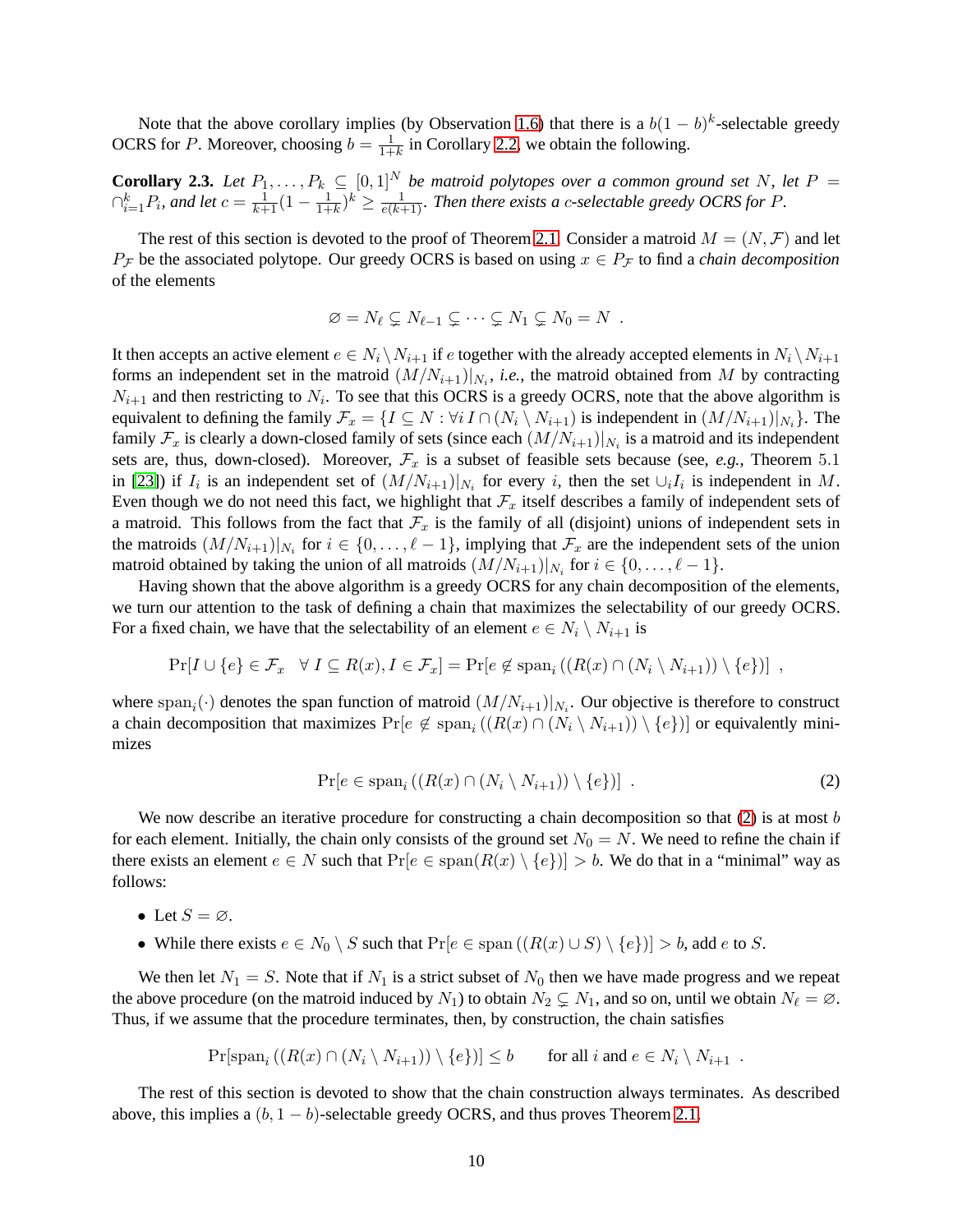#### **2.1.1 Proof of termination of chain construction**

To prove that the chain decomposition terminates, it is sufficient to show that  $N_1 = S \subsetneq N_0 = N$  for any (non-empty) matroid as the chain decomposition then recurses on the matroid induced by  $N_1$  (so the same argument implies that  $N_2 \subsetneq N_1$  assuming  $N_1 \neq \emptyset$ , and so on). Notice that the definition of S implies that S can only increase as coordinates of x are increased. Hence, it is safe to assume that  $x \in b \cdot P_B$ , where  $P_{\mathcal{B}} = \{x \in P_{\mathcal{F}} \mid x(N) = \text{rank}(N)\}\$ is the base polytope of the matroid M, which is the set of all maximal vectors in  $P_{\mathcal{F}}$ .

For proofs in the rest of the section it will be convenient to have the following equivalent view of the construction of  $S = N_1$  in the refinement procedure.

- Let  $S_0 = \emptyset$ , and let  $S_1 = \{e \in N \mid \Pr[e \in \text{span}(R(x) \setminus \{e\})] > b\}$  be the set of elements that are "likely" to be spanned.
- Assuming we have defined  $S_0, S_1, \ldots, S_{i-1}$ , let

$$
S_i = \{ e \in N \mid \Pr[e \in \text{span}((R(x) \cup S_{i-1}) \setminus \{e\})] > b \},
$$

that is,  $S_i$  contains those elements that are likely to be spanned assuming that the elements of  $S_{i-1}$ are contracted (or equivalently appear with probability 1).

Notice that  $S_{i-1} \subseteq S_i$  for every  $i \geq 1$ , and  $S_i = S_{i-1}$  implies  $S_i = S_j$  for every  $j > i$ . Thus, we must have  $N_1 = S = S_{|N|}$ . The key technical part of the termination analysis is the following lemma.

<span id="page-11-0"></span>**Lemma 2.4.** *It always holds that:*

$$
\sum_{e \in N} x_e \Pr[e \in \text{span}(R(x) \cup S)] \le b \cdot (x(N) + (1 - b)\text{rank}(S)) .
$$

*Moreover, the inequality is strict if*  $S \neq \emptyset$ *.* 

Before proving the lemma, let us see that it implies what we want:

**Corollary 2.5.** *If*  $N \neq \emptyset$  *then*  $N_1 = S \subseteq N$ *.* 

*Proof.* The corollary is clearly true if  $S = \emptyset$ . Otherwise, by Lemma [2.4,](#page-11-0)

$$
x(S) \le x(\text{span}(R(x) \cup S)) = \sum_{e \in N} x_e \Pr[e \in \text{span}(R(x) \cup S)]
$$
  

$$
< b(x(N) + (1 - b)\text{rank}(S)) \le b \text{rank}(N) .
$$

As  $x(S) < b \cdot \text{rank}(N)$  and  $x(N) = b \cdot \text{rank}(N)$  by our assumption that  $x \in bP_B$ , we get  $x(S) < x(N)$ , which implies  $N \setminus S \neq \emptyset$ .  $\Box$ 

Let us now continue with the proof of the our technical lemma.

*Proof of Lemma* [2.4.](#page-11-0) Let  $S' = \{e_1, e_2, \ldots, e_k\}$  be a basis of the matroid  $M|_S$  obtained by first greedily selecting elements from  $S_0$ , then greedily adding elements from  $S_1$ , and so on. Consider the distribution  $\mu$ over  $2^N$  defined according to the following sampling procedure:

- 1. Let A be a random set originally distributed like  $R(x)$ .
- 2. For  $j = 1, 2, \ldots, k$ , if  $e_j \notin \text{span}(A)$ , add  $e_j$  to A.
- 3. Output A.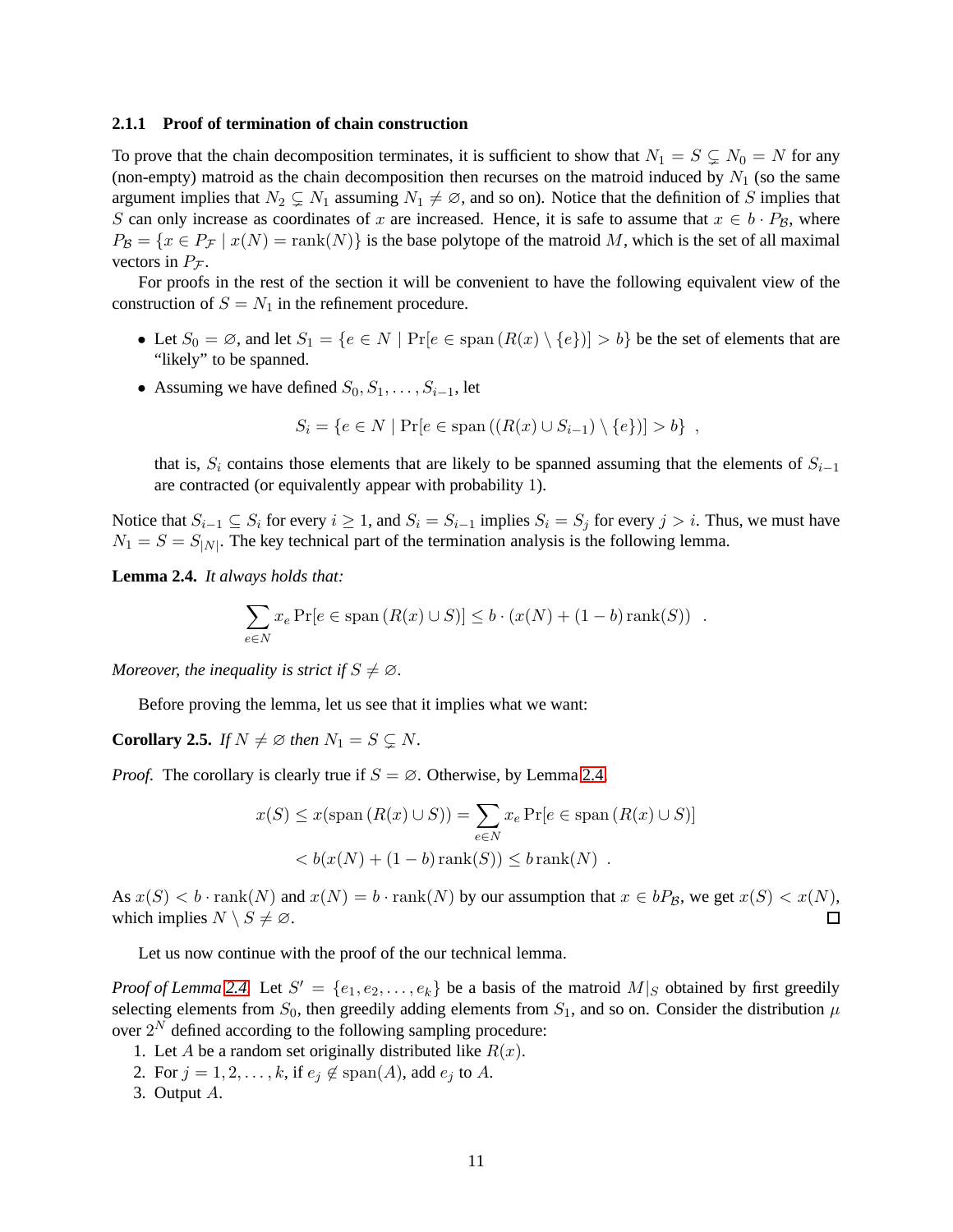Observe that this sampling procedure guarantees that the distributions of span( $S \cup R(x)$ ), span( $S' \cup R(x)$ ) and  $\text{span}(A)$  are identical. Therefore,

$$
Pr[e \in span(R(x) \cup S)] = Pr_{A \sim \mu}[e \in span(A)] .
$$

Now simple calculations yield

$$
\sum_{e \in N} x_e \Pr_{A \sim \mu}[e \in \text{span}(A)] = \mathbb{E}_{A \sim \mu}[x(\text{span}(A))]
$$
  
\n
$$
\leq b \cdot \mathbb{E}_{A \sim \mu}[\text{rank}(\text{span}(A))]
$$
 (using  $x \in b \cdot P_{\mathcal{I}}$ )  
\n
$$
= b \cdot \mathbb{E}_{A \sim \mu}[\text{rank}(A)] \leq b \cdot \mathbb{E}_{A \sim \mu}[|A|]
$$

We complete the proof by showing that  $\mathbb{E}_{A\sim\mu}[A] \leq x(N) + (1-b)\text{rank}(S)$ . To see this, note that

$$
\mathbb{E}_{A \sim \mu}[|A|] = x(N) + \sum_{j=1}^{k} \Pr[e_j \notin \text{span}(R(x) \cup \{e_1, \dots, e_{j-1}\})]
$$
  
 
$$
\leq x(N) + (1 - b)k = x(N) + (1 - b) \cdot \text{rank}(S) ,
$$

where the inequality follows from the following argument. If we let i be the smallest index so that  $e_j \in S_i$ , then by the construction of S' we have  $Pr[e_j \in span(R(x) \cup \{e_1, \ldots, e_{j-1}\})] \geq Pr[e_j \in span(R(x) \cup$  $S_{i-1}$ ] > b. Finally, we remark that the strict inequality  $Pr[e_i \in span(R(x) \cup S_{i-1})] > b$  implies that the inequality in the statement is strict if  $S \neq \emptyset$ .  $\Box$ 

#### **Efficient implementation**

The only step that is not constructive in the description of our OCRS for matroids is the computation of probabilities of the type  $Pr[e \in span((R(x) \cup S_{i-1}) \setminus \{e\})]$ . One can easily get around this issue by using good estimates through Monte-Carlo sampling, leading to the following.

**Lemma 2.6.** *For any*  $\epsilon > 0$  *and*  $\alpha > 0$ *, there is a randomized construction of a chain*  $\emptyset = N_{\ell} \subsetneq N_{\ell-1} \subsetneq$  $\ldots \subsetneq N_1 \subsetneq N_0 = N$  such that with probability at least  $1 - |N|^{-\alpha}$  the greedy OCRS defined by the chain *is*  $(b, 1 - b - \epsilon)$ -selectable. Furthermore, the time needed for this construction is  $O(\alpha \cdot \frac{1}{\epsilon^2})$  $\frac{1}{e^2} \cdot \text{poly}(|N|) \cdot T$ ), *where* T *is the time for a single call to the independence oracle of the matroid, and we assume that we can sample a Bernoulli random variable in* O(1) *time.*

*Proof.* For simplicity we define  $p_{e,S} = \Pr[e \in \text{span}((R(x) \cup S) \setminus \{e\})]$  for  $e \in N$  and  $S \subseteq N$ . As before, we focus on the construction of  $N_1$ ; the algorithm is then applied recursively. We recall that in the abovementioned construction we set  $N_1 = S$ , where S was constructed from  $S = \emptyset$  by adding elements  $e \in N$ satisfying  $p_{e,S} > b$ . To perform this step constructively we will, whenever we need a probability  $p_{e,S}$ , use an estimate  $\hat{p}_{e,S}$  obtained through Monte-Carlo sampling. By standard results on Monte-Carlo sampling (see, *e.g.*, [\[11\]](#page-30-9)) it suffices to use  $O(\alpha \cdot \frac{1}{\epsilon^2})$  $\frac{1}{\epsilon^2} \cdot \log |N|$  many samples to obtain a value  $\hat{p}_{e,S}$  such that

$$
\Pr[\hat{p}_{e,S} \in [p_{e,S} - \epsilon, p_{e,S}]] \ge 1 - |N|^{-3 - \alpha}.
$$

Hence, to construct S, we start with  $S = \emptyset$  and successively add elements  $e \in N \setminus S$  with  $\hat{p}_{e,S} > b$ . There are at most |N| elements we add to S, and to add one element to S we may have to check the values  $\hat{p}_{e,S}$ of all elements in  $N \setminus S$ . Hence, to construct S we use at most  $O(|N|^2)$  estimates of the type  $\hat{p}_{e,S}$ . At the end of this procedure we set  $N_1 = S$  and repeat. Since there are at most  $O(|N|)$  sets in the final chain  $\emptyset = N_{\ell} \subsetneq \ldots \subsetneq N_0 = N$ , the total number of estimates we need is bounded by  $O(|N|^3)$ , which implies the claimed running time of our algorithm. Moreover, with probability at least  $1 - |N|^{-\alpha}$ , all our estimates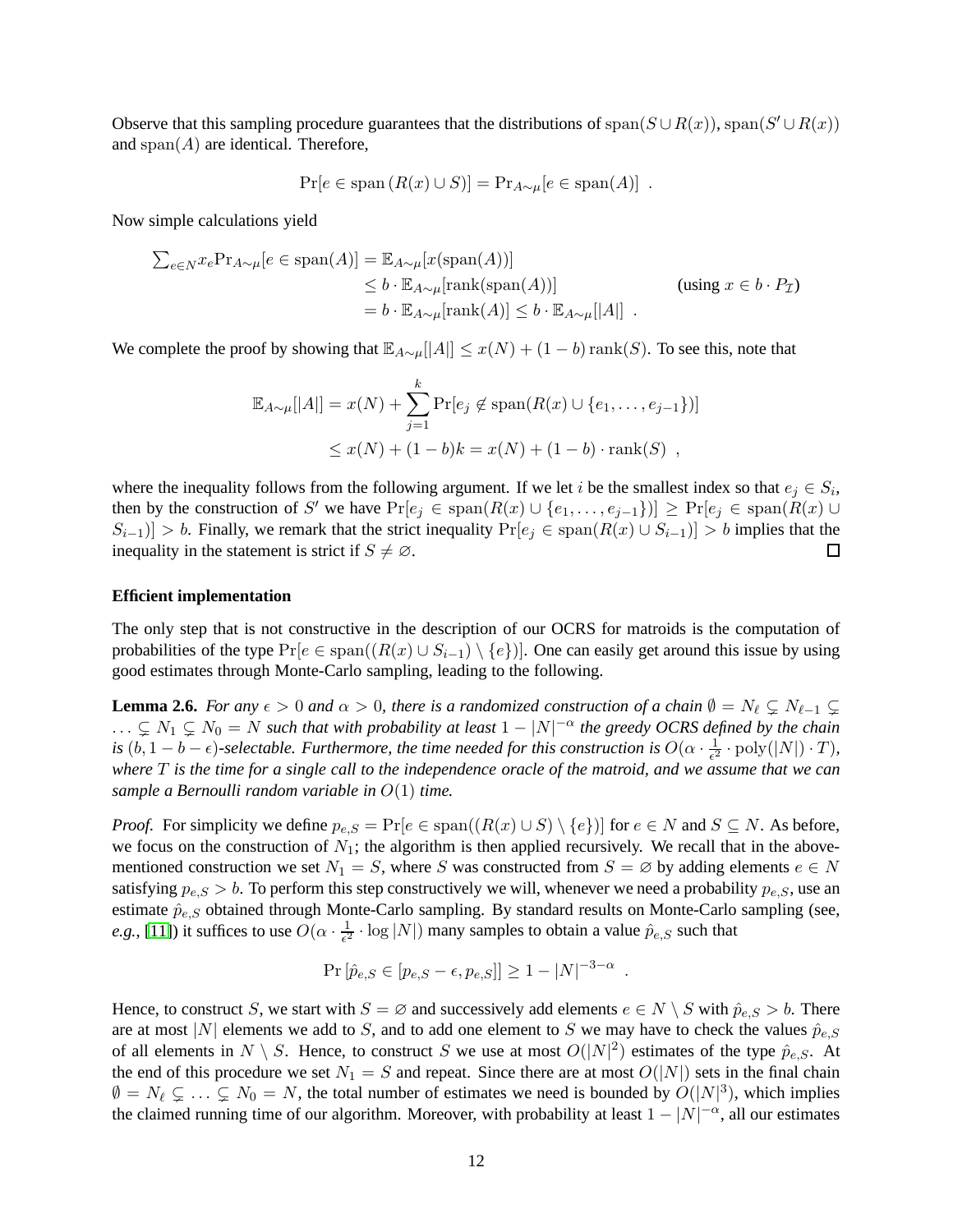$\hat{p}_{e,S}$  satisfy  $\hat{p}_{e,S} \in [p_{e,S} - \epsilon, p_{e,S}]$ . To prove the lemma, we assume from now on that all our estimates fulfil this property and show that this implies that the OCRS we obtain is  $(b, 1 - b - \epsilon)$ -selectable.

Notice that during our construction of S we only add elements e to S satisfying  $b < \hat{p}_{e,S} \leq p_{e,S}$ . Hence, the elements we add would also have been added to  $S$  in the construction that uses the true probabilities  $p_{e,S}$ . Therefore, for the same reasons showing that  $S \subseteq N$  when using the true probabilities  $p_{e,S}$ , we also have  $S \subseteq N$ . It remains to observe that at the end of the construction of S, *i.e.*, when we set  $N_1 = S$ , the probability  $1 - p_{e,S} = Pr[e \notin span((S \cup R(x)) \setminus \{e\})]$  of an element  $e \in N \setminus S$  being selectable is at least  $1 - b - \epsilon$ . This indeed holds since

$$
1 - p_{e,S} \ge 1 - \hat{p}_{e,S} - \epsilon \ge 1 - b - \epsilon .
$$

#### <span id="page-13-0"></span>**2.2 OCRSs for matchings in general graphs**

In this section we describe an OCRS that works for a relaxation  $P_G$  of matching in a general graph  $G =$  $(V, E)$ . Specifically, the relaxation polytope  $P_G$  is defined as:

$$
\sum_{g \in \delta(u)} x_g \leq 1 \quad \forall u \in V
$$
  

$$
x_g \geq 0 \quad \forall g \in E ,
$$

where  $\delta(u)$  is the set of edges incident to the node u. Observe that this relaxation is weaker than the matching polytope, hence, our results hold also for the matching polytope. We would like to stress that the ground set in this section is the set of edges, and thus, unlike in the rest of the paper, we denote it by  $E$ . Some ideas from the proof of Theorem [2.7](#page-13-1) can be traced to offline CRSs given by  $[14]$ .<sup>[10](#page-13-2)</sup>

<span id="page-13-1"></span>**Theorem 2.7.** *For every*  $b \in [0,1]$ *, there exists a*  $(b, e^{-2b})$ -selectable randomized greedy OCRS for the *relaxation*  $P_G \subseteq [0, 1]^E$  *of matching in a graph*  $G = (V, E)$ *.* 

*Proof.* Let  $x \in bP_G$  be the input point to the OCRS, and let  $A \sim R(x)$  be the set of active elements. Our OCRS begins by selecting a subset K of potential edges, where every edge  $g \in E$  belongs to K with probability  $(1 - e^{-x_g})/x_g$ , independently (observe that this probability in indeed always within the range [0, 1]). Whenever an edge g reveals whether it is active, the OCRS selects it if  $g \in A \cap K$  and the addition of q to the set of already selected edges does not make this set an illegal matching. Observe that for any fixed choice of K this OCRS is a deterministic greedy OCRS, and thus, for a random K it is a randomized greedy OCRS.

Next, let us show that our OCRS is  $(b, e^{-2b})$ -selectable. Consider an arbitrary edge  $g' = uv \in E$ . We need to prove that with probability at least  $e^{-2b}$  the edge  $g'$  is in K, and can be added to any matching which is a subset of  $A \cap K$ . Formally, we need to prove:

$$
Pr[g' \in K, A \cap K \cap (\delta(u) \cup \delta(v) \setminus \{g'\}) = \varnothing] \ge e^{-2b}.
$$

Clearly, every edge  $g \in E$  belongs to  $A \cap K$  with probability  $x_g \cdot (1 - e^{-x_g})/x_g = 1 - e^{-x_g}$ . Since the membership of every edge in  $K$  and  $\overline{A}$  is independent from the membership of other edges in these sets, we get:

$$
\Pr[g' \in K, A \cap K \cap (\delta(u) \cup \delta(v) \setminus \{g'\}) = \varnothing] = \Pr[g' \in K] \cdot \prod_{g \in \delta(u) \cup \delta(v) \setminus \{g'\}} \Pr[g \notin A \cap K]
$$

$$
= \frac{(1 - e^{-x_{g'}})}{x_{g'}} \cdot \prod_{g \in \delta(u) \cup \delta(v) \setminus \{g'\}} e^{-x_g} = \frac{(1 - e^{-x_{g'}})}{x_{g'}} \cdot e^{-\sum_{g \in \delta(u) \cup \delta(v) \setminus \{g'\}} x_g}
$$

$$
\geq \frac{(1 - e^{-x_{g'}})}{x_{g'}} \cdot e^{-2(b - x_{g'})} = \frac{e^{x_{g'}}(e^{x_{g'}} - 1)}{x_{g'}} \cdot e^{-2b} \geq e^{-2b} ,
$$

<span id="page-13-2"></span><sup>10</sup>The details of these CRSs are omitted in [\[14\]](#page-30-8), but can be found in [\[13\]](#page-30-10).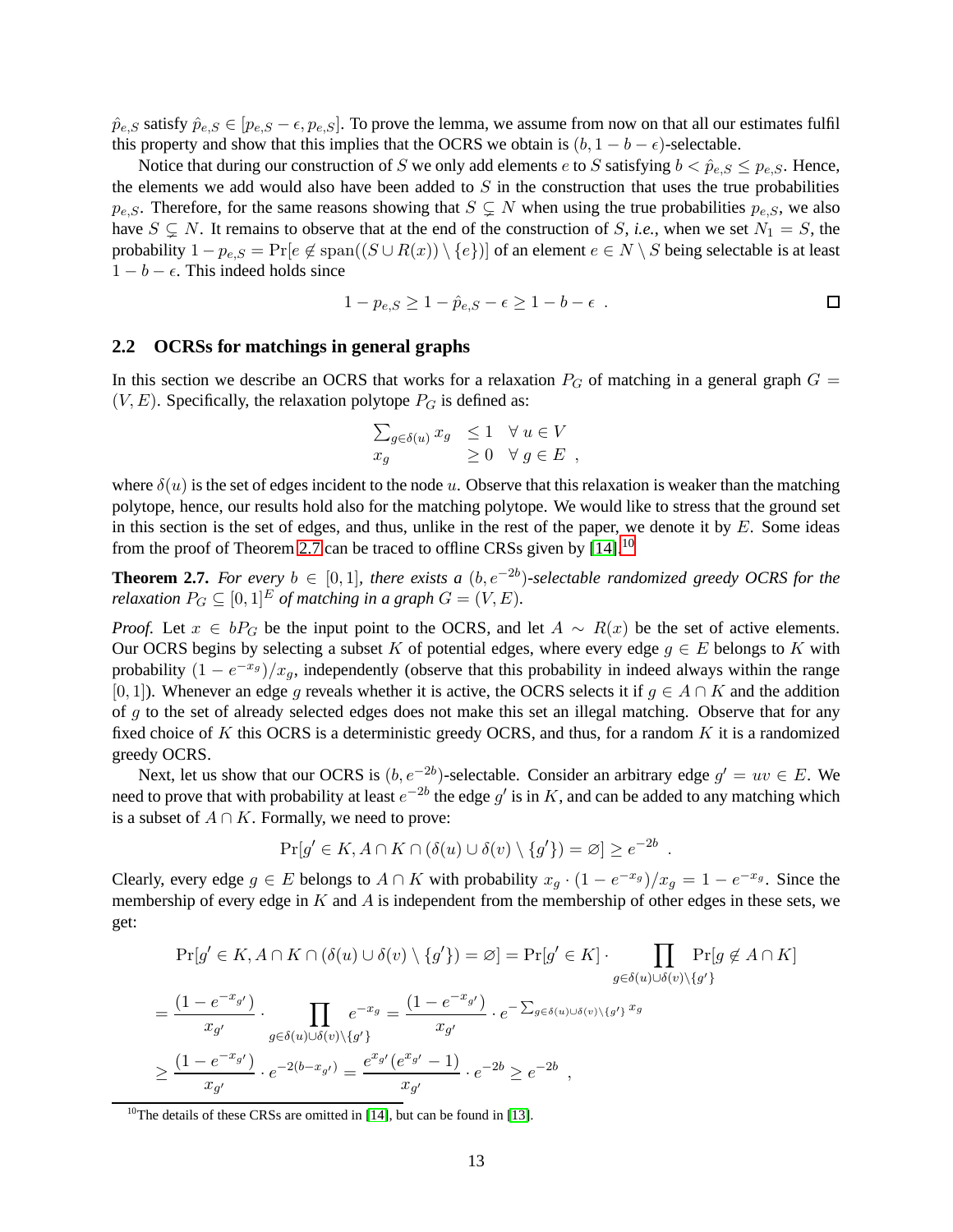where the first inequality holds since the membership of x in  $bP_G$  guarantees that the total x-values of the edges in  $\delta(u) \setminus \{g'\}$  (or  $\delta(v) \setminus \{g'\}$ ) is at most  $b - x_{g'}$ .  $\Box$ 

**Remark:** If one is interested in a *deterministic* greedy OCRS, it is possible to set K equal to E deterministically in the greedy OCRS described by the last proof. A simple modification of the proof shows that the resulting deterministic greedy OCRS is  $(b, (1 - b)^2)$ -selectable.

### <span id="page-14-0"></span>**2.3 OCRSs for knapsack constraint**

In this section we consider the problem of defining an OCRS for a polytope  $P \subseteq [0,1]^N$  defined by a single knapsack constraint. That is, each element  $e \in N$  has an associated size  $s_e \in [0,1]$  and P is defined by

$$
\begin{array}{ll}\sum_{e \in N} s_e x_e &\leq 1\\ x_e &\in [0,1] \quad \text{for $e \in N$}\enspace.\end{array}
$$

We begin with an interesting simple observation.

**Proposition 2.8.** *For every*  $n \geq 1$ *, there exists a knapsack constraint over a ground set of n elements such that no deterministic greedy OCRS for the polytope defined by this constraint is* (b, c)*-selectable for any pair of b* ∈ [0, 1] *and*  $c > (1 - b)^{n-1}$ *.* 

*Proof.* Consider the knapsack constraint defined by the ground set  $N = \{1, 2, ..., n\}$  and sizes  $s_1 = s_2$  $\cdots = s_{n-1} = 1/n$ ,  $s_n = 1$ . Assume towards a contradiction that there exists a deterministic greedy OCRS that is  $(b, c)$ -selectable for some  $b \in [0, 1]$  and  $c > (1 - b)^{n-1}$ , and consider the family  $\mathcal{F}_x$  of feasible sets used by this OCRS for the possible input  $x_1 = x_2 = \cdots = x_{n-1} = b, x_n = b/n$ .

Since the OCRS is  $(b, c)$ -selectable for  $c > 0$ , each element  $e \in N$  must be included in at least one set of the family  $\mathcal{F}_x$ . Thus, by the down-monotonicity of  $\mathcal{F}_x$  it must contain the set  $\{e\}$  for every  $e \in N$ . On the other hand, for every  $e \in N \setminus \{n\}$  we have  $\{e, n\} \notin \mathcal{F}$ , and thus, also  $\{e, n\} \notin \mathcal{F}_x$ . Combining all these observations, we get:

$$
\Pr[I \cup \{n\} \in \mathcal{F}_x \quad \forall \ I \subseteq R(x), I \in \mathcal{F}_x] \le \Pr[e \notin R(x) \quad \forall \ e \in N \setminus \{n\}] = (1 - b)^{n - 1} < c \enspace ,
$$

which contradicts the  $(b, c)$ -selectability of the assumed OCRS.

The next theorem shows that randomized greedy OCRSs can do much better. Some of the ideas used by this theorem can be traced back to an offline CRS presented by [\[10\]](#page-30-6) for knapsack constraints.

**Theorem 2.9.** For every  $b \in [0, 1/2]$ , there exists a  $(b, \frac{1-2b}{2-2b})$ -selectable randomized greedy OCRS for any *polytope* P *defined by a knapsack constraint.*

*Proof.* Let  $x \in bP$  be the input point to the OCRS, and let  $N_{\text{big}} = \{e \in N \mid s_e > 1/2\}$  be the subset of elements that are big. We use  $b_{\text{big}}$  to denote the total part of the knapsack occupied by big elements in the fractional solution  $x$ . Formally,

$$
b_{\text{big}} = \sum_{e \in N_{\text{big}}} s_e x_e .
$$

Observe that  $b_{\text{big}}$  is always within the range  $[0, b]$ . The randomized greedy OCRS we use is defined as follows. With probability  $p_{\text{big}}$  accept greedily the elements of  $N_{\text{big}}$  while respecting the knapsack inequality, where  $p_{\text{big}}$  is the probability

$$
p_{\text{big}} = \frac{1 - 2b + 2b_{\text{big}}}{2 - 2b}
$$

.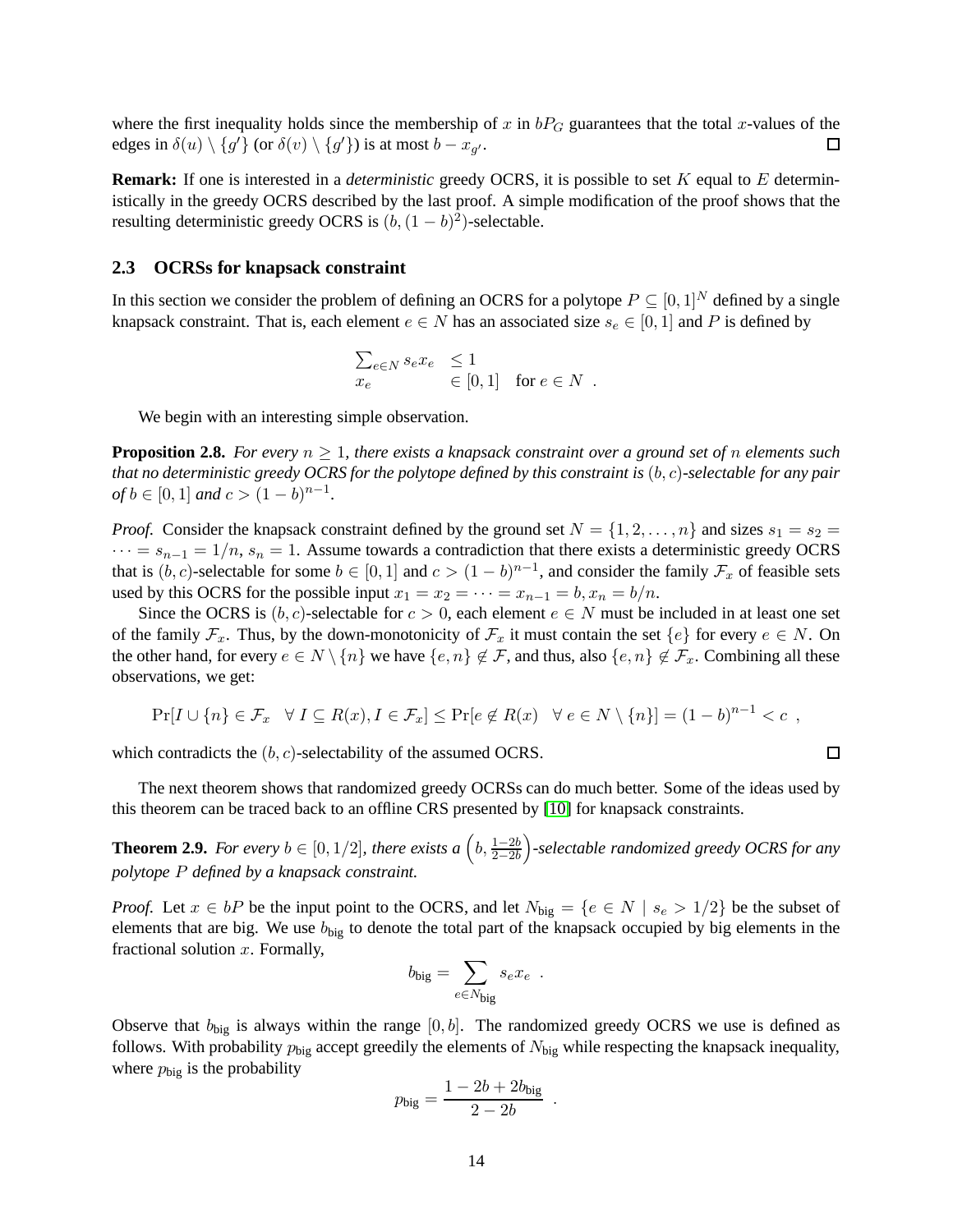With the remaining probability accept greedily the small elements of  $N \setminus N_{\text{big}}$  while respecting the knapsack inequality. It is easy to see that this OCRS is indeed a randomized greedy OCRS.

We continue to analyze the selectability of the above OCRS. Observe that for any big element  $e' \in N_{\text{big}}$ :

<span id="page-15-1"></span>
$$
\Pr[I \cup \{e'\} \in \mathcal{F}_x \quad \forall \ I \subseteq R(x), I \in \mathcal{F}_x] \ge \Pr\left[\{e'\} \in \mathcal{F}_x, \sum_{e \in R(x) \cap N_{\text{big}} s_e \le 1 - s_{e'}\right] \quad . \tag{3}
$$

The event  $\{e'\}\in\mathcal{F}_x$  is simply the event that the OCRS decides to accept big elements. Given that this event occurs, the condition  $\sum_{e \in R(x) \cap N_{\text{big}}} s_e \leq 1 - s_{e'}$  guarantees that for every subset I of  $R(x) \cap N_{\text{big}}$  one can add the element  $e'$  without violating the knapsack constraint. We can lower bound [\(3\)](#page-15-1) as follows.

$$
\Pr\left[\{e'\} \in \mathcal{F}_x, \sum_{e \in R(x) \cap N_{\text{big}}} s_e \le 1 - s_{e'}\right] = p_{\text{big}} \cdot \Pr[R(x) \cap (N_{\text{big}} \setminus \{e'\}) = \varnothing]
$$
  

$$
\ge \frac{1 - 2b + 2b_{\text{big}}}{2 - 2b} \cdot (1 - x(N_{\text{big}})) \ge \frac{1 - 2b + 2b_{\text{big}}}{2 - 2b} \cdot (1 - 2b_{\text{big}}) \ge \frac{1 - 2b}{2 - 2b} ,
$$

where the first inequality follows from the union bound and the second inequality uses the fact that  $s_e > 1/2$ for every  $e \in N_{\text{big}}$ . Similarly, for an element  $e \notin N_{\text{big}}$  we have:

$$
\Pr[I \cup \{e'\} \in \mathcal{F}_x \quad \forall \ I \subseteq R(x), I \in \mathcal{F}_x] \ge \Pr\left[\{e'\} \in \mathcal{F}_x, \sum_{e \in R(x) \setminus N_{\text{big}}} s_e \le 1 - s_{e'}\right]
$$
  
\n
$$
\ge (1 - p_{\text{big}}) \cdot \Pr[s(R(x) \setminus (N_{\text{big}} \cup \{e'\})) \le 1/2] \ge \left(1 - \frac{1 - 2b + 2b_{\text{big}}}{2 - 2b}\right) \cdot \left(1 - \frac{b - b_{\text{big}}}{1/2}\right)
$$
  
\n
$$
= \frac{1 - 2b_{\text{big}}}{2 - 2b} \cdot (1 - 2b + 2b_{\text{big}}) \ge \frac{1 - 2b}{2 - 2b} ,
$$

where the third inequality follows from Markov's inequality.

$$
\Box
$$

#### <span id="page-15-0"></span>**2.4 Combining constraints**

Like offline CRSs (see [\[10\]](#page-30-6)), greedy OCRSs can be combined to form greedy OCRSs for more involved constraints.

 ${\bf Definition~2.10.}$  *Given two greedy OCRSs*  $\pi^1$  *and*  $\pi^2$  *for polytopes*  $P_1$  *and*  $P_2$ *, the combination of*  $\pi^1$  *and*  $\pi^2$ *is a greedy OCRS*  $\pi$  *for the polytope*  $P = P_1 \cap P_2$ *. For every input*  $x \in P$ *,*  $\pi$  *is defined by the down-closed family*  $\mathcal{F}_{\pi,x} = \mathcal{F}_{\pi^1,x} \cap \mathcal{F}_{\pi^2,x}$ *.* 

Theorem [1.9](#page-4-3) is an immediate implication of the next lemma.

**Lemma 2.11.** Let  $\pi^1$  and  $\pi^2$  be  $(b, c_1)$ -selectable and  $(b, c_2)$ -selectable greedy OCRSs, respectively. The *combination of*  $\pi^1$  *and*  $\pi^2$  *is*  $(b, c_1 \cdot c_2)$ *-selectable.* 

*Proof.* Let  $P_1$  and  $P_2$  be the polytopes of  $\pi^1$  and  $\pi^2$ , respectively. Additionally, let  $x \in b(P_1 \cap P_2)$ , and let  $e$  be an arbitrary element of  $N$ . We need to prove that:

$$
\Pr[I \cup \{e\} \in \mathcal{F}_{\pi^1,x} \cap \mathcal{F}_{\pi^2,x} \quad \forall \ I \subseteq R(x), I \in \mathcal{F}_{\pi^1,x} \cap \mathcal{F}_{\pi^2,x} \ge c_1 \cdot c_2 \; .
$$

For ease of notation, let us denote by  $\chi_e(A, \mathcal{F}, \mathcal{F}')$  an indicator for the event that  $I \cup \{e\} \in \mathcal{F}$  for every set  $I \subseteq A$  obeying  $I \in \mathcal{F}'$ . Using this notation, the inequality that we need to prove becomes:  $\Pr[\chi_e(R(x), \mathcal{F}_{\pi^1,x} \cap \mathcal{F}_{\pi^2,x}, \mathcal{F}_{\pi^1,x} \cap \mathcal{F}_{\pi^2,x})] \geq c_1 \cdot c_2.$ 

On the other hand, observe that  $x \in b(P_1 \cap P_2) \subseteq bP_1$ . Hence, the  $(b, c_1)$ -selectability of  $\pi^1$  implies that:

$$
\Pr[\chi_e(R(x), \mathcal{F}_{\pi^1,x}, \mathcal{F}_{\pi^1,x} \cap \mathcal{F}_{\pi^2,x})] \geq \Pr[\chi_e(R(x), \mathcal{F}_{\pi^1,x}, \mathcal{F}_{\pi^1,x})]
$$
  
=  $\Pr[I \cup \{e\} \in \mathcal{F}_{\pi^1,x} \quad \forall I \subseteq R(x), I \in \mathcal{F}_{\pi^1,x}] \geq c_1$ .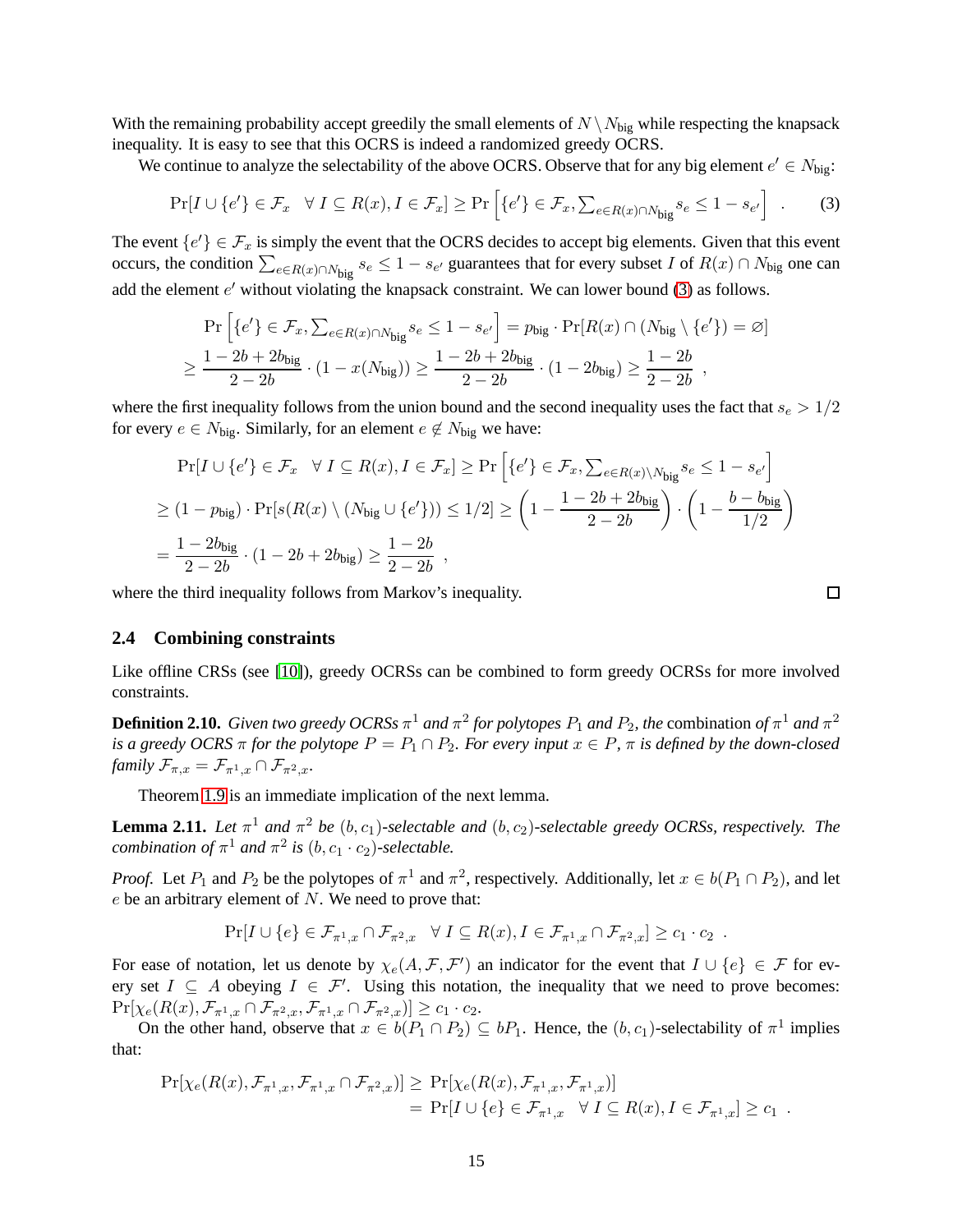where the first inequality follows since  $\chi_e$  is a non-increasing function of its third argument (when the other two arguments are fixed). Similarly, we also get:  $Pr[\chi_e(R(x), \mathcal{F}_{\pi^2,x}, \mathcal{F}_{\pi^1,x} \cap \mathcal{F}_{\pi^2,x})] \ge c_2$ . Next, observe that  $\chi_e$  is also non-increasing in its first argument (when the other two arguments are fixed). Hence, if we let R be a random set distributed like  $R(x)$ , then, by the FKG inequality:

$$
\Pr[\chi_e(R(x), \mathcal{F}_{\pi^1,x} \cap \mathcal{F}_{\pi^2,x}, \mathcal{F}_{\pi^1,x} \cap \mathcal{F}_{\pi^2,x})]
$$
\n
$$
= \Pr[\chi_e(R, \mathcal{F}_{\pi^1,x}, \mathcal{F}_{\pi^1,x} \cap \mathcal{F}_{\pi^2,x}) \cdot \chi_e(R, \mathcal{F}_{\pi^2,x}, \mathcal{F}_{\pi^1,x} \cap \mathcal{F}_{\pi^2,x})]
$$
\n
$$
\geq \Pr[\chi_e(R(x), \mathcal{F}_{\pi^1,x}, \mathcal{F}_{\pi^1,x} \cap \mathcal{F}_{\pi^2,x})] \cdot \Pr[\chi_e(R(x), \mathcal{F}_{\pi^2,x}, \mathcal{F}_{\pi^1,x} \cap \mathcal{F}_{\pi^2,x})] \geq c_1 \cdot c_2.
$$

# <span id="page-16-0"></span>**3 From Selectability to Approximation**

In this section we prove Theorems [1.10](#page-5-1) and [1.11](#page-5-5) which study the relation between the value of a vector x and the the expected value of the output produced by an OCRS given this vector as input. Following is a restatement of Theorem [1.10.](#page-5-1) Unlike the original statement of the theorem, this restatement uses the notation  $S(p)$ , where S is a set and p is a probability, to denote a random set containing every element  $e \in S$ with probability p, independently. Observe that  $S(p)$  has the same distribution as  $R(p \cdot 1_S)$ .

**Theorem [1.10.](#page-5-1)** *Given a non-negative monotone submodular function*  $f: 2^N \to \mathbb{R}_{\geq 0}$  *and a*  $(b, c)$ *-selectable greedy OCRS for a polytope P, applying the greedy OCRS to an input*  $x \in bP$  *results in a random set* S *satisfying*  $\mathbb{E}[f(S)] \ge c \cdot F(x)$ , where F is the multilinear extension of f. Moreover, even if f is not monotone,  $\mathbb{E}[f(S(1/2))] \ge (c/4) \cdot F(x)$ *, where the random decisions used to calculate*  $S(1/2)$  *are considered part of the algorithm, and thus, known to the almighty adversary.*

To prove Theorem [1.10](#page-5-1) we need to define some concepts regarding *offline* CRSs. Recall that a CRS for a polytope P is a (possibly random) function  $\pi: 2^N \to 2^N$  that depends on an input vector  $x \in P$ , and for every set  $S \subseteq N$  returns a subset  $\pi(S) \subseteq S$  that obeys the polytope  $P$  (*i.e.*,  $\mathbf{1}_{\pi(S)} \in P$ ).

**Definition 3.1.** *A CRS*  $\pi$  *for a polytope P is:* 

- (b, c)-balanced *some for*  $b, c \in [0, 1]$  *if*  $\Pr[e \in \pi(R(x))] \mid e \in R(x)] \geq c \cdot x_e$  *whenever the input vector* x *belongs* to *bP* and  $x_e > 0$ .
- monotone *if*  $Pr[e \in \pi(S_1)] \geq Pr[e \in \pi(S_2)]$  *whenever*  $e \in S_1 \subseteq S_2$ *.*

We now define and analyze an interesting notion that allows us to connect the world of OCRSs with that of CRSs.

**Definition 3.2** (characteristic CRS). *The* characteristic CRS  $\bar{\pi}$  *of a greedy OCRS*  $\pi$  *for a polytope* P *is a CRS for the same polytope* P. It is defined for an input  $x \in P$  and a set  $A \subseteq N$  by  $\overline{\pi}(A) = \{e \in A \mid$  $I \cup \{e\} \in \mathcal{F}_{\pi,x} \ \forall I \subseteq A, I \in \mathcal{F}_{\pi,x}$ *}*.

The following observation shows that  $\bar{\pi}(A)$  obeys the polytope P and  $\bar{\pi}(A) \subseteq A$ . Thus, the characteristic CRS  $\bar{\pi}$  is a true CRS for the polytope P.

<span id="page-16-1"></span>**Observation 3.3.** *For every set*  $A \subseteq N$  *and a characteristic CRS*  $\bar{\pi}$  *of a greedy OCRS*  $\pi$ *, the set*  $\bar{\pi}(A)$  *is always a subset of the elements selected by* π *when the active elements are the elements of* A*.*

*Proof.* Fix an element  $e \in \bar{\pi}(A)$ , and let T be the set of elements selected by the greedy OCRS  $\pi$  immediately before e reveals whether it is active. The definition of  $\pi(A)$  guarantees that  $T \cup \{e\} \in \mathcal{F}_{\pi,x}$  since  $T \in \mathcal{F}_{\pi,x}$ , and thus, e is accepted by  $\pi$ .  $\Box$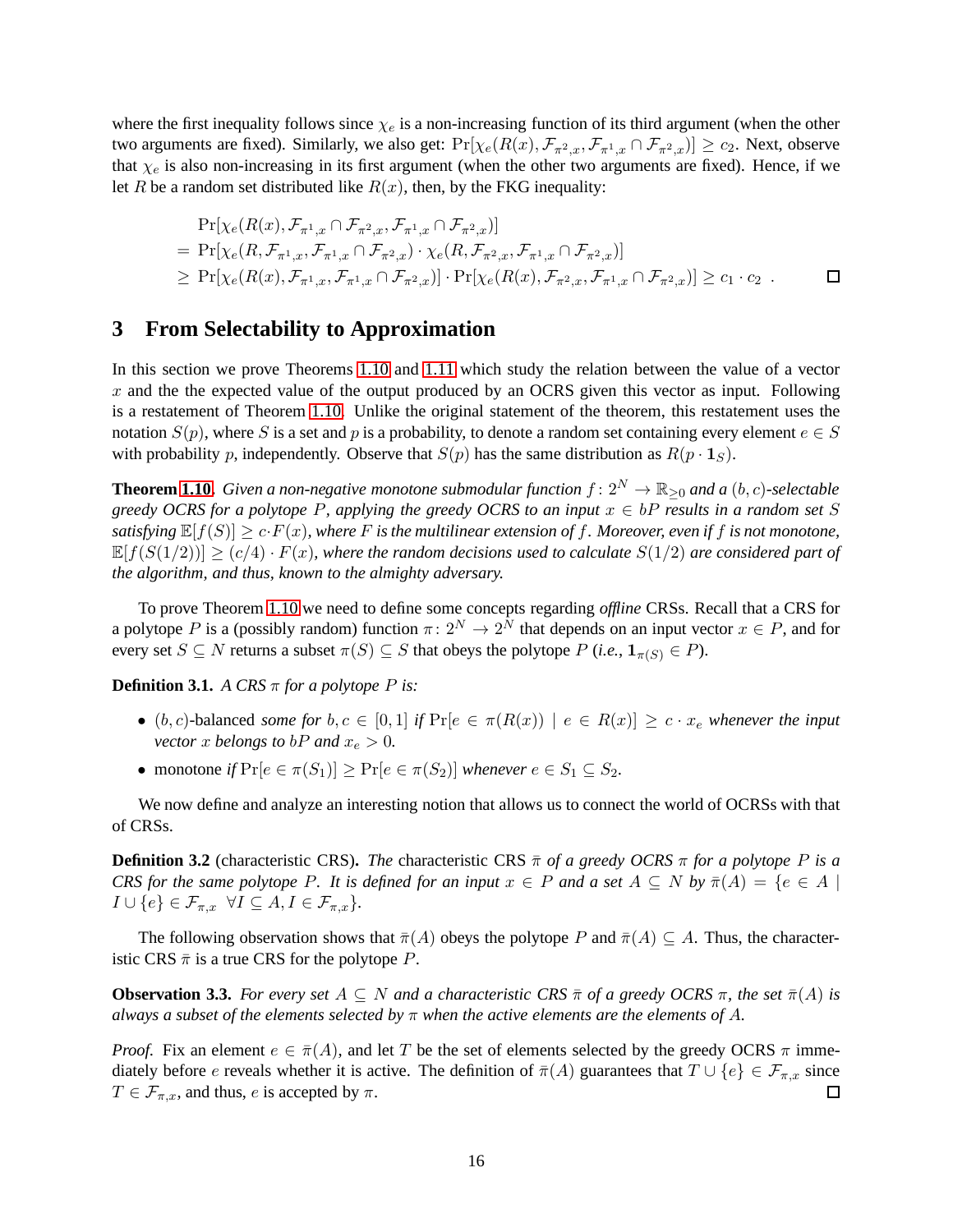<span id="page-17-0"></span>**Lemma 3.4.** *The characteristic CRS*  $\bar{\pi}$  *of a* (*b, c*)*-selectable greedy OCRS*  $\pi$  *is* (*b, c*)*-balanced and monotone.*

*Proof.* Let P denote the polytope of the greedy OCRS  $\pi$  (and its characteristic CRS  $\bar{\pi}$ ), and fix a vector  $x \in bP$ . Since  $\pi$  is  $(b, c)$ -selectable, we get for a set A distributed like  $R(x)$  and an arbitrary element  $e \in N$ :

$$
\Pr[e \in \bar{\pi}(A) \mid e \in A] = \Pr[I \cup \{e\} \in \mathcal{F}_{\pi,x} \quad \forall I \subseteq A, I \in \mathcal{F}_{\pi,x} \mid e \in A]
$$

$$
= \Pr[I \cup \{e\} \in \mathcal{F}_{\pi,x} \quad \forall I \subseteq A, I \in \mathcal{F}_{\pi,x}] \ge c.
$$

The last inequality implies, by definition, that  $\bar{\pi}$  is a  $(b, c)$ -balanced CRS.

Next, let us prove that  $\bar{\pi}$  is monotone. Fix an instantiation of  $\mathcal{F}_{\pi,x}$ , an element  $e \in N$  and two sets  $e \in A_1 \subseteq A_2 \subseteq N$ . If  $e \in \overline{\pi}(A_2)$ , then we know that  $I \cup \{e\} \in \mathcal{F}_{\pi,x}$  for every  $I \subseteq A_2, I \in \mathcal{F}_{\pi,x}$ . Thus, clearly,  $I \cup \{e\} \in \mathcal{F}_{\pi,x}$  for every  $I \subseteq A_1 \subseteq A_2, I \in \mathcal{F}_{\pi,x}$ , which implies  $e \in \bar{\pi}(A_1)$ . In summary, we got that:

$$
e \in \bar{\pi}(A_2) \Rightarrow e \in \bar{\pi}(A_1) ,
$$

and thus, even when we do not fix the instantiation of  $\mathcal{F}_{\pi,x}$ :

$$
\Pr[e \in \bar{\pi}(A_2)] \leq \Pr[e \in \bar{\pi}(A_1)] ,
$$

which completes the proof that  $\bar{\pi}$  is monotone.

To continue the proof of Theorem [1.10](#page-5-1) we need to state some known results. The following lemma follows from the work of [\[10\]](#page-30-6) (mostly from Theorem 1.3 in that work).

<span id="page-17-1"></span>**Lemma 3.5.** For every given non-negative submodular function  $f: 2^N \to \mathbb{R}_{\geq 0}$ , there exists a function  $\eta_f\colon 2^N\to 2^N$  that always returns a subset of its argument (i.e.,  $\eta_f(S)\subseteq S$  for every  $S\subseteq N$ ) having the *following property. For every monotone*  $(b, c)$ -balanced CRS  $\pi$  *for a polytope* P and *input vector*  $x \in bP$ :

$$
\mathbb{E}[f(\eta_f(\pi(R(x))))] \ge c \cdot F(x) ,
$$

*where*  $F(x)$  *is the multilinear extension of f.* 

The following two known lemmata about submodular functions have been rephrased to make them fit our notation better.

<span id="page-17-3"></span>**Lemma 3.6** (Lemma 2.2 of [\[12\]](#page-30-11)). Let  $g: 2^N \to \mathbb{R}$  be a submodular function, and let T be an arbitrary set  $T \subseteq N$ . For every random set  $T_p \subseteq T$  which contains every element of T with probability p (not necessarily *independently):*

$$
\mathbb{E}[g(T_p)] \ge (1-p)g(\varnothing) + p \cdot g(T) .
$$

<span id="page-17-2"></span>**Lemma 3.7** (Lemma 2.2 of [\[5\]](#page-30-12)). Let  $g: 2^N \to \mathbb{R}_{\geq 0}$  be a non-negative submodular function. For every *random set*  $N_p \subseteq N$  *which contains every element of* N *with probability at most* p (not necessarily inde*pendently):*

$$
\mathbb{E}[g(N_p)] \ge (1-p)g(\varnothing)
$$

We are now ready to prove Theorem [1.10.](#page-5-1)

*Proof of Theorem [1.10.](#page-5-1)* Let  $\bar{\pi}$  be the characteristic CRS of the OCRS  $\pi$  we consider, and let  $A \sim R(x)$  be the set of active elements. For notational convenience, let us also denote by S' the set  $\eta_f(\bar{\pi}(A))$ . Notice that S' is a subset of the set S of accepted elements since  $\bar{\pi}(A)$  is a subset of S by Observation [3.3.](#page-16-1) Lemmata [3.4](#page-17-0) and [3.5](#page-17-1) imply together the inequality  $\mathbb{E}[f(S')] = \mathbb{E}[f(\eta_f(\bar{\pi}(A)))] \ge c \cdot F(x)$ . To complete the proof of the

 $\Box$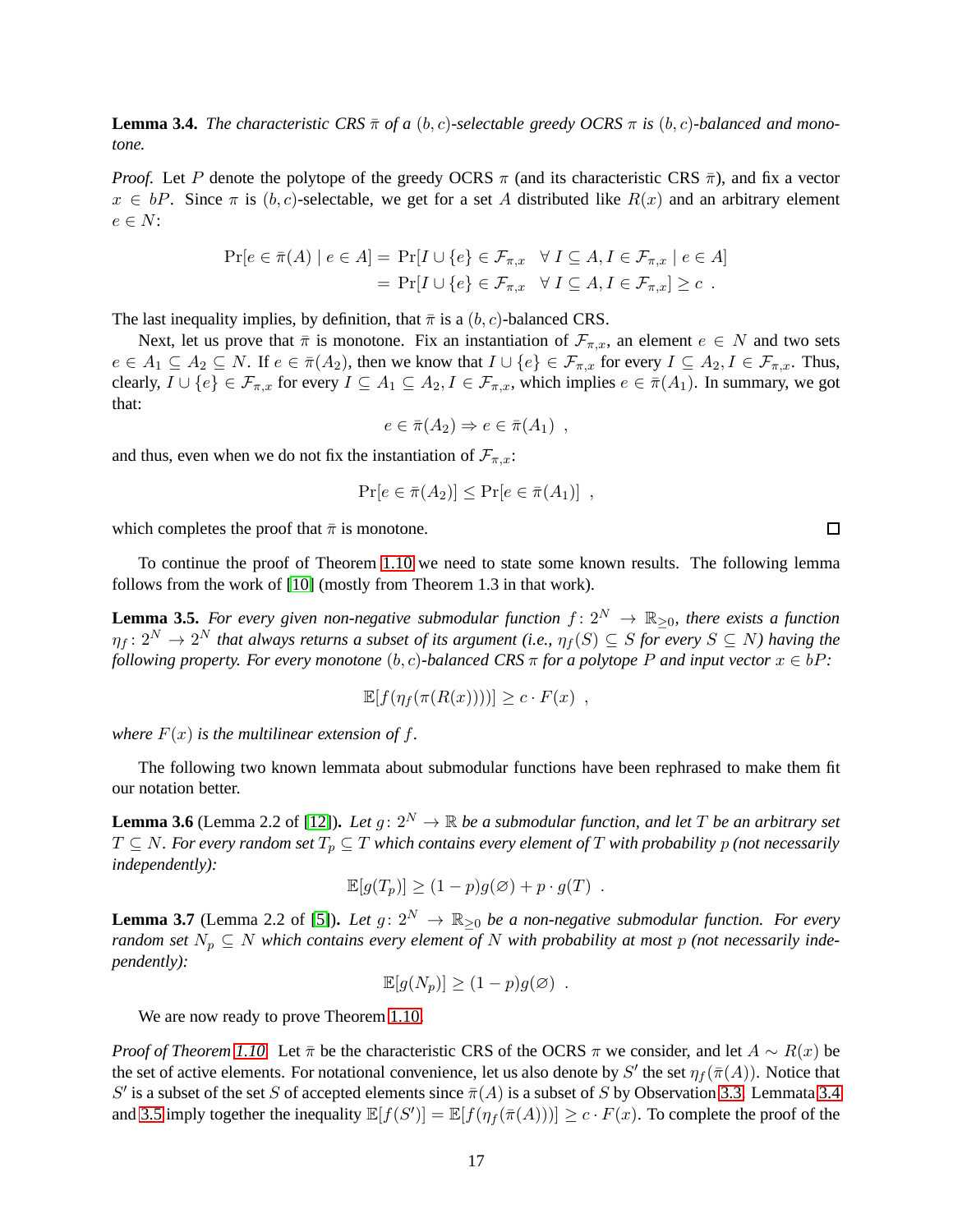first part of the theorem, it is now enough to observe that by the monotonicity of  $f: \mathbb{E}[f(S)] \geq \mathbb{E}[f(S')] \geq$  $c \cdot F(x)$ .

To prove the second part of the theorem, let us fix the set A and the family  $\mathcal{F}_{\pi,x}$  which, for brevity, we denote by  $\mathcal{F}_x$  in the rest of the proof. Observe that the set S' is deterministic once A and  $\mathcal{F}_x$  are fixed, and let us denote this set by  $S'_{A,\mathcal{F}_x}$ . Hence, we can think of  $S(1/2)$  as obtained by first calculating a set  $S'_{A,\mathcal{F}_x}(1/2)$ containing every element of  $S'_{A,\mathcal{F}_x}$  with probability 1/2, independently, and then adding to it a random set  $\Delta \subseteq N \setminus S'_{A,\mathcal{F}_{\alpha}}$ . By controlling the order in which elements reveal whether they are active, the adversary  $\Delta \subseteq N \setminus \mathcal{O}_{A,\mathcal{F}_x}$ . By controlling the order in which elements reveal whether they are active, the adversary can make the distribution of  $\Delta$  depend on  $S'_{A,\mathcal{F}_x}(1/2)$ ; however,  $\Delta$  is guaranteed to contain ev with probability at most 1/2 for every given choice of  $S'_{A,\mathcal{F}_x}(1/2)$ . Using this observation we get:

$$
\mathbb{E}[f(S(1/2)) | A, \mathcal{F}_x] = \mathbb{E}[f(S'(1/2) \cup \Delta) | A, \mathcal{F}_x]
$$
  
\n
$$
= \sum_{B \subseteq S'_{A, \mathcal{F}_x}} \Pr[S'_{A, \mathcal{F}_x}(1/2) = B | A, \mathcal{F}_x] \cdot \mathbb{E}[f(B \cup \Delta) | S'_{A, \mathcal{F}_x}(1/2) = B, A, \mathcal{F}_x]
$$
  
\n
$$
\geq \sum_{B \subseteq S'_{A, \mathcal{F}_x}} \Pr[S'_{A, \mathcal{F}_x}(1/2) = B | A, \mathcal{F}_x] \cdot \frac{\mathbb{E}[f(B) | A, \mathcal{F}_x]}{2} = \frac{\mathbb{E}[f(S'(1/2)) | A, \mathcal{F}_x]}{2}
$$
  
\n
$$
\geq \frac{\mathbb{E}[f(S') | A, \mathcal{F}_x]}{4},
$$

where the first inequality follows from Lemma [3.7](#page-17-2) since the function  $h_B(T) = f(B \cup T)$  is non-negative and submodular for every set  $B \subseteq N$ , and the second inequality follows from Lemma [3.6.](#page-17-3) Taking an expectation over the possible values of the set A and the family  $\mathcal{F}_x$ , we get:

$$
\mathbb{E}[f(S(1/2))] = \mathbb{E}_{A,\mathcal{F}_x}[\mathbb{E}[f(S(1/2)) | A, \mathcal{F}_x]]
$$
  
\n
$$
\geq \mathbb{E}_{A,\mathcal{F}_x} \left[ \frac{\mathbb{E}[f(S') | A, \mathcal{F}_x]}{4} \right] = \frac{\mathbb{E}[f(S')]}{4} \geq (c/4) \cdot F(x) .
$$

Notice that the result proved by Theorem [1.10](#page-5-1) for non-monotone functions loses a factor of 4 in the guarantee. To avoid that, we also consider online adversaries. Unfortunately, we do not have an improved result for greedy OCRSs against online adversaries. Instead, we study the performance of a different family of ORCSs against such adversaries.

**Definition 3.8** (element-monotone OCRS)**.** *An element-monotone OCRS is an OCRS characterized by a* down-closed family  $\mathcal{F}_u \subseteq 2^{N\setminus\{e\}}$  for every element  $e\in N$ , where the families  $\{\mathcal{F}_e\}_{e\in N}$  can be either *deterministic (a deterministic element-monotone OCRS) or taken from some joint distribution (a randomized element-monotone OCRS). Such an OCRS accepts an active element e if and only if*  $A^{*, where*  $A^{$$ *is the set of active elements that revealed that they are active before* e *does so.*

One can observe that all the results we prove for greedy OCRSs in this paper can be easily applied also to element-monotone OCRSs with the following modified definition of  $(b, c)$ -selectability.

**Definition 3.9** ((b, c)-selectability for element-monotone OCRSs). Let  $b, c \in [0, 1]$ . An element-monotone *OCRS for* P is  $(b, c)$ -selectable if for any  $x \in b \cdot P$  we have

$$
Pr[R(x) \setminus \{e\} \in \mathcal{F}_e] \ge c \qquad \forall e \in N.
$$

Moreover, the greedy OCRSs we describe for specific polytopes can be converted into similar elementmonotone OCRSs with the same  $(b, c)$ -selectability guarantee (in fact the greedy OCRS we describe for matroids is already an element-monotone OCRS without any modifications). Our objective in the rest of this section is to prove the next theorem. Notice that Theorem [1.11](#page-5-5) is a special case of this theorem.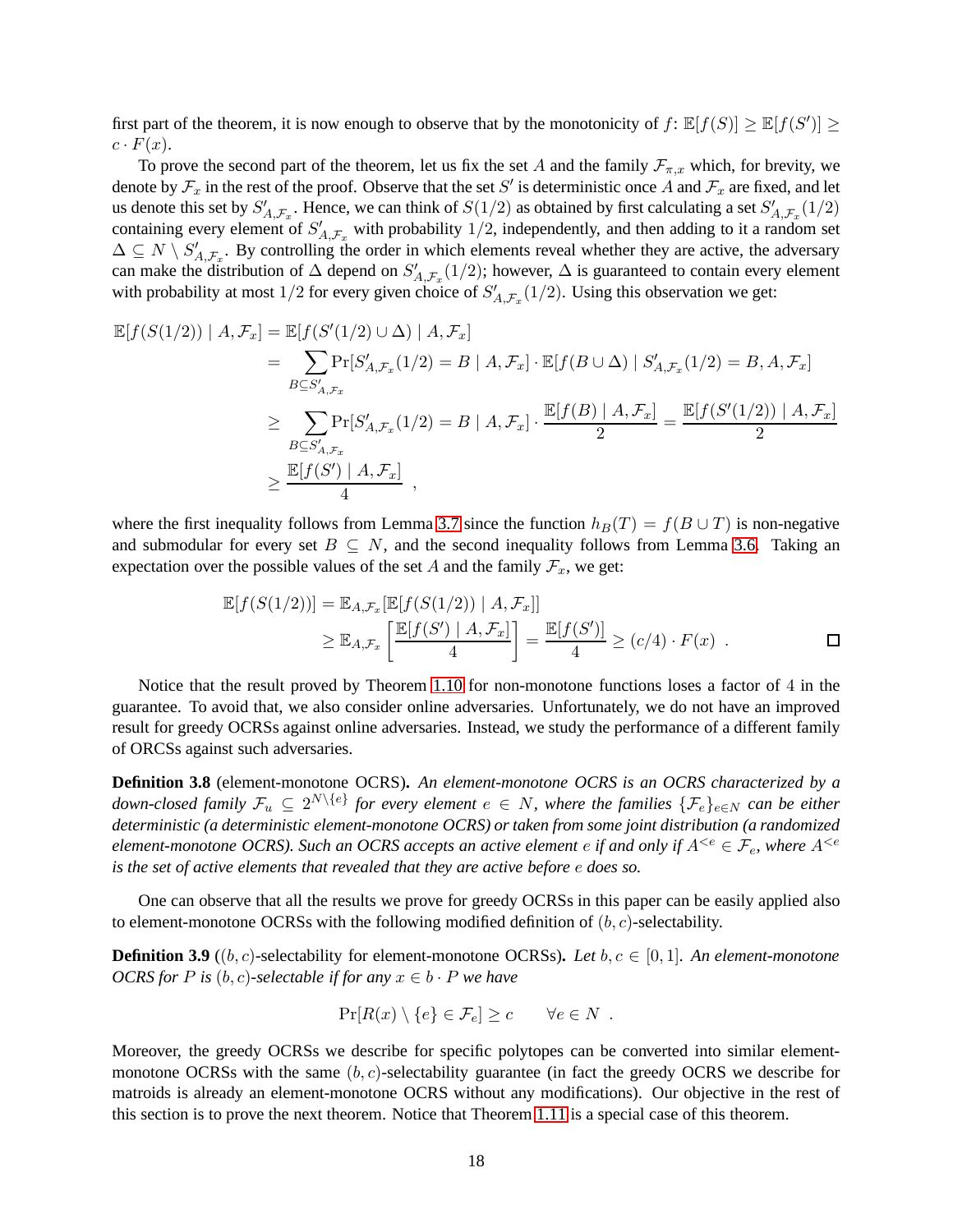<span id="page-19-0"></span>**Theorem 3.10.** *Given an element-monotone*  $(b, c)$ -selectable OCRS  $\pi$  and a non-negative submodular function  $f\colon 2^N\to \mathbb{R}_{\geq 0}$ , there exists an OCRS  $\pi'$  that for every input vector  $x\in bP$  and online adversary selects *a random set S such that*  $\mathbb{E}[f(S)] \ge c \cdot F(x)$ *.* 

To prove Theorem [3.10,](#page-19-0) we need some notation. Let  $\sigma_a$  denote an arbitrary fixed absolute order over the elements of N. Given element  $e \in N$  and a vector  $y \in [0,1]^N$ , let  $F(e | y)$  denote the marginal contribution obtained by increasing the coordinate of e in y to 1. Formally,  $F(e | y) = F(y \vee 1_{\{e\}}) - F(y)$ . Finally, we say that x is *non-reducible* if  $F(e \mid x \wedge 1_{\sigma^{\leq e}}) \geq 0$  for every element  $e \in \mathcal{N}$  having  $x_e > 0$ , where  $\sigma^{\leq e}_a$  is the set of elements that appear before e in the order  $\sigma_a$ .

## <span id="page-19-1"></span>**Observation 3.11.** If x is reducible, then there exists a non-reducible vector  $x' \leq x$  obeying  $F(x') \geq F(x)$ .

*Proof.* Consider the vector x' obtained from x by the following process. Start with  $x' \leftarrow x$ . Scan the elements in the order  $\sigma_a$ . For every element e, if  $F(e \mid x' \wedge 1_{\sigma_a^{< e}}) < 0$ , then reduce  $x'_e$  to 0. Clearly this process ends up with a non-reducible vector  $x'$ . Moreover, every step of the process only increases the value of  $F(x')$ , and thus, this value ends up at least as large as its initial value  $F(x)$ . To see why this is the case, consider a step in which the value of  $x'_e$  is reduced to 0 for some element  $e \in N$ , and let  $x^1$  and  $x^2$  be the vector  $x'$  before and after the reduction. Then,

$$
F(x^{1}) = f(\emptyset) + \sum_{e' \in N} x_{e'}^{1} \cdot F(e' \mid x^{1} \wedge \mathbf{1}_{\sigma_{a}^{< e'}}) \leq f(\emptyset) + \sum_{e' \in N \setminus \{e\}} x_{e'}^{1} \cdot F(e' \mid x^{1} \wedge \mathbf{1}_{\sigma_{a}^{< e'}})
$$
  

$$
\leq f(\emptyset) + \sum_{e' \in N \setminus \{e\}} x_{e'}^{1} \cdot F(e' \mid x^{2} \wedge \mathbf{1}_{\sigma_{a}^{< e'}}) = F(x^{2}),
$$

where the first inequality holds since  $F(e \mid x^1 \wedge 1_{\sigma_0^{< e}}) < 0$ , and the second inequality holds by submodularity.  $\Box$ 

Observation [3.11](#page-19-1) shows that it is enough to prove Theorem [3.10](#page-19-0) for non-reducible x. If x is reducible, the OCRS  $\pi'$  can calculate a non-reducible x' having  $F(x') \geq F(x)$ , and then "pretend" that some active elements are in fact inactive in a way that makes every element  $e$  active with probability  $x'_e$ , independently. Determining  $x'$  requires exponential time, but even if one wants a polynomial time OCRS  $\pi'$  it is possible to use sampling to get, for every constant  $d > 0$ , a non-reducible vector x' having  $F(x') \ge F(x) - |N|^{-d}$ .  $\max\{f(\{e\}) \mid x_e > 0\}.$ 

The OCRS  $\pi'$  we use in the proof of Theorem [3.10](#page-19-0) works as follows: whenever  $\pi'$  learns that an element e is active it complements the set  $A^{ to have the distribution  $R(x \wedge 1_{N \setminus \{e\}})$ , and then checks whether the$ resulting random set is in  $\mathcal{F}_e$ . More formally, let  $\sigma$  be the order in which the elements reveal whether they are active, and let  $\sigma^{>e}$  be the set of elements that appears after e in the order  $\sigma$ . Then, when e reveals that it is active, the OCRS  $\pi'$  decides to accept it if  $A^{e}}) \in \mathcal{F}_e$  (for a random realization of the random set  $R(x \wedge 1_{\sigma^{>e}})$ .

## **Observation 3.12.** *The OCRS*  $\pi'$  *always selects a set*  $S \in \mathcal{F}$ *.*

*Proof.* Fix the set A of active elements, the families  $\{\mathcal{F}_e\}_{e \in N}$  and the order  $\sigma$  in which elements reveal whether they are active. We prove that the observation holds for any possible choice for these fixed values.

Let S' be the set of elements selected by  $\pi$ . The fact that  $\pi'$  selects some element  $e \in N$  (*i.e.*,  $e \in S$ ) means that  $(S \cap \sigma^{< e}) \cup R(x \wedge 1_{\sigma^{< e}}) \in \mathcal{F}_e$  for some realization of the random set  $R(x \wedge 1_{\sigma^{> e}})$ . Hence,  $S \cap \sigma^{<\epsilon} \in \mathcal{F}_e$ , which implies that  $\pi$  also selects  $e$  (*i.e.*,  $e \in S'$ ). This argument implies that  $S \subseteq S'$ . The observation now follows by the down-monotonicity of F since  $\pi$  always returns a set in F.  $\Box$ 

Next, we need to prove the following technical lemma.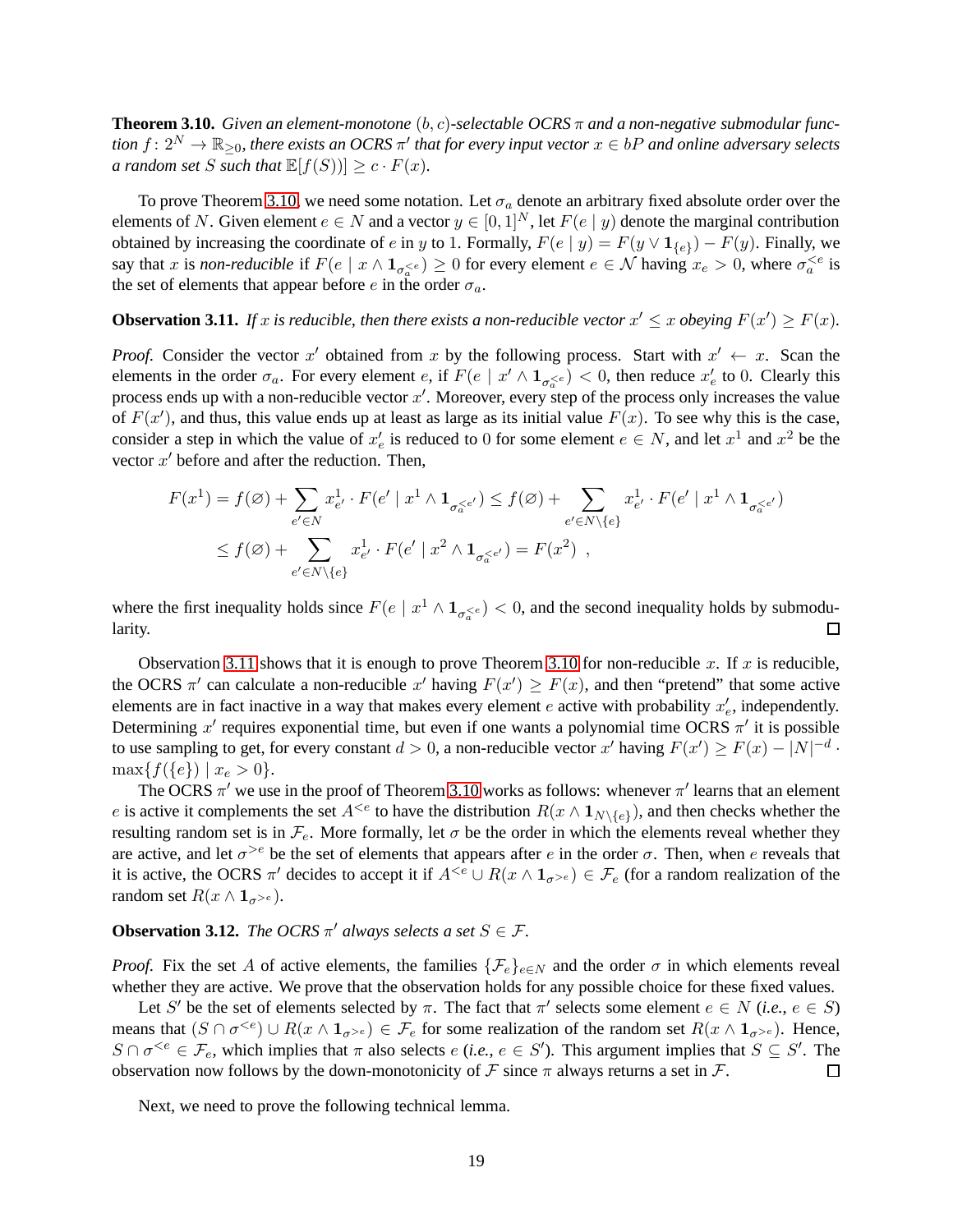<span id="page-20-0"></span>**Lemma 3.13.** Let  $X_1, X_2$  be two random sets that never contain elements  $e, e' \in N$ . Additionally, let  $Y_1$ and  $Y_2$  be two random sets distributed like  $R(x \wedge 1_{\{e'\}})$  which are independent from each other and from  $X_1, X_2$  *and*  $\mathcal{F}_e$ *. Then, assuming*  $\Pr[X_2 \in \mathcal{F}_e] > 0$ *,* 

$$
\mathbb{E}[f(e \mid X_1 \cup Y_1) \mid X_2 \cup Y_2 \in \mathcal{F}_e] \leq \mathbb{E}[f(e \mid X_1 \cup Y_1) \mid X_2 \cup Y_1 \in \mathcal{F}_e].
$$

*Proof.* It is enough to prove the lemma for fixed values of  $X_1$ ,  $X_2$  and  $\mathcal{F}_e$  obeying  $X_2 \in \mathcal{F}_e$ . If  $X_2 \cup \{e'\} \in$  $\mathcal{F}_e$ , then the conditions  $X_2 \cup Y_2 \in \mathcal{F}_e$  and  $X_2 \cup Y_1 \in \mathcal{F}_e$  always hold and the lemma is trivial, thus, we also assume  $X_2 \cup \{e'\} \notin \mathcal{F}_e$ . Then, conditioned on the values of  $X_1, X_2$  and  $\mathcal{F}_e$ :

$$
\mathbb{E}[f(e \mid X_1 \cup Y_1) \mid X_2 \cup Y_2 \in \mathcal{F}_e] \leq \mathbb{E}[f(e \mid X_1) \mid X_2 \cup Y_2 \in \mathcal{F}_e] = \mathbb{E}[f(e \mid X_1) \mid Y_2 = \varnothing]
$$
  
\n
$$
= \mathbb{E}[f(e \mid X_1 \cup Y_1) \mid Y_1 = \varnothing]
$$
  
\n
$$
= \mathbb{E}[f(e \mid X_1 \cup Y_1) \mid X_2 \cup Y_1 \in \mathcal{F}_e],
$$

where the inequality holds by submodularity.

Using the last lemma we can now prove the following one, which lower bounds the contribution of an element *e* to the value of the solution selected by  $\pi'$ .

<span id="page-20-1"></span>**Lemma 3.14.** *Let*  $A \sim R(x)$  *be the set of active elements, and let* S *be the output of*  $\pi'$  given A and *an arbitrary online adversary. Then, for every element*  $e \in N$  *having*  $x_e > 0$  *and*  $\Pr[\emptyset \in \mathcal{F}_e] > 0$ *,*  $\Pr[e \in S \mid e \in A] = \Pr[R(x) \setminus \{e\} \in \mathcal{F}_e]$  and  $\mathbb{E}[f(e \mid A \cap \sigma_a^{$ 

*Proof.* Observe that the conditions  $x_e > 0$  and  $Pr[\emptyset \in \mathcal{F}_e] > 0$  are equivalent to  $Pr[e \in S] > 0$ , and thus, the second expectation we want to bound is well defined for every element e having  $x_e > 0$  and  $Pr[\emptyset \in \mathcal{F}_e] > 0.$ 

The strategy of an online adversary for determining the order in which elements reveal whether they are active, up to the point when the element  $e$  does so, can be characterized by a binary tree with the following properties:

- Every leaf is marked by  $e$ .
- Every internal node is marked by some other element  $e' \neq e$  and has two children called the "accepted" child" and the "rejected child".
- The path from the root of the tree to every leaf does not contain a single element more than once.

The semantics of understanding the tree as a strategy are as follows. The adversary starts at the root of the tree, and moves slowly down the tree till reaching a leaf. When the adversary is at some node  $e'$  it makes  $e'$ the next element that reveals whether it is active. If  $e'$  is accepted by the OCRS, then the adversary moves to its "accepted child", otherwise it moves to its "rejected child". Notice that strategies defined by such trees do not allow the adversary to use the information whether  $e'$  was active or not when the OCRS rejects it, however, since the activation of elements is independent and our OCRS behaves in the same way under both cases, this information cannot help the adversary.

In the rest of this proof, we show by induction on the number of leafs in the strategy of the adversary that the lemma holds for every online adversary. Let us start with the case of the single strategy having a single leaf. In this strategy the adversary makes  $e$  the first element to reveal whether it is active. This means that:

$$
\Pr[e \in S \mid e \in A] = \Pr[R(x) \setminus \{e\} \in \mathcal{F}_e],
$$

and

$$
\mathbb{E}[f(e \mid A \cap \sigma_a^{  
= 
$$
\mathbb{E}[f(e \mid A \cap \sigma_a^{
$$
$$

 $\Box$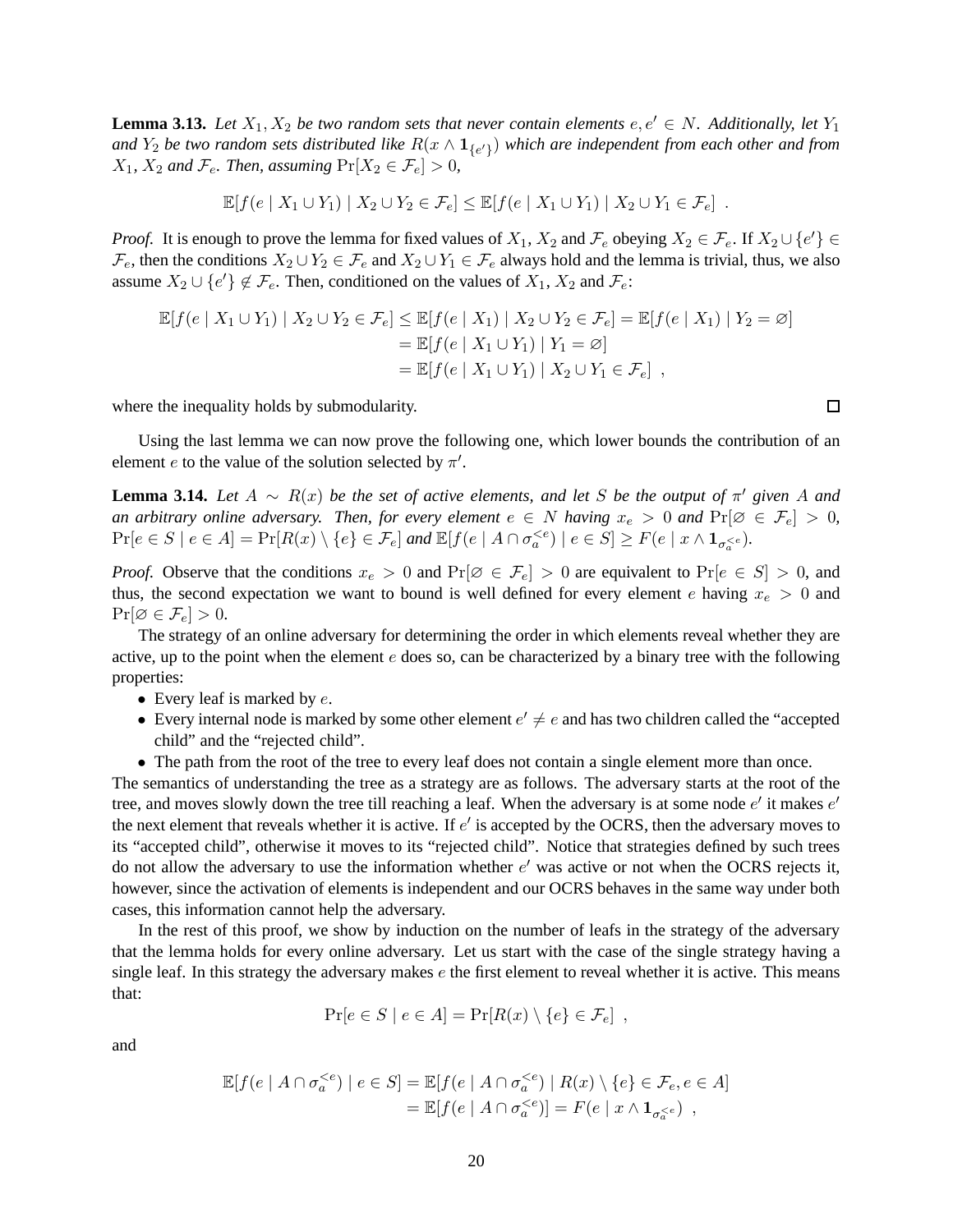where the second equality holds since  $A \cap \sigma_a^{< e}$  is independent of the conditions  $R(x) \setminus \{e\} \in \mathcal{F}_e$  and  $e \in A$ .

Next, assume the lemma holds for strategies having  $\ell - 1 \ge 1$  leaves, and let us prove it for a strategy T having  $\ell$  leaves. Since every internal node of T has two children, T must contain a node w (marked by an element  $e' \neq e$ ) having two leaves as children. Let  $\mathcal{T}'$  be the strategy resulting from  $\mathcal{T}$  by removing the two children of w and making w itself a leaf (by marking it with e). Since  $\mathcal{T}'$  has  $\ell - 1$  leaves, it obeys the lemma by the induction hypothesis. Hence, it is enough to show that  $Pr[e \in S \mid e \in A]$  is identical under both  $\mathcal T$  and  $\mathcal T'$  and  $\mathbb{E}[f(e \mid A \cap \sigma_a^{< e}) \mid e \in S]$  is at least as large under  $\mathcal T$  as under  $\mathcal T'.$ 

Let  $\chi_w$  be the event that the adversary reaches the node w in its strategy. Clearly  $Pr[\chi_w | T] = Pr[\chi_w | T]$  $\mathcal{T}'$ ], where by conditioning a probability on a strategy of the adversary we mean that the probability is calculated for the case that the adversary uses this strategy. If the last two probabilities are strictly smaller than 1 we also have:

$$
Pr[e \in S \mid e \in A, \neg \chi_w, \mathcal{T}] = Pr[e \in S \mid e \in A, \neg \chi_w, \mathcal{T}'] .
$$

On the other hand, observe that for both strategies  $\tau$  and  $\tau'$  the event  $\chi_w$  implies the same (deterministic) fixed values for the set  $B_w$  of the elements that revealed whether they are active up to the point that the adversary reached w, and the set  $A_w = A \cap B_w$ . Thus, whenever  $Pr[\chi_w | \mathcal{T}] = Pr[\chi_w | \mathcal{T}'] > 0$ :

$$
\Pr[e \in S \mid e \in A, \chi_w, \mathcal{T}'] = \Pr[A_w \cup (R(x) \setminus (B_w \cup \{e\})) \in \mathcal{F}_e]
$$
  
= 
$$
\Pr[A_w \cup (A \cap \{e'\}) \cup (R(x) \setminus (B_w \cup \{e, e'\})) \in \mathcal{F}_e] = \Pr[e \in S \mid e \in A, \chi_w, \mathcal{T}].
$$

In conclusion, we got:  $Pr[e \in S \mid e \in A, \mathcal{T}] = Pr[e \in S \mid e \in A, \mathcal{T}']$ . Notice that both probabilities must be strictly positive by the induction hypothesis.

By Bayes' law we now get:

$$
\Pr[\chi_w \mid \mathcal{T}, e \in S] = \Pr[\chi_w \mid e \in A, \mathcal{T}, e \in S] = \Pr[e \in S \mid e \in A, \mathcal{T}, \chi_w] \cdot \frac{\Pr[\chi_w \mid e \in A, \mathcal{T}]}{\Pr[e \in S \mid e \in A, \mathcal{T}]} = \Pr[e \in S \mid e \in A, \mathcal{T}', \chi_w] \cdot \frac{\Pr[\chi_w \mid e \in A, \mathcal{T}']}{\Pr[e \in S \mid e \in A, \mathcal{T}']} = \Pr[\chi_w \mid e \in A, \mathcal{T}', e \in S] = \Pr[\chi_w \mid \mathcal{T}', e \in S] ,
$$

and when the probabilities  $Pr[\chi_w | T, e \in S] = Pr[\chi_w | T', e \in S]$  are strictly smaller than 1 we also have:

$$
\mathbb{E}[f(e \mid A \cap \sigma_a^{< e}) \mid e \in S, \neg \chi_w, \mathcal{T}] = \mathbb{E}[f(e \mid A \cap \sigma_a^{< e}) \mid e \in S, \neg \chi_w, \mathcal{T}'] .
$$

Hence, to prove that  $\mathbb{E}[f(e \mid A \cap \sigma_a^{< e}) \mid e \in S]$  is at least as large under  $\mathcal T$  as under  $\mathcal T'$  we are only left to show the inequality:

$$
\mathbb{E}[f(e \mid A \cap \sigma_a^{< e}) \mid e \in S, \chi_w, \mathcal{T}] \geq \mathbb{E}[f(e \mid A \cap \sigma_a^{< e}) \mid e \in S, \chi_w, \mathcal{T}']
$$

whenever  $Pr[\chi_w | \mathcal{T}, e \in S] > 0$ . The last inequality holds since:

$$
\mathbb{E}[f(e | A \cap \sigma_a^{< e}) | e \in S, \chi_w, \mathcal{T}']
$$
\n
$$
= \mathbb{E}\Big[f(e | (A_w \cup (A \setminus B_w)) \cap \sigma_a^{< e}) | A_w \cup ((R(x) \setminus B_w) \setminus \{e\}) \in \mathcal{F}_e\Big]
$$
\n
$$
\leq \mathbb{E}\Big[f(e | (A_w \cup (A \setminus B_w)) \cap \sigma_a^{< e}) | A_w \cup (A \cap \{e'\}) \cup ((R(x) \setminus B_w) \setminus \{e', e\}) \in \mathcal{F}_e\Big]
$$
\n
$$
= \mathbb{E}[f(e | A \cap \sigma_a^{< e}) | e \in S, \chi_w, \mathcal{T}],
$$

where the inequality holds by Lemma [3.13.](#page-20-0)

We are now ready to prove Theorem [3.10.](#page-19-0)

口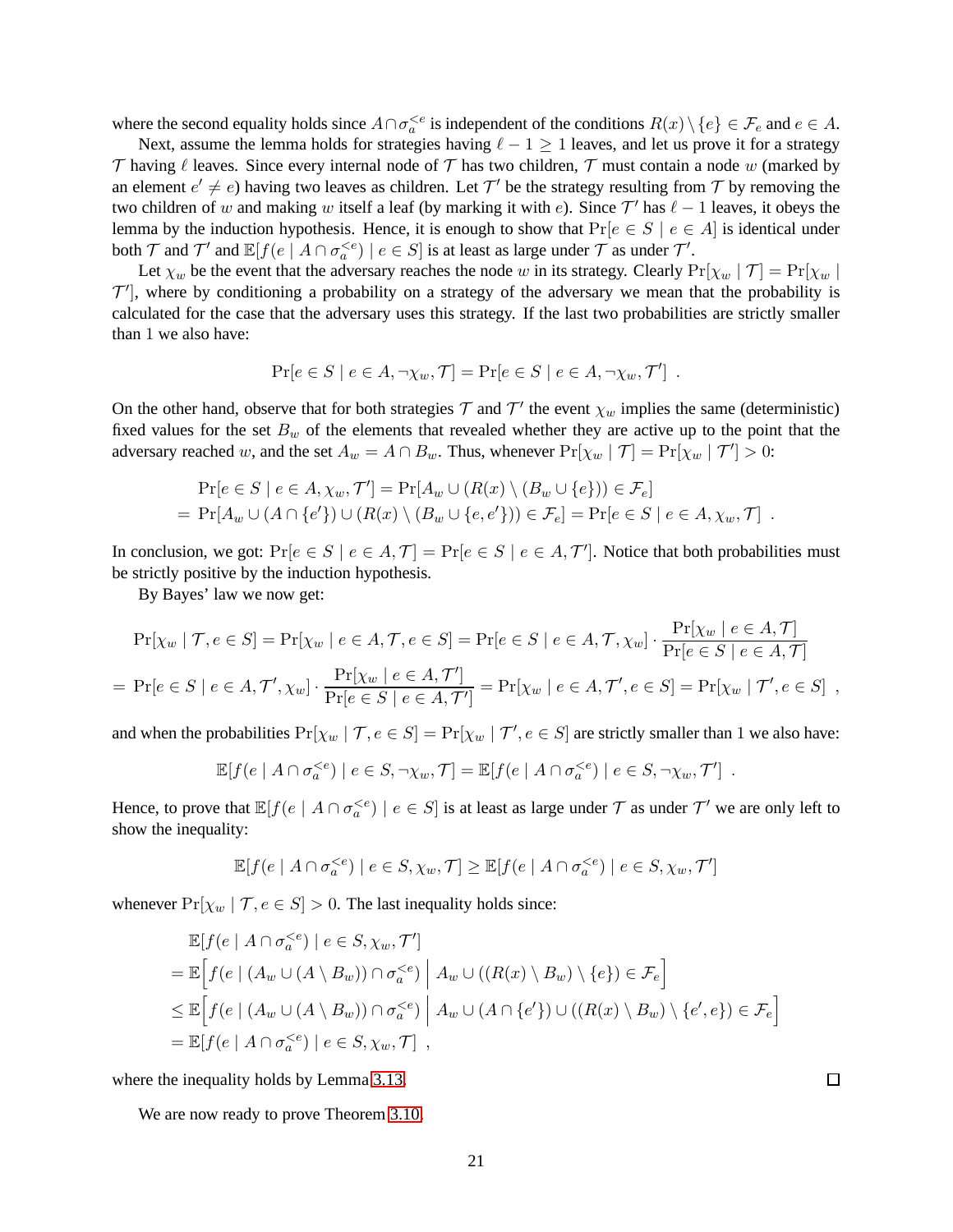*Proof of Theorem* [3.10.](#page-19-0) If  $c = 0$ , then the theorem is trivial. Thus, we may assume  $c > 0$ . Recall that S is the set produced by the OCRS  $\pi'$ , and let  $A \sim R(x)$  be the set of active elements. Since,  $\pi$  is a  $(b, c)$ selectable element-monotone contention resolution scheme,  $A \setminus \{e\}$  must belong to  $\mathcal{F}_e$ , for every element  $e \in N$ , with a positive probability. By the down-monotonicity of  $\mathcal{F}_e$ , we get that  $\emptyset \in \mathcal{F}_e$  for every  $e \in N$ . Next, observe that:

$$
\mathbb{E}[f(S)] = f(\emptyset) + \sum_{e \in N, x_e > 0} \Pr[e \in S] \cdot \mathbb{E}[f(e \mid S \cap \sigma_a^{< e}) \mid e \in S]
$$
\n
$$
\geq f(\emptyset) + \sum_{e \in N, x_e > 0} \Pr[e \in S] \cdot \mathbb{E}[f(e \mid A \cap \sigma_a^{< e}) \mid e \in S]
$$
\n
$$
\geq f(\emptyset) + \sum_{e \in N, x_e > 0} \Pr[R(x) \setminus \{e\} \in \mathcal{F}_e, e \in A] \cdot F(e \mid x \wedge 1_{\sigma_a^{< e}})
$$
\n
$$
= f(\emptyset) + \sum_{e \in N, x_e > 0} x_e \cdot \Pr[R(x) \setminus \{e\} \in \mathcal{F}_e] \cdot F(e \mid x \wedge 1_{\sigma_a^{< e}}).
$$

where the first inequality holds by submodularity and the second by Lemma [3.14.](#page-20-1) Since  $\pi$  is a  $(b, c)$ selectable contention resolution scheme, the probability  $Pr[R(x) \setminus \{e\} \in \mathcal{F}_e]$  must be at least c for every element  $e \in N$ . Additionally, since we assumed that x is non-reducible, we also have  $F(e \mid x \cap 1_{\sigma_a^{$ for every element  $e \in N$  obeying  $x_e > 0$ . Plugging both observations into the previous inequality gives:

$$
\mathbb{E}[f(S)] \ge f(\varnothing) + \sum_{e \in N, x_e > 0} c \cdot x_e \cdot F(e \mid x \wedge \mathbf{1}_{\sigma_a^{
$$

## <span id="page-22-0"></span>**4 Details on applications**

In this section we prove the theorems stated in Section [1.3](#page-5-0) and provide some additional information. We reuse notation introduced in Section [1.3.](#page-5-0)

#### <span id="page-22-1"></span>**4.1 Prophet inequalities for Bayesian online selection problems**

#### **Proof of Theorem [1.12](#page-6-1)**

We start by introducing a relaxation for the expected value of the prophet, *i.e.*,  $\mathbb{E}[\max\{\sum_{e\in S} Z_e \mid S \in \mathcal{F}\}]$ . Similar relaxation techniques to the one we use here have been been used previously for different related problems (see, *e.g.*, [\[24\]](#page-31-0)).

Let  $I^* \in \text{argmax}\left\{\sum_{e \in I} Z_i \mid I \in \mathcal{F}\right\}$  be an optimal (random) set for the prophet, and we define  $p_e^* = \Pr[e \in I^*]$  for  $e \in \overline{N}$ . Our relaxation seeks probabilities  $p_e$  that have the role of  $p_e^*$ . Observe first that since  $I^* \in \mathcal{F}$  with probability 1, we have that  $p^*$  is a convex combination of characteristic vectors of feasible sets, and hence,  $p^* \in P$  (we recall that P is a relaxation for F).

Our relaxation assigns an optimistic objective value to each probability vector  $p \in P$ . More precisely, for any  $e \in N$  we assume in the relaxation that element e gets selected when  $Z_e$  takes one of its  $p_e$ -fraction of highest values. In particular, if  $Z_e$  follows a continuous distribution with cumulative distribution function  $F_e$ , then we assume that  $Z_e$  gets selected whenever  $Z_e \ge q_e := F_e^{-1}(1 - p_e)$  and, consequently, the contribution of e to the objective of the prophet is  $g_e(p_e) = \int_{q_e}^{\infty} x \cdot dF_e(x)$ . More generally, when  $Z_e$  does not follow a continuous distribution, the expected value of  $Z_e$  on the highest  $p_e$ -fraction of realizations can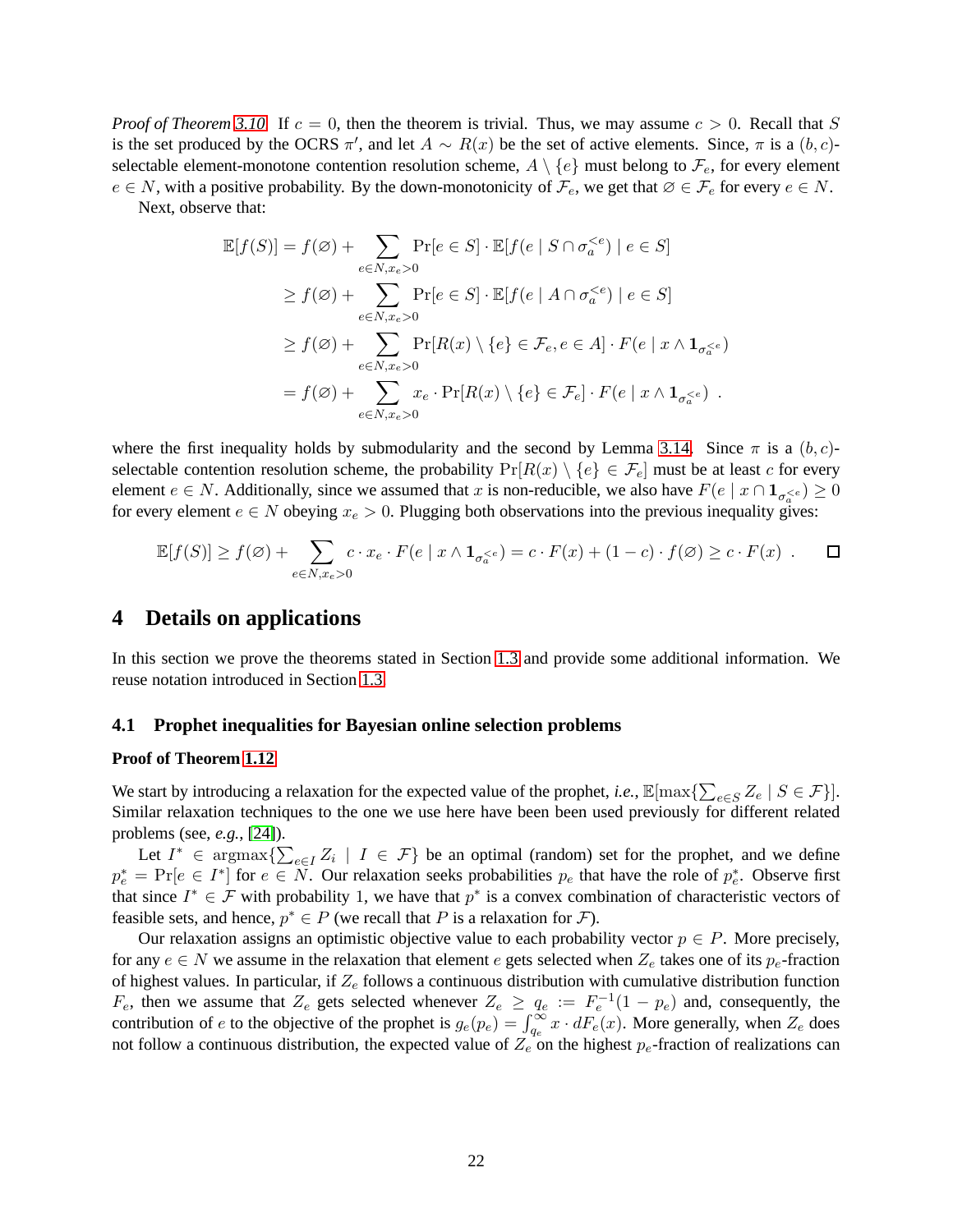be described as follows:

$$
g_e(p_e) = (p_e - (1 - F_e(q_e))) \cdot q_e + \int_{x \in (q_e, \infty)} x \cdot dF_e(x),
$$
 where  
 $q_e = q_e(p_e) = \min{\alpha | F_e(\alpha) \ge 1 - p_e}.$ 

In words, we assume that e gets selected whenever  $Z_e > q_e$ . Moreover, if  $Z_e = q_e$ , then e gets selected with probability  $p_e - 1 + F_e(q_e)$ .

Putting things together, the relaxation we consider is the following.

<span id="page-23-0"></span>
$$
\max_{p \in P} \sum_{e \in N} g_e(p_e) \tag{4}
$$

By the above discussion this is indeed a relaxation. Moreover, one can easily observe that  $g_e$  is a concave functions, and thus, in many settings one can efficiently obtain a near-optimal solution to this relaxation using convex optimization techniques. However, if we are only interested in proving the existence of a prophet inequality as stated in Theorem [1.12,](#page-6-1) we do not need an efficient procedure to solve [\(4\)](#page-23-0).

Let  $x \in P$  be an optimal solution to [\(4\)](#page-23-0). We now create an algorithm for the Bayesian online selection problem based on the point  $x \in P$  and the c-selectable OCRS for P which exists by assumption. Whenever an element  $e \in N$  reveals in the Bayesian online selection problem we say that e is active if its random variable  $Z_e$  realizes within the largest  $x_e$ -fraction of realizations. More formally, e is active if either:

- (i)  $Z_e > q_e(x)$ , or
- (ii) if  $Z_e = q_e(x)$  (assuming  $Pr[Z_e = q_e(x)] > 0$ ), we toss a coin and declare e to be active with probability  $\frac{x_e-1+F_e(q_e(x))}{\Pr[Z_e=q_e(x)]}$ .

Let  $A \subseteq N$  be the random set of active elements. Observe that A is distributed like  $R(x)$ , the random subset of N that contains each element  $e \in N$  with probability  $x_e$  independently of the others. Also, by definition of active elements we have

<span id="page-23-3"></span>
$$
\mathbb{E}[Z_e \cdot \mathbf{1}_{e \in A}] = g_e(x_e) \qquad \forall e \in N . \tag{5}
$$

Our algorithm for the Bayesian online selection problem applies a c-selectable OCRS to the set A to obtain a random set  $I \subseteq A, I \in \mathcal{F}$ . To prove the theorem, we show that the expected value of I is at least a c-fraction of the optimal value of [\(4\)](#page-23-0), *i.e.*,  $\mathbb{E}[\sum_{e \in I} Z_e] \ge c \cdot \sum_{e \in N} g_e(x_e)$ .

Since the OCRS is *c*-selectable, we have

<span id="page-23-1"></span>
$$
\Pr[e \in I] \ge c \cdot x_e \qquad \forall e \in N \tag{6}
$$

A key observation is that the distribution of  $Z_e$  conditioned on  $e \in I$  is the same as the distribution of  $Z_e$ conditioned on  $e \in A$ . This follows from the fact that the OCRS does not consider the precise value of  $Z_e$ , but only knows whether  $e \in A$  or not. In particular, this implies

<span id="page-23-2"></span>
$$
\mathbb{E}[Z_e \mid e \in I] = \mathbb{E}[Z_e \mid e \in A] \qquad \forall e \in N . \tag{7}
$$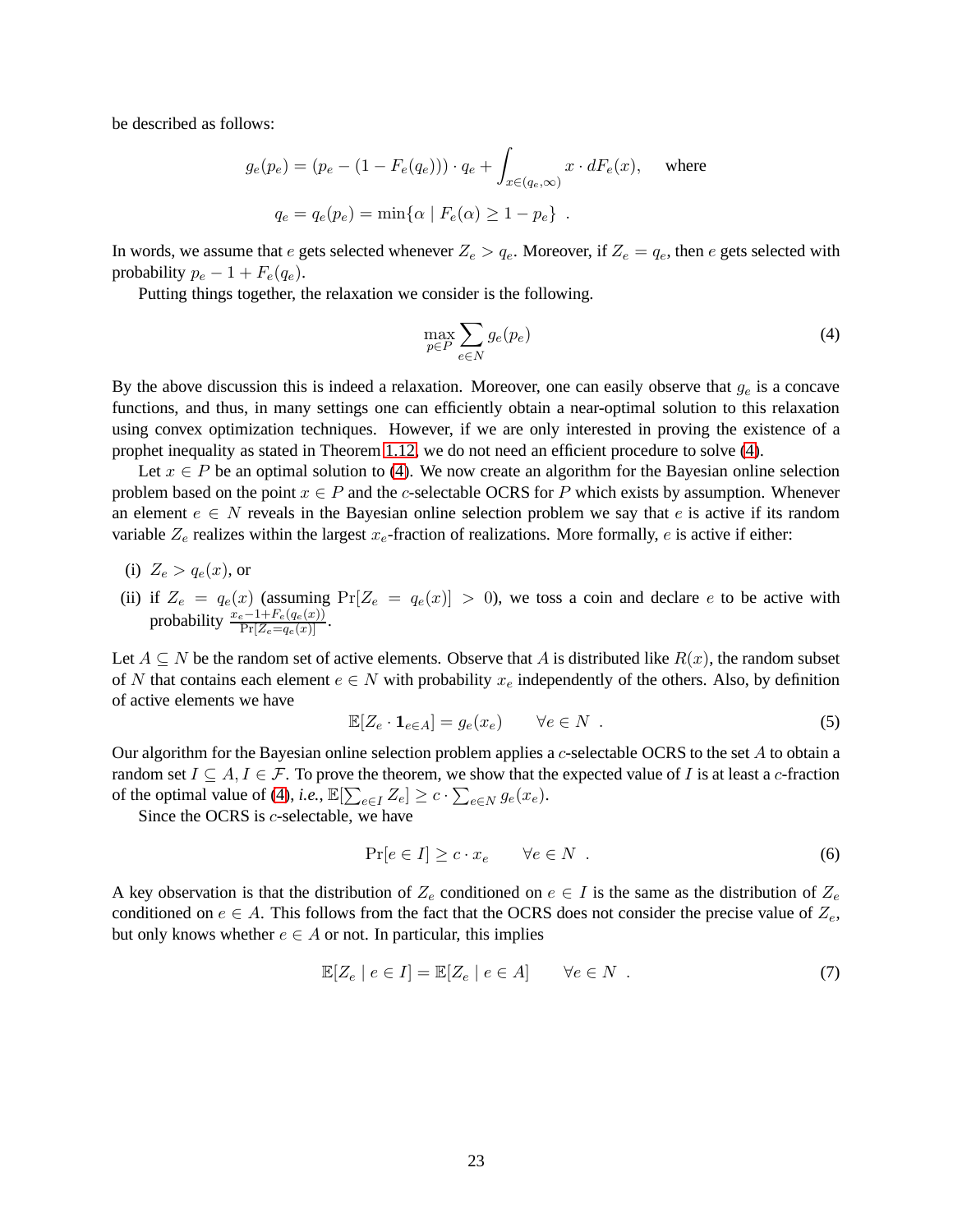Combining the above observations we get

$$
\mathbb{E}\left[\sum_{e\in I} Z_e\right] = \sum_{e\in N} \Pr[e \in I] \cdot \mathbb{E}[Z_e \mid e \in I]
$$
\n
$$
\geq c \cdot \sum_{e\in N} x_e \cdot \mathbb{E}[Z_e \mid e \in A] \qquad \text{(by (6) and (7))}
$$
\n
$$
= c \cdot \sum_{e\in N} \Pr[e \in A] \cdot \mathbb{E}[Z_e \cdot \mathbf{1}_{e\in A} \mid e \in A] \qquad \text{(since } \Pr[e \in A] = x_e)
$$
\n
$$
= c \cdot \sum_{e\in N} g_e(x_e) \qquad \text{(by (5)) .}
$$

The last inequality shows that our procedure is worse by at most a factor of  $c$  compared to the value of the relaxation [\(4\)](#page-23-0), which completes the proof.

### **4.2 Oblivious posted pricing mechanisms**

#### **Proof of Theorem [1.15](#page-8-3)**

The proof for Theorem [1.15](#page-8-3) goes along the same lines as the proof of Theorem [1.12](#page-6-1) presented in Section [4.1,](#page-22-1) but uses a different relaxation. The relaxation we employ is the same as the one used by Yan [\[24\]](#page-31-0). For completeness and ease of understanding we replicate some of the arguments in [\[24\]](#page-31-0) and refer to the excellent discussion of this relaxation in [\[24\]](#page-31-0) for more details about it.

Consider the random set of agents  $I^* \subseteq N, I^* \in \mathcal{F}$  served by Myerson's mechanism, *i.e.*, an optimal truthful mechanism, and let  $q_e^* = Pr[e \in I^*]$  be the probability that e gets served. Since only feasible subsets of agents can be served, we have  $q^* \in P$ , because P is a relaxation of F.

For this fixed  $q^*$  we can now define independent mechanism design problems for the different agents as follows. For each  $e \in N$ , we are interested in finding a price distribution (for the price offered to e), that maximizes the expected revenue under the constraint that  $e$  gets served with probability equal to  $q_e^*$ . Based on results by Myerson [\[22\]](#page-31-7), it follows that the optimal price distribution can be chosen to be a twoprice distribution, which can be determined through a well-known technique in mechanism design known as *ironing* (we refer to [\[24\]](#page-31-0) for details). We denote by  $R_e(q_e^*)$  the expected revenue of this optimal distribution, which can be shown to be concave in  $q_e^*$ , and by  $\mathcal{D}_e(q_e^*)$  the distribution itself. Since the family of these independent mechanism design problems for the agents is less constrained than the original BSMD, in which we also had to make sure that the set of all served agents is in F, we have that  $\sum_{e \in N} R_e(q_e^*)$  is an upper bound to the expected revenue of an optimal mechanism for the original BSMD (we refer to [\[24\]](#page-31-0) for a formal proof). Hence, the following is a convex relaxation of the original BSMD.

<span id="page-24-0"></span>
$$
\max \left\{ \sum_{e \in N} R_e(q_e) \middle| q \in P \right\} \tag{8}
$$

The COPM we construct needs probabilities  $x \in P$  such that  $\sum_{e \in N} R_e(x_e)$  is an upper bound on the revenue of Myerson's mechanism. By the above discussion, this holds for  $x = q^*$ , or for x being an optimal solution to [\(8\)](#page-24-0). To make this step constructive one can follow, for example, the sampling-based approach of Chawla et al. [\[9\]](#page-30-13); they estimate the probabilities  $q^*$  by running Myerson's mechanism sufficiently many times. Alternatively, one could use convex optimization techniques to optimize the relaxation  $(8)$ .<sup>[11](#page-24-1)</sup> Our

<span id="page-24-1"></span><sup>&</sup>lt;sup>11</sup>We highlight that even if only an approximately optimal  $x \in P$  can be obtained, *i.e.*, one such that  $\alpha \cdot \sum_{e \in N} R_e(x_e)$  upper bounds the optimal revenue for some  $\alpha > 1$ , then all of what follows still goes through simply with an additional loss of a factor α. This will lead to a COPM that is at most a factor of  $α \cdot c$  worse than Myerson's mechanism.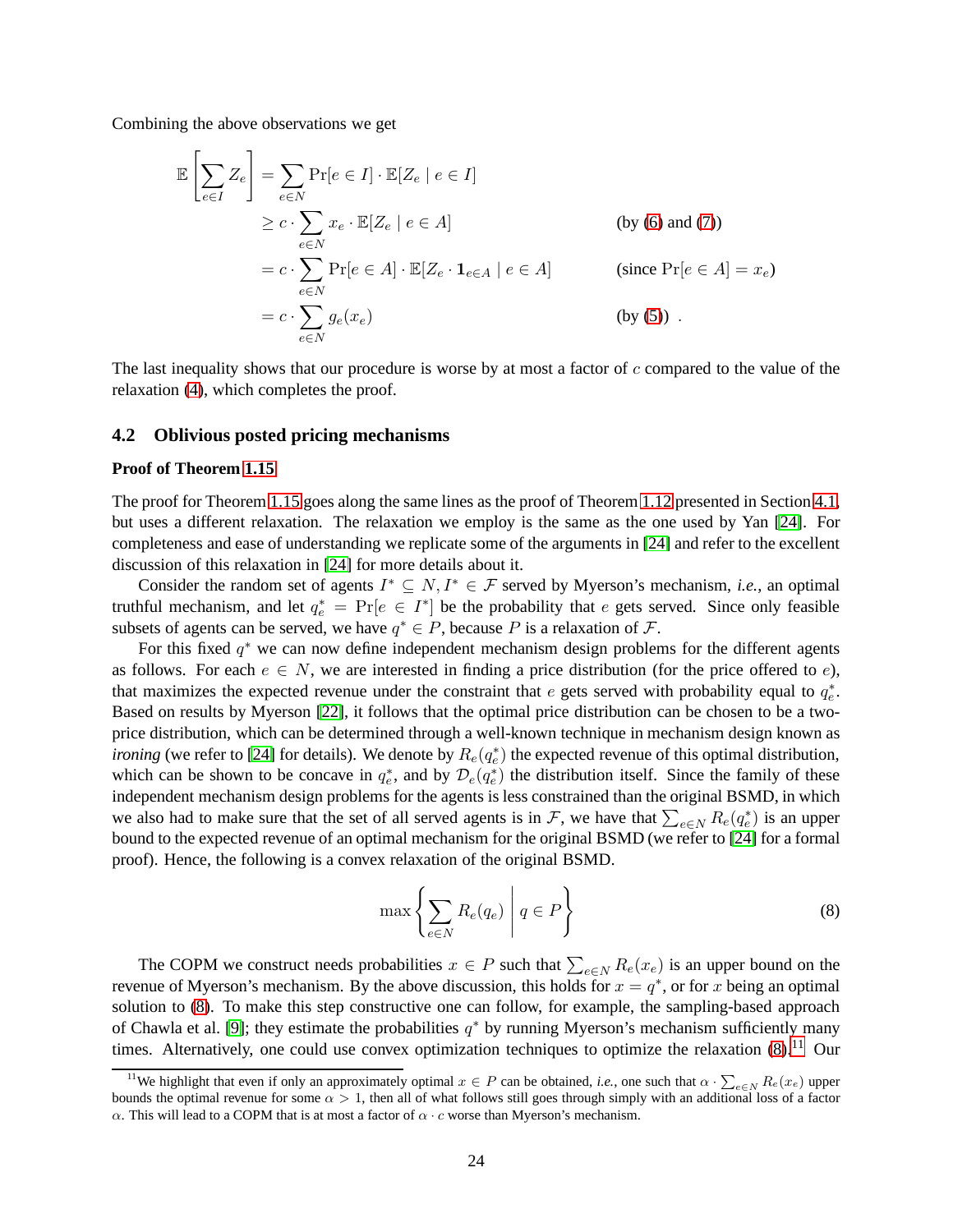COPM is randomized and defined by the following randomization over tuples  $(p, \mathcal{F}')$ . The price vector  $p \in \mathbb{R}_{\geq 0}^N$  is drawn according to the product distribution  $\times_{e \in N} \mathcal{D}_e(x_e)$ , where each  $p_e$  for  $e \in N$  is drawn independently according to the two-price distribution  $\mathcal{D}_e(x_e)$ . The family  $\mathcal{F}'$  is chosen to be equal to the family  $\mathcal{F}_x$  of the c-selectable OCRS for the point  $x \in P$ . Hence, if our OCRS is deterministic, then also  $\mathcal{F}' = \mathcal{F}_x$  is deterministic, in which case the randomization of our COPM is solely on the price vector p.

To prove Theorem [1.15](#page-8-3) we show that our COPM has an expected revenue of at least  $c \cdot \sum_{e \in N} R_e(x_e)$ . We call an agent  $e \in N$  *active* if its personal (random) valuation  $Z_e$  is at least as large as the (random) price  $p_e$ . In other words, we say that e is active if it would accept the offer presented by our COPM. By the definition of the distributions  $\mathcal{D}_e(x_e)$ , we have that each agent e is active with probability  $x_e$ , independently of all other agents. Notice that an agent  $e \in N$  being active does not imply that e gets selected, because a COPM is allowed to reject an agent if feasibility in  $\mathcal{F}'$  is not maintained. However, because our OCRS is c-selectable, we have that for any  $e \in N$  with probability at least c, the agent e can be added to the agents served so far no matter which subset of the active agents has been already served; furthermore, this event is independent of whether  $e$  is active itself. The expected revenue that our COPM gets from agent  $e$  is therefore at least  $c \cdot R_e(x_e)$ , which completes the proof.

#### **Extension to other objectives**

Finally, we notice that, as highlighted by Yan [\[24\]](#page-31-0), the used relaxation can easily be extended to a much larger class of objective functions that are decomposable with respect to the agents. More precisely, these are objectives of the form  $\mathbb{E}[\sum_{e \in N} \mathbf{1}_{Z_e \geq p_e} \cdot g_e(Z_e, p_e)]$ , where for  $e \in N$ ,  $g_e$  is a function of the (random) valuation  $Z_e$  of e and the price  $p_e$  offered to e. In particular, the maximization of revenue which we discussed above corresponds to  $g_e(Z_e, p_e) = p_e$ . Similarly, one can deal with welfare maximization or surplus maximization by defining  $g_e(Z_e, p_e) = Z_e$  and  $g_e(Z_e, p_e) = Z_e - p_e$ , respectively. The above reasoning why our COPM is at most a factor of  $c$  worse than the optimal truthful mechanism extends to such objectives without modifications.

### **4.3 Stochastic probing**

We begin with the proof of Theorem [1.17.](#page-8-2) Consider the following relaxation. We use  $w$  in the relaxation to denote the natural extension of w to vectors (formally,  $w(x) = \sum_{e \in N} w(e) \cdot x_e$ ). Additionally, the relaxation uses the expression  $p \circ x$  to denote the element-wise multiplication of the probabilities vector p and the variables vector  $x$ . Clearly this relaxation can be solved efficiently when there is a separation oracle for the polytopes  $P_{in}$  and  $P_{out}$ .

(R1) max 
$$
w(p \circ x)
$$
  
\n $p \circ x \in P_{in}$   
\n $x \in P_{out}$   
\n $x \in [0, 1]^N$ 

The following lemma proves an important property of  $(R1)$ . The proof of this lemma is based on the observation that one feasible solution for  $(R1)$  is the vector  $x \in [0,1]^N$  in which  $x_e$  is equal to the marginal probability that the optimal algorithm probes element e.

<span id="page-25-0"></span>**Lemma 4.1** (Claim 3.1 of [\[17\]](#page-31-2))**.** *The optimal value of* (R1) *upper bounds the the expected performance of the optimal algorithm for the weighted stochastic probing problem.*

Let  $x^*$  be an optimal solution for  $(R1)$ . By Lemma [4.1,](#page-25-0) to prove Theorem [1.17](#page-8-2) we only need to show an algorithm for the weighted stochastic probing problem which finds a solution of expected weight at least  $b(c_{in} \cdot c_{out}) \cdot w(p \circ x^*)$ . Our algorithm for the weighted stochastic probing problem is given as Algorithm [1.](#page-26-0)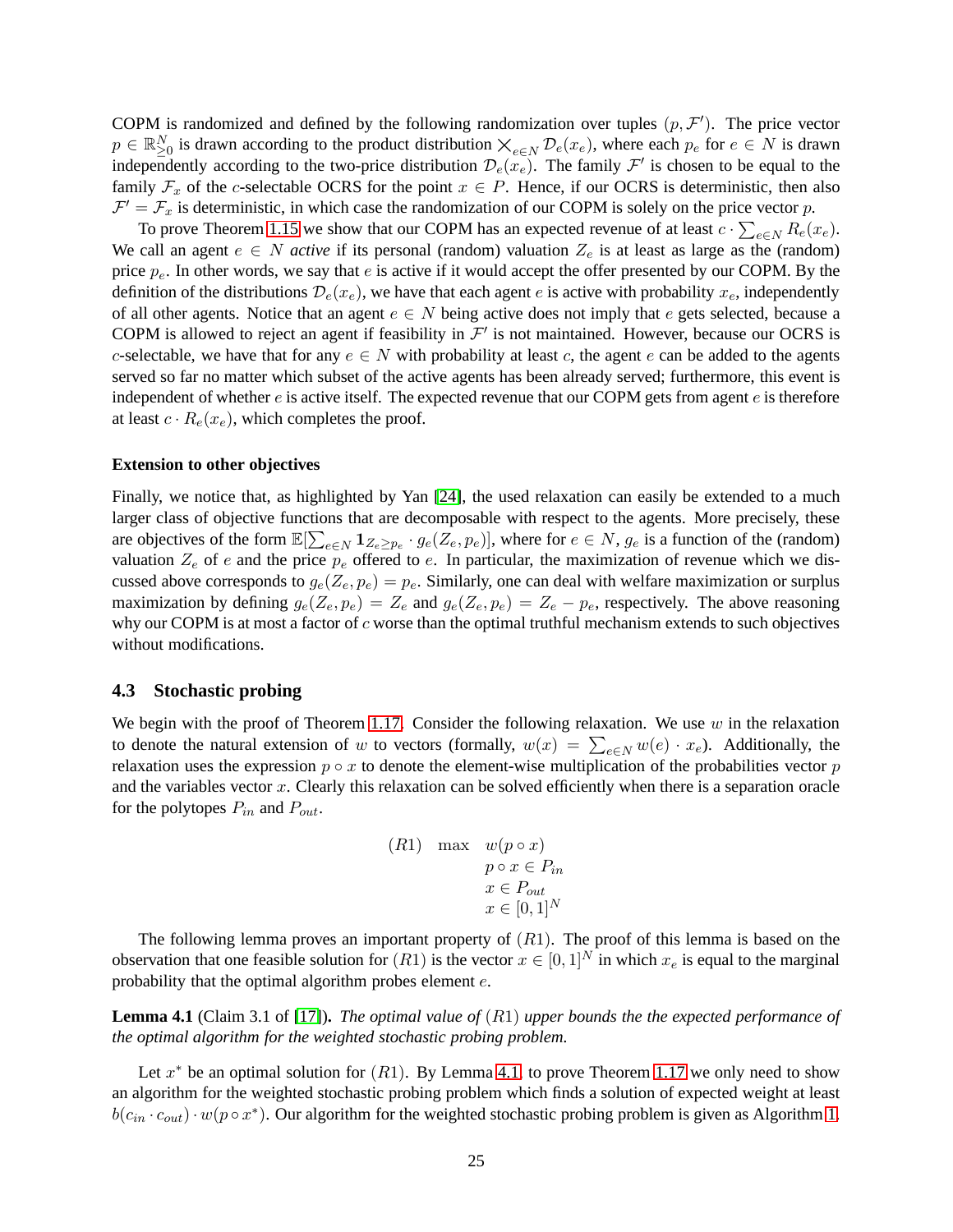<span id="page-26-0"></span>**Algorithm 1:** Probing Algorithm

<span id="page-26-1"></span>1 Let  $A_{out}$  be a random set distributed like  $R(bx^*)$ . 2 Let  $\hat{\mathcal{F}}_{out} \subseteq \mathcal{F}_{out}$  be an instantiation of the random family  $\mathcal{F}_{\pi_{out},bx^*}$ . Let  $\hat{\mathcal{F}}_{in} \subseteq \mathcal{F}_{in}$  be an instantiation of the random family  $\mathcal{F}_{\pi_{in},p \circ (bx^*)}$ . Let  $Q, S \leftarrow \emptyset$ . **for** *every element*  $e ∈ N$  *in the order chosen by the adversary* **do | if**  $e \in A_{out}$ ,  $S \cup \{e\} \in \hat{\mathcal{F}}_{in}$  and  $Q \cup \{e\} \in \hat{\mathcal{F}}_{out}$  **then**   $\blacksquare$  Add *e* to *Q* and probe *e*. **if** e *is active* **then** Add e to S. **return** *S*.

The next observation shows that Algorithm [1](#page-26-0) is a legal algorithm for the weighted stochastic probing problem.

**Observation 4.2.** *The following always hold when Algorithm [1](#page-26-0) terminates:*

- The set Q of probed elements is in  $\hat{\mathcal{F}}_{out} \subseteq \mathcal{F}_{out}$ .
- The set S of selected elements is in  $\hat{\mathcal{F}}_{in} \subseteq \mathcal{F}_{in}$ .
- *The set* S *contains exactly the active elements of* Q*.*

In the rest of the section we use notation and results introduced in Section [3.](#page-16-0) Let  $\bar{\pi}_{in}$  and  $\bar{\pi}_{out}$  denote the characteristic CRSs of the greedy OCRSs  $\pi_{in}$  and  $\pi_{out}$ , respectively. We would like to use  $\bar{\pi}_{in}$  and  $\bar{\pi}_{out}$  to lower bound the value of a subset of S, and through that subset also the value of S. To achieve that objective we first need to describe the said subset of S as an expression of  $\bar{\pi}_{in}$  and  $\bar{\pi}_{out}$ .

Let  $A_{in}$  be the set of elements that belong to  $A_{out}$  and are also active. One can observe that  $A_{in}$  is distributed like  $R(p \circ x)$ . Additionally, let us couple the randomness of Algorithm [1](#page-26-0) and the CRSs  $\bar{\pi}_{in}$  and  $\bar{\pi}_{out}$  as follows: we use the same instantiations for the random families  $\mathcal{F}_{\pi_{in},p\circ (bx^*)}$  and  $\mathcal{F}_{\pi_{out},bx^*}$  in both Algorithm [1](#page-26-0) and the definitions of  $\bar{\pi}_{in}$  and  $\bar{\pi}_{out}$ , respectively. Notice that this coupling implies:

$$
\bar{\pi}_{in}(A_{in}) = \{ e \in A_{in} \mid I \cup \{ e \} \in \hat{\mathcal{F}}_{in} \ \forall I \subseteq A_{in}, I \in \hat{\mathcal{F}}_{in} \}
$$

and

$$
\bar{\pi}_{out}(A_{out}) = \{ e \in A_{out} \mid I \cup \{ e \} \in \hat{\mathcal{F}}_{out} \ \forall I \subseteq A_{out}, I \in \hat{\mathcal{F}}_{out} \} .
$$

<span id="page-26-2"></span>**Observation 4.3.**  $\bar{\pi}_{in}(A_{in}) \cap \bar{\pi}_{out}(A_{out}) \subseteq S$ .

*Proof.* Consider an element  $e \in \overline{\pi}_{in}(A_{in}) \cap \overline{\pi}_{out}(A_{out})$ . Since  $e \in \overline{\pi}_{in}(A_{in}) \subseteq A_{in}$ , e must be both active and in  $A_{out}$ . Let  $S_e$  and  $Q_e$  denote the sets S and Q immediately before e is processed by Algorithm [1.](#page-26-0) Clearly  $S_e \subseteq A_{in}$  and  $S_e \in \hat{\mathcal{F}}_{in}$ . Together with the fact that  $e \in \bar{\pi}_{in}(A_{in})$ , these observations imply that  $S_e \cup \{e\} \in \hat{\mathcal{F}}_{in}$ . An analogous arguments shows also that  $Q_e \cup \{e\} \in \hat{\mathcal{F}}_{out}$ . Hence, we proved that e is an active element obeying all the conditions on Line [6](#page-26-1) when processed by Algorithm [1,](#page-26-0) and therefore, e is added to S by the algorithm.  $\Box$ 

We defined  $A_{out}$  as a random set distributed like  $R(bx^*)$  and  $A_{in}$  as the intersection of  $A_{out}$  and the set of active elements. However, for the purpose of analyzing the value of the set  $\bar{\pi}_{in}(A_{in}) \cap \bar{\pi}_{out}(A_{out})$ we can assume any construction procedure that results in the same joint distribution of  $A_{in}$  and  $A_{out}$ . The following is a convenient construction that we are going to use from this point on: the set  $A_{in}$  is a random set distributed like  $R(p \circ (bx^*))$ . The set  $A_{out}$  is calculated by starting with  $A_{in}$  and adding to it every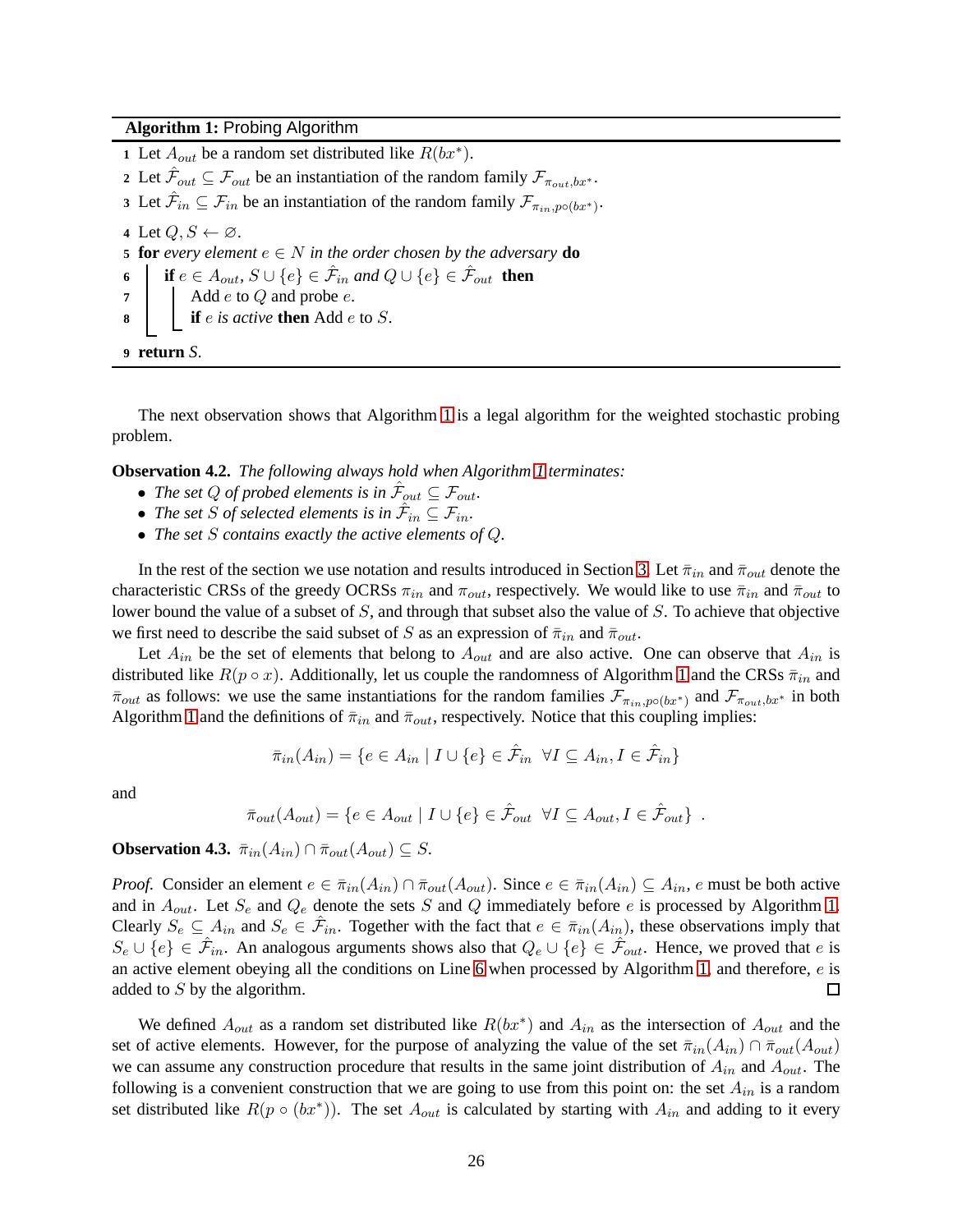element  $e \notin A_{in}$  with probability  $bx_e^*(1-p_e)/(1 - bp_e x_e^*)$ , independently. Notice that this construction indeed produces the same joint distribution of the sets  $A_{in}$  and  $A_{out}$  as the original construction. For ease of notation, let us denote by z a vector in  $[0,1]^N$  defined by:  $z_e = bx_e^*(1-p_e)/(1 - bp_e x_e^*)$  for every  $e \in N$ . Using this notation we get that  $A_{out}$  has the same distribution as  $A_{in} \cup R(z)$ .

The new construction of  $A_{out}$  implies that  $A_{out}$  is a random function of  $A_{in}$ , and so is the expression  $\bar{\pi}_{in}(A_{in}) \cap \bar{\pi}_{out}(A_{out})$ . Thus, we can define a new CRS  $\bar{\pi}$  for  $P_{in}$  by the equality  $\bar{\pi}(A_{in}) = \bar{\pi}_{in}(A_{in}) \cap$  $\bar{\pi}_{out}(A_{out})$ . Notice that  $\bar{\pi}$  is a true CRS for  $P_{in}$  in the sense that it always outputs a set in  $\mathcal{F}_{in}$  since  $\bar{\pi}_{in}(A_{in})$ is guaranteed to be in  $\mathcal{F}_{in}$ . Let us now study the properties of  $\bar{\pi}$ .

<span id="page-27-1"></span>**Lemma 4.4.** *The CRS*  $\bar{\pi}$  *is monotone.* 

*Proof.* We need to show that every element  $e \in N$  and two sets  $e \in T_1 \subseteq T_2 \subseteq N$  obey the inequality:

$$
\Pr[e \in \bar{\pi}(A_{in}) \mid A_{in} = T_1] = \Pr[e \in \bar{\pi}_{in}(A_{in}) \cap \bar{\pi}_{out}(A_{out}) \mid A_{in} = T_1]
$$
  
\n
$$
\geq \Pr[e \in \bar{\pi}_{in}(A_{in}) \cap \bar{\pi}_{out}(A_{out}) \mid A_{in} = T_2] = \Pr[e \in \bar{\pi}(A_{in}) \mid A_{in} = T_2]
$$

This is true since:

$$
\Pr[e \in \bar{\pi}_{in}(A_{in}) \cap \bar{\pi}_{out}(A_{out}) \mid A_{in} = T_1] = \Pr[e \in \bar{\pi}_{in}(T_1) \cap \bar{\pi}_{out}(T_1 \cup R(z))]
$$
\n
$$
= \Pr[e \in \bar{\pi}_{in}(T_1)] \cdot \Pr[e \in \bar{\pi}_{out}(T_1 \cup R(z))] \ge \Pr[e \in \bar{\pi}_{in}(T_2)] \cdot \Pr[e \in \bar{\pi}_{out}(T_2 \cup R(z))]
$$
\n
$$
= \Pr[e \in \bar{\pi}_{in}(T_2) \cap \bar{\pi}_{out}(T_2 \cup R(z))] = \Pr[e \in \bar{\pi}_{in}(A_{in}) \cap \bar{\pi}_{out}(A_{out}) \mid A_{in} = T_2],
$$

 $\Box$ 

where the inequality follows since both  $\bar{\pi}_{in}$  and  $\bar{\pi}_{out}$  are monotone by Lemma [3.4.](#page-17-0)

The following lemma shows that  $\bar{\pi}$  obeys a weak variant of balanceness.

**Definition 4.5.** *A CRS*  $\pi$  *for a polytope P is* (*x*, *c*)*-balanced for a vector x and*  $c \in [0,1]$  *if*  $\Pr[e \in \pi(R(x))]$  $e \in R(x) \geq c$  *for every element*  $e \in N$  *having*  $x_e > 0$ *.* 

<span id="page-27-0"></span>**Lemma 4.6.** *The CRS*  $\bar{\pi}$  *is* ( $p \circ (bx^*)$ ,  $c_{in} \cdot c_{out}$ )*-balanced.* 

*Proof.* Since  $A_{in}$  is distributed like  $R(p \circ (bx^*))$ , we need to show that  $Pr[e \in \bar{\pi}_{in}(A_{in}) \cap \bar{\pi}_{out}(A_{out}) | e \in$  $A_{in}$   $\geq c_1 \cdot c_2$  holds for every element  $e \in N$  having  $bp_e x_e^* > 0$ .

Since  $\bar{\pi}_{in}$  and  $\bar{\pi}_{out}$  are monotone by Lemma [3.4,](#page-17-0) we get that both  $Pr[e \in \bar{\pi}_{in}(T)]$  and  $Pr[e \in \bar{\pi}_{out}(T \cup$  $R(z)$ ] are decreasing functions of T as long as e is in T. Thus, by the FKG inequality:

$$
\Pr[e \in \bar{\pi}_{in}(A_{in}) \cap \bar{\pi}_{out}(A_{out}) \mid e \in A_{in}] = \Pr[e \in \bar{\pi}_{in}(A_{in}) \cap \bar{\pi}_{out}(A_{in} \cup R(z)) \mid e \in A_{in}] \geq \Pr[e \in \bar{\pi}_{in}(A_{in}) \mid e \in A_{in}] \cdot \Pr[e \in \bar{\pi}_{out}(A_{in} \cup R(z)) \mid e \in A_{in}] = \Pr[e \in \bar{\pi}_{in}(A_{in}) \mid e \in A_{in}] \cdot \Pr[e \in \bar{\pi}_{out}(A_{out}) \mid e \in A_{out}] ,
$$

where the last equality uses the fact that the membership of every element in the sets  $A_{in}$  and  $R(z)$  is independent from the membership of other elements in these sets.

The set  $A_{in}$  is distributed like  $R(p \circ (bx^*))$  and the vector  $p \circ (bx^*)$  is inside the polytope  $bP_{in}$ . Thus, since  $\bar{\pi}_{in}$  is  $(b, c_{in})$ -balanced by Lemma [3.4,](#page-17-0) we get:  $Pr[e \in \bar{\pi}_{in}(A_{in}) | e \in A_{in}] \ge c_{in}$ . Similarly, the set  $A_{out}$  is distributed like  $R(bx^*)$  and the vector  $bx^*$  is inside the polytope  $bP_{out}$ . Thus, since  $\bar{\pi}_{out}$  is  $(b, c_{out})$ -balanced by Lemma [3.4,](#page-17-0) we get:  $Pr[e \in \bar{\pi}_{in}(A_{out}) | e \in A_{out}] \ge c_{out}$ . The lemma now follows by combining the above inequalities.  $\Box$ 

In the following corollary we use w to denote its natural extension to sets, *i.e.*,  $w(T) = \sum_{e \in T} w(e)$ . **Corollary 4.7.**  $\mathbb{E}[w(S)] \geq b(c_{in} \cdot c_{out}) \cdot w(p \circ x^*)$ .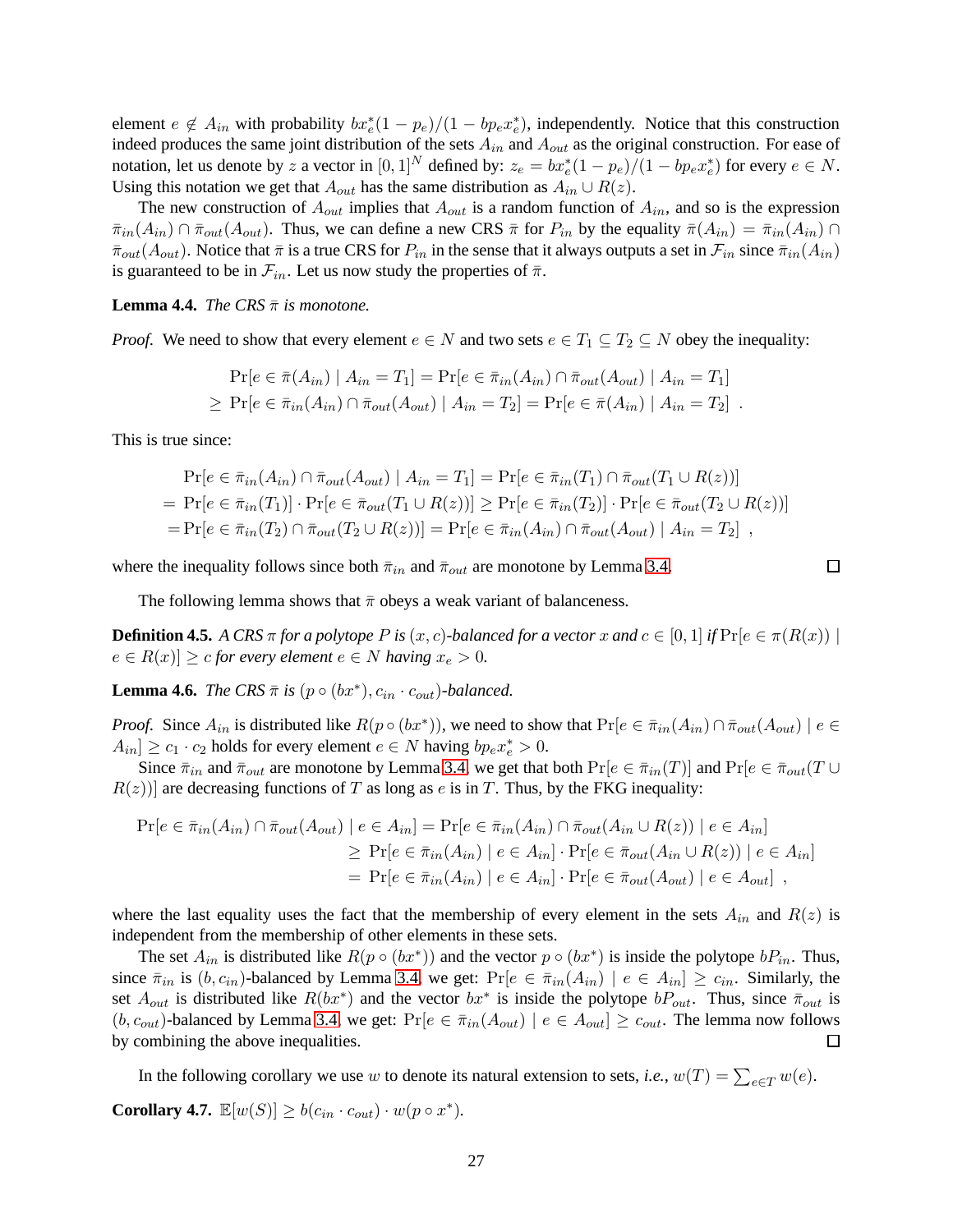*Proof.* By Lemma [4.6,](#page-27-0) linearity of the expectation and the observation that  $A_{in}$  is distributed like  $R(p \circ R)$  $(bx^*))$ , we get:

$$
\mathbb{E}[w(\bar{\pi}(A_{in}))] = \sum_{e \in N} w(e) \cdot \Pr[e \in \bar{\pi}(R(p \circ (bx^*)))]
$$
  
= 
$$
\sum_{e \in N} w(e) \cdot \Pr[e \in R(p \circ (bx^*))] \cdot \Pr[e \in \bar{\pi}(R(p \circ (bx^*))) \mid e \in R(p \circ (bx^*))]
$$
  

$$
\geq \sum_{e \in N} w(e) \cdot (p_e \circ (bx_e^*)) \cdot (c_{in} \cdot c_{out}) = b(c_{in} \cdot c_{out}) \cdot w(p \circ x^*) .
$$

Since all the weights are non-negative and  $\bar{\pi}(A_{in}) = \bar{\pi}_{in}(A_{in}) \cap \bar{\pi}_{out}(A_{out}) \subseteq S$  by Observation [4.3,](#page-26-2) the last inequality implies  $\mathbb{E}[w(S)] \geq \mathbb{E}[w(\bar{\pi}(A_{in}))] \geq b(c_{in} \cdot c_{out}) \cdot w(p \circ x^*)$ .  $\Box$ 

Following the above discussion, Theorem [1.17](#page-8-2) is implied by the last corollary. We can now prove Theorem [1.18](#page-9-0) as a direct consequence of Theorem [1.17.](#page-8-2)

*Proof of Theorem [1.18.](#page-9-0)* Consider a down-closed set  $\mathcal{F} \subseteq 2^N$  containing every set  $T \subseteq N$  if and only if all the elements of  $T$  can be queried while respecting the deadlines. Formally,

$$
\mathcal{F} = \left\{ T \subseteq 2^N \middle| \forall_{1 \leq d \leq |N|} |\{e \in T \mid d_e \leq d\}| \leq d \right\} .
$$

By definition  $(N, \mathcal{F})$  is a laminar matroid, thus, by Theorem [1.8](#page-4-1) there exists a  $(b, 1 - b)$ -selectable greedy OCRS for its matroid polytope  $P_{\mathcal{F}}$ . Together with the existence of  $\pi_{out}$  we get, by Theorem [1.9,](#page-4-3) a (b, (1 –  $b)c_{out}$ )-selectable greedy OCRS for the polytope  $P'_{out} = P_{out} \cap P_{\mathcal{F}}$ . Notice that this polytope is a relaxation of the down-closed family  $\mathcal{F}'_{out} = \mathcal{F}_{out} \cap \mathcal{F}$ . Moreover,  $P'_{out}$  has a separation oracle whenever  $P_{out}$  has such an oracle.

For convenience, let us use  $(\mathcal{F}_1, \mathcal{F}_2)$ -probing as a shorthand for the weighted stochastic probing problem with  $\mathcal{F}_1$  and  $\mathcal{F}_2$  as the inner and outer constraints, respectively. Consider the best algorithm for  $(\mathcal{F}_{in}, \mathcal{F}_{out})$ probing with deadlines. Since this algorithm probes with respect to the deadlines, the set of elements it probes must be in F. Hence, the same algorithm is also an algorithm for  $(\mathcal{F}_{in}, \mathcal{F}'_{out})$ -probing. Thus, by Theorem [1.17](#page-8-2) we have an algorithm ALG for  $(\mathcal{F}_{in}, \mathcal{F}'_{out})$ -probing whose approximation ratio is  $b(1-b) \cdot c_{in}$ .  $c_{out}$  compared to the best algorithm for  $(\mathcal{F}_{in}, \mathcal{F}_{out})$ -probing with deadlines. Moreover, the approximation ratio of ALG holds regardless of the order in which ALG can probe elements.

The algorithm we suggest for  $(\mathcal{F}_{in}, \mathcal{F}_{out})$ -probing with deadlines is ALG when we allow it to probe elements in increasing deadlines order. We have already proved that  $ALG$  has the approximation ratio guaranteed by the theorem, so we only need to explain why does it respect the deadlines. Assume towards a contradiction that ALG probes element e after time  $d_e$ . This means that ALG probes a set T of at least  $d_e$  elements before it probes  $e$ . However, since  $ALG$  can probe elements only in increasing deadlines order, all the elements of  $T \cup \{e\}$  have a deadline of at most  $d_e$ . The last observation implies that  $T \cup \{e\} \notin \mathcal{F}$ , which contradicts the fact that the set of elements probed by  $ALG$  is always in  $\mathcal{F}'_{out} \subseteq \mathcal{F}$ .  $\Box$ 

The rest of this section is devoted to proving Theorem [1.19.](#page-9-1) Let  $f: 2^N \to \mathbb{R}_{\geq 0}$  be the non-negative monotone submodular objective function of the problem, *i.e.*, the value of an output S of the probing algorithm is  $f(S)$ . We need to introduce an extension of f to  $[0, 1]^N$  studied by [\[6\]](#page-30-14).

$$
f^+(x) = \max\left\{\sum_{T \subseteq N} \alpha_T \cdot f(T) \middle| \sum_{T \subseteq N} \alpha_T \le 1, \alpha_T \ge 0 \text{ and } \forall_{e \in N} \sum_{e \in T \subseteq N} \alpha_T \le x_e\right\}
$$

.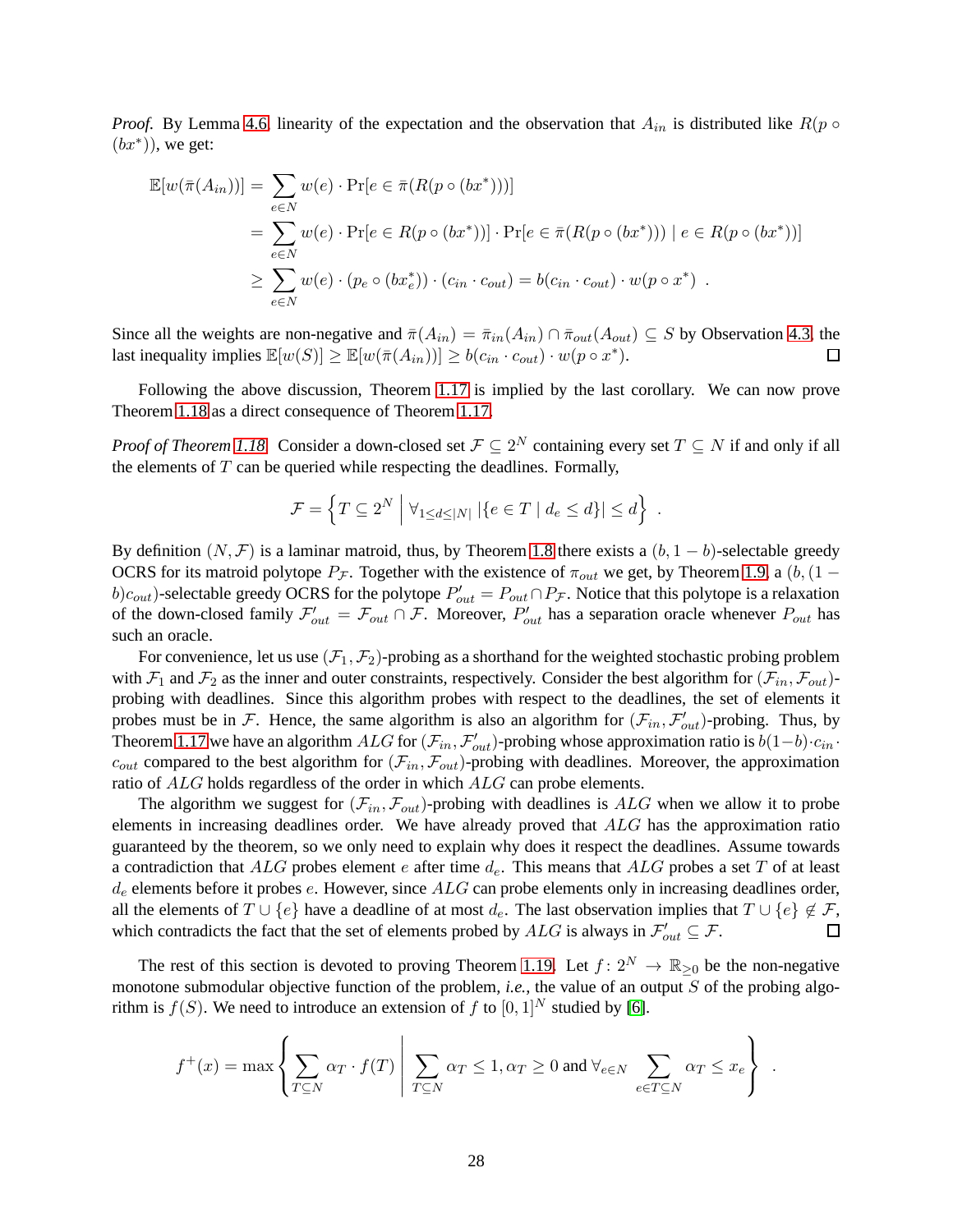Intuitively,  $f^+$  is equal to the largest possible expected value of f over a distribution of sets in which every element  $e$  appears with a marginal probability at most  $x_e$ . Using this extension, we can now introduce a variant of the relaxation  $(R1)$  that works for monotone submodular objectives.

(R2) max 
$$
f^+(p \circ x)
$$
  
\n $p \circ x \in P_{in}$   
\n $x \in P_{out}$   
\n $x \in [0, 1]^N$ 

Let us explain why we use the extension  $f^+$  in  $(R2)$  instead of the simpler multilinear extension. An algorithm for the submodular stochastic probing may choose the next element to probe based on the set of elements previously probed and the results of these probes. Thus, the membership of elements in the solution produced by the algorithm is not independent, and this is captured by  $f^+$ . Using this intuition, the work of [\[1\]](#page-30-1) implies the following counterpart of Lemma [4.1.](#page-25-0)

<span id="page-29-1"></span>**Lemma 4.8.** *The optimal value of* (R2) *upper bounds the the expected performance of the optimal algorithm for the submodular stochastic probing problem.*

Additionally, [\[1\]](#page-30-1) also shows that a variant of the continuous greedy algorithm of [\[7\]](#page-30-7) can be used to find a point x obeying all the constraints of  $(R2)$  and also the inequality  $F(p \circ x) \ge (1 - e^{-1}) \cdot f^{+}(p \circ x^{*})$ , where F is the multilinear extension of f and  $x^*$  is the optimal solution for  $(R2)$ . The same argument can also be used to show that by stopping the continuous greedy algorithm at time  $b$ , instead of letting it reach time  $1$ , one gets a point  $\tilde{x} \in [0,1]^N$  obeying  $\tilde{p} \circ x \in bP_{in}$ ,  $\tilde{x} \in bP_{out}$  and  $F(p \circ \tilde{x}) \ge (1 - e^{-b} - o(1)) \cdot f^+(p \circ x^*)$ .<sup>[12](#page-29-0)</sup>

The algorithm we use to prove Theorem [1.19](#page-9-1) is Algorithm [1](#page-26-0) modified by replacing the vector  $bx^*$  with  $\tilde{x}$ . Additionally, we use the same definition of the CRS  $\bar{\pi}$  given above, and observe that Lemmata [4.4](#page-27-1) and [4.6](#page-27-0) still apply to this CRS (with  $\tilde{x}$  replacing  $bx^*$  in the appropriate places). To analyze the output of this CRS we observe that the proof of [\[10\]](#page-30-6) for Lemma [3.5](#page-17-1) in fact proves the following stronger version of the lemma. Note that this version strictly generalizes Lemma [3.5](#page-17-1) since being  $(b, c)$ -balanced is equivalent to being  $(x, c)$ -balanced for every vector  $x \in bP$ .

<span id="page-29-2"></span>**Lemma 4.9.** For every given non-negative submodular function  $f: 2^N \to \mathbb{R}_{\geq 0}$ , there exists a function  $\eta_f\colon 2^N\to 2^N$  that always returns a subset of its argument (i.e.,  $\eta_f(S)\subseteq S$  for every  $S\subseteq N$ ) having the *following property. For every input vector*  $x \in [0,1]^N$  *and monotone*  $(x, c)$ *-balanced* CRS  $\pi$ *:* 

$$
\mathbb{E}[f(\eta_f(\pi(R(x))))] \ge c \cdot F(x) ,
$$

*where*  $F(x)$  *is the multilinear extension of f.* 

We are now ready to prove the next lemma, which together with Lemma [4.8,](#page-29-1) proves Theorem [1.19.](#page-9-1)

**Lemma 4.10.**  $\mathbb{E}[f(S)] \geq (c_{in} \cdot c_{out}) \cdot F(p \circ \tilde{x})$ *, where* S is the output set of the modified Algorithm [1.](#page-26-0)

*Proof.* Let S' be the set  $\eta_f(\pi(A_{in})) \subseteq \pi(A_{in}) = \overline{\pi}_{in}(A_{in}) \cap \overline{\pi}_{out}(A_{out}) \subseteq S$ . By combining Lemmata [4.4,](#page-27-1) [4.6](#page-27-0) and [4.9](#page-29-2) and using the observation that  $A_{in}$  is distributed like  $R(p \circ \tilde{x})$ , we get:

$$
\mathbb{E}[f(S')] \ge (c_{in} \cdot c_{out}) \cdot F(p \circ \tilde{x}) .
$$

 $\Box$ 

Using the monotonicity of f we now get:  $\mathbb{E}[f(S)] \geq \mathbb{E}[f(S')] \geq (c_{in} \cdot c_{out}) \cdot F(p \circ \tilde{x})$ .

<span id="page-29-0"></span> $12$ The idea of running the continuous greedy for less time instead of scaling its output was first introduced by [\[14\]](#page-30-8).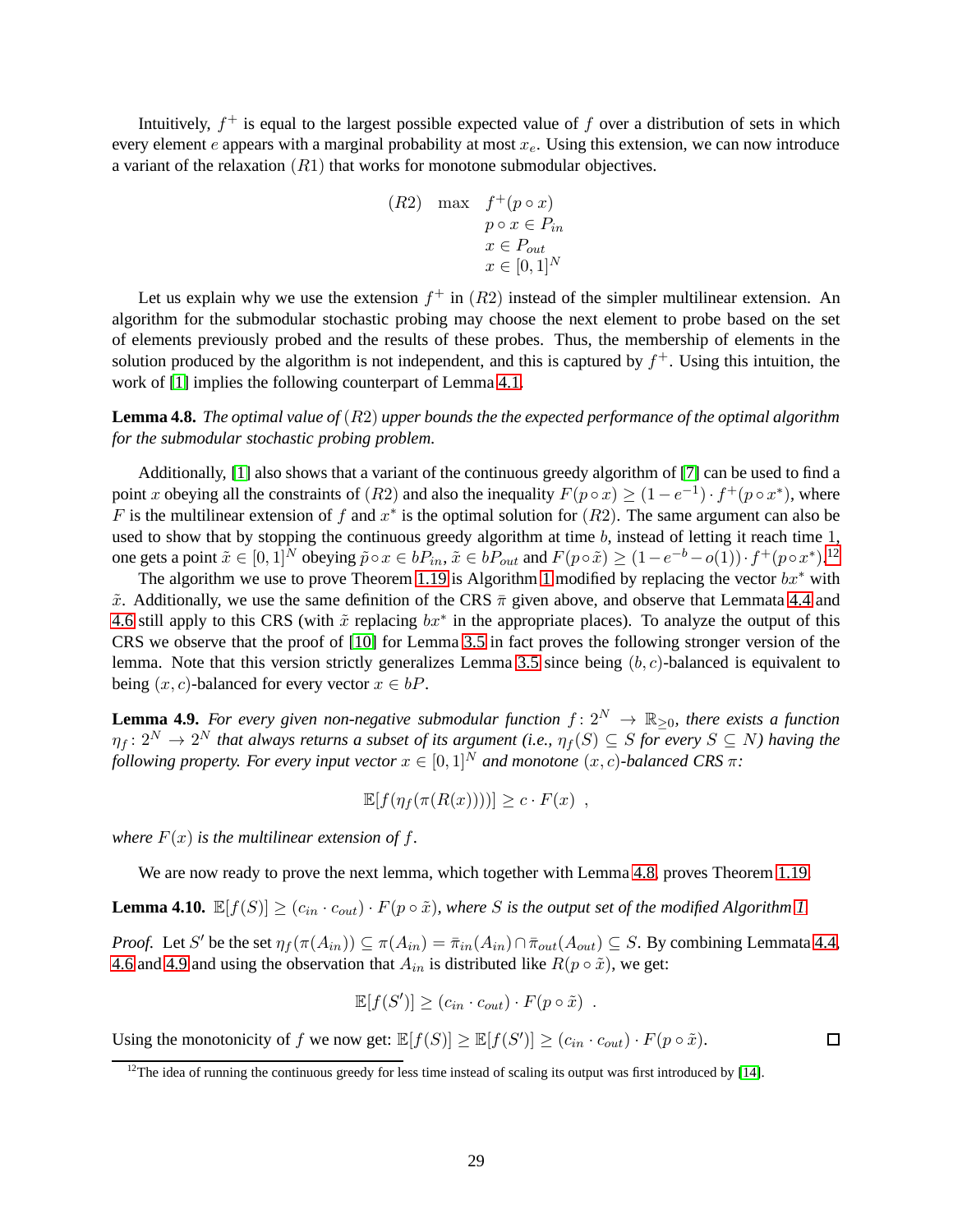# <span id="page-30-1"></span>**References**

- <span id="page-30-3"></span>[1] M. Adamczyk, M. Sviridenko, and J. Ward. Submodular stochastic probing on matroids. In *31st Symposium on Theoretical Aspects of Computer Science (STACS)*, pages 29–40, 2014.
- [2] M. Babaioff, N. Immorlica, and R. Kleinberg. Matroids, secretary problems, and online mechanisms. In *Proceedings of the 18th Annual ACM-SIAM Symposium on Discrete Algorithms (SODA)*, pages 434–443, 2007.
- <span id="page-30-5"></span><span id="page-30-2"></span>[3] N. Bansal, A. Gupta, J. Li, J. Mestre, V. Nagarajan, and A. Rudra. When LP is the cure for your matching woes: Improved bounds for stochastic matchings. *Algorithmica*, 63(4):733–762, 2012.
- <span id="page-30-12"></span>[4] M. Bateni, M. Hajiaghayi, and M. Zadimoghaddam. Submodular secretary problem and extensions. *ACM Transactions on Algorithms*, 9(4):32:1–32:23, October 2013.
- [5] N. Buchbinder, M. Feldman, J. Naor, and R. Schwartz. Submodular maximization with cardinality constraints. In *Proceedings of the Twenty-Fifth Annual ACM-SIAM Symposium on Discrete Algorithms (SODA)*, pages 1433–1452, 2014.
- <span id="page-30-14"></span>[6] G. Călinescu, C. Chekuri, M. Pál, and J. Vondrák. Maximizing a submodular set function subject to a matroid constraint. In *Proceedings of the 12th International Integer Programming and Combinatorial Optimization Conference (IPCO)*, pages 182–196, 2007.
- <span id="page-30-7"></span><span id="page-30-0"></span>[7] G. Călinescu, C. Chekuri, M. Pál, and J. Vondrák. Maximizing a monotone submodular function subject to a matroid constraint. *SIAM Journal on Computing*, 40(6):1740–1766, 2011.
- [8] S. Chawla, J. Hartline, D. Malec, and B. Sivan. Multi-parameter mechanism design and sequential posted pricing. In *Proceedings of the 42nd ACM Symposium on Theory of Computing (STOC)*, pages 311–320, New York, NY, USA, 2010. ACM.
- <span id="page-30-13"></span>[9] S. Chawla, J. Hartline, D. Malec, and B. Sivan. Multi-parameter mechanism design and sequential posted pricing. http://arxiv.org/abs/0907.2435v2, 2010.
- <span id="page-30-9"></span><span id="page-30-6"></span>[10] C. Chekuri, J. Vondrák, and R. Zenklusen. Submodular function maximization via the multilinear relaxation and contention resolution schemes. *SIAM Journal on Computing*, 43(6):1831–1879, 2014.
- <span id="page-30-11"></span>[11] P. Dagum, R. Karp, M. Luby, and S. Ross. An optimal algorithm for Monte Carlo estimation. *SIAM Journal on Computing*, 29(5):1484–1496, 2000.
- <span id="page-30-10"></span>[12] U. Feige, V. S. Mirrokni, and J. Vondrák. Maximizing non-monotone submodular functions. *SIAM Journal on Computing*, 40(4):1133–1153, 2011.
- [13] M. Feldman. *Maximization Problems with Submodular Objective Functions*. PhD thesis, Computer Science Department, Technion - Israel Institute of Technology, July 2013.
- <span id="page-30-8"></span>[14] M. Feldman, J. Naor, and R. Schwartz. A unified continuous greedy algorithm for submodular maximization. In *Proceedings of the 52nd IEEE Symposium on Foundations of Computer Science (FOCS)*, pages 570–579, 2011.
- <span id="page-30-4"></span>[15] M. Feldman, O. Svensson, and R. Zenklusen. A simple  $O(log log (rank))$ -competitive algorithm for the matroid secretary problem. In *Proceedings of the 26th Annual ACM-SIAM Symposium on Discrete Algorithms (SODA)*, pages 1189–1201, 2015.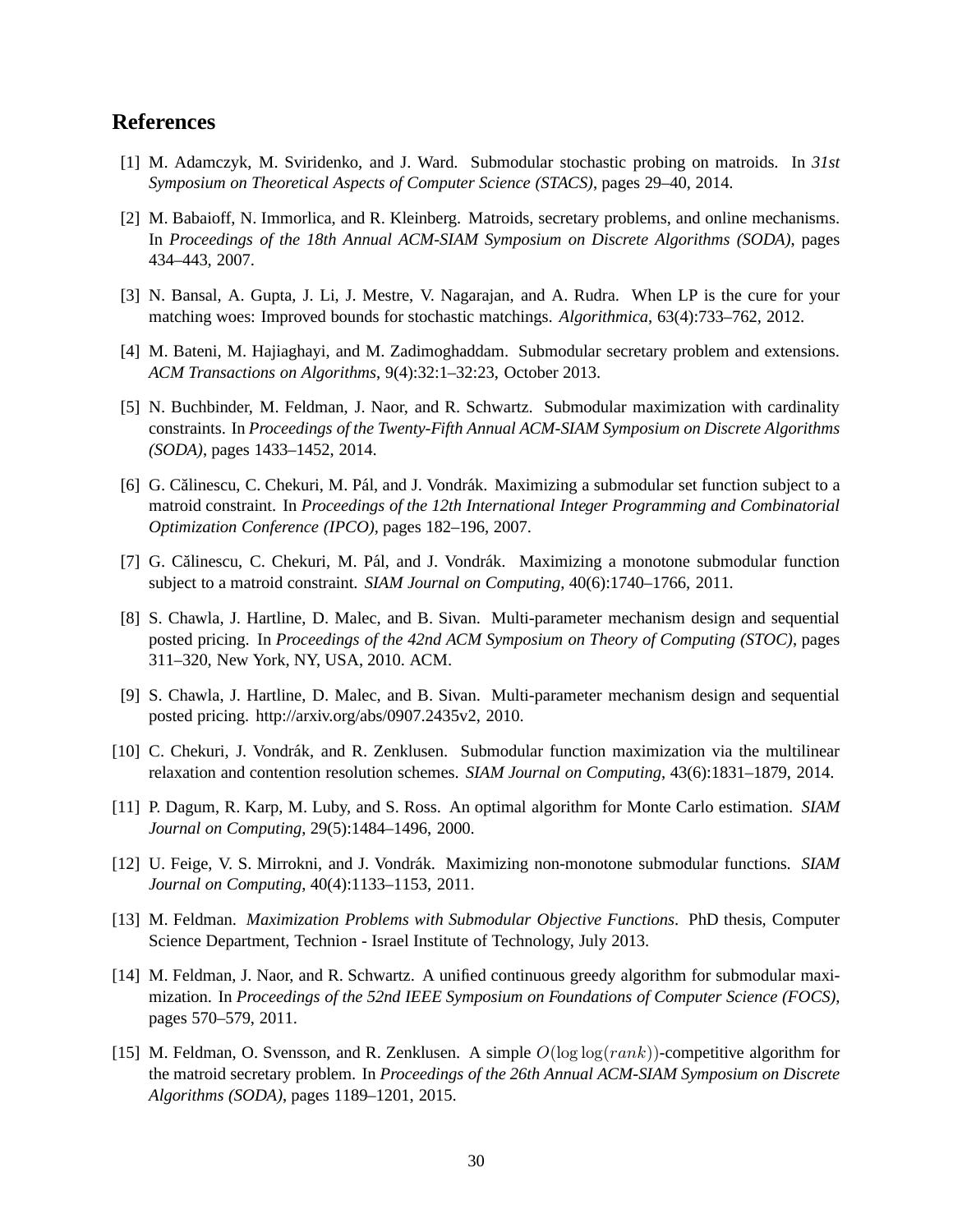- <span id="page-31-5"></span><span id="page-31-2"></span>[16] M. Feldman and R. Zenklusen. The submodular secretary problem goes linear. In *Proceedings of 56th Annual IEEE Symposium on Foundations of Computer Science (FOCS)*, 2015.
- <span id="page-31-1"></span>[17] A. Gupta and V. Nagarajan. A stochastic probing problem with applications. In *Proceedings of Integer Programming and Combinatorial Optimization (IPCO)*, pages 205–216, 2013.
- <span id="page-31-6"></span>[18] R. Kleinberg and S. M. Weinberg. Matroid prophet inequalities. In *Proceedings of the 44th Annual ACM Symposium on Theory of Computing (STOC)*, pages 123–136, 2012.
- [19] U. Krengel and L. Sucheston. On semiamarts, amarts, and processes with finite value. In J. Kuelbs, editor, *Probability on Banach Spaces*, volume 4 of *Advances in probability and related topics*, pages 197–266. Marcel Dekker Inc., 1978.
- <span id="page-31-4"></span><span id="page-31-3"></span>[20] O. Lachish. O(log log Rank) competitive ratio for the matroid secretary problem. In *Proceedings of the 55th IEEE Symposium on Foundations of Computer Science (FOCS)*, pages 326–335. IEEE, 2014.
- <span id="page-31-7"></span>[21] B. Lehmann, D. Lehmann, and N. Nisan. Combinatorial auctions with decreasing marginal utilities. *Games and Economic Behavior*, 55(2):270 – 296, 2006. Mini Special Issue: Electronic Market Design.
- <span id="page-31-9"></span>[22] R. B. Myerson. Optimal auction design. *Mathematics of Operations Research*, 6(1):58–73, 1981.
- <span id="page-31-0"></span>[23] J. A. Soto. Matroid secretary problem in the random-assignment model. *SIAM Journal on Computing*, 42(1):178–211, 2013.
- [24] Q. Yan. Mechanism design via correlation gap. In *Proceedings of the Twenty-second Annual ACM-SIAM Symposium on Discrete Algorithms (SODA)*, pages 710–719. SIAM, 2011.

# <span id="page-31-8"></span>**A Definitions of Matroidal Concepts**

Recall that a matroid  $M = (N, \mathcal{F})$  is a tuple consisting of a finite ground set N, and a nonempty family  $\mathcal{F} \subseteq 2^N$  of subsets of the ground set, called *independent* sets, which satisfy:

- (i)  $I \subseteq J \in \mathcal{F} \Rightarrow I \in \mathcal{F}$ , and
- (ii)  $I, J \in \mathcal{F}, |I| > |J| \Rightarrow \exists e \in I \setminus J \text{ s.t. } J \cup \{e\} \in \mathcal{F}.$

The *rank* of a set  $S \subseteq 2^N$  is the size of a maximum cardinality independent subset of S. The rank function of the matroid M is a function rank:  $2^N \to \mathbb{Z}_{\geq 0}$  (where  $\mathbb{Z}_{\geq 0}$  is the set of all non-negative integers) assigning each set its rank. More formally,

$$
rank(S) = max\{|I| | I \in \mathcal{F}, I \subseteq S\} .
$$

Observe that the rank of an independent set is equal to its size. The rank of the matroid  $M$  itself is defined as rank(N). Notice that  $rank(S) \le rank(N)$  for every subset  $S \subseteq N$ . A set  $S \subseteq N$  is called a *base* of M if it is independent and has maximum rank, *i.e.*,  $|S| = \text{rank}(S) = \text{rank}(N)$ .

We say that an element  $e \in N$  is *spanned* by a set  $S \subseteq N$  if adding e to S does not increase the rank of S. On the other hand, the *span* of a subset  $S \subseteq N$  is the set of elements that are spanned by it. More formally, the span of a set S is  $\text{span}(S) = \{e \in N \mid \text{rank}(S + e) = \text{rank}(S)\}.$ 

Given a subset  $N' \subseteq N$ , the restriction of M to N', denoted by  $M|_{N'}$ , is the matroid obtained from M by keeping only the elements of N'. Formally,  $M|_{N'}$  is the matroid  $(N', \mathcal{F} \cap 2^{N'})$ . On the other hand, contracting N' in M results in another matroid, denoted by  $M/N'$ , over the ground set  $N \setminus N'$ . A set is independent in  $M/N'$  if and only if adding a base of  $N'$  to it results in an independent set of M. It turns